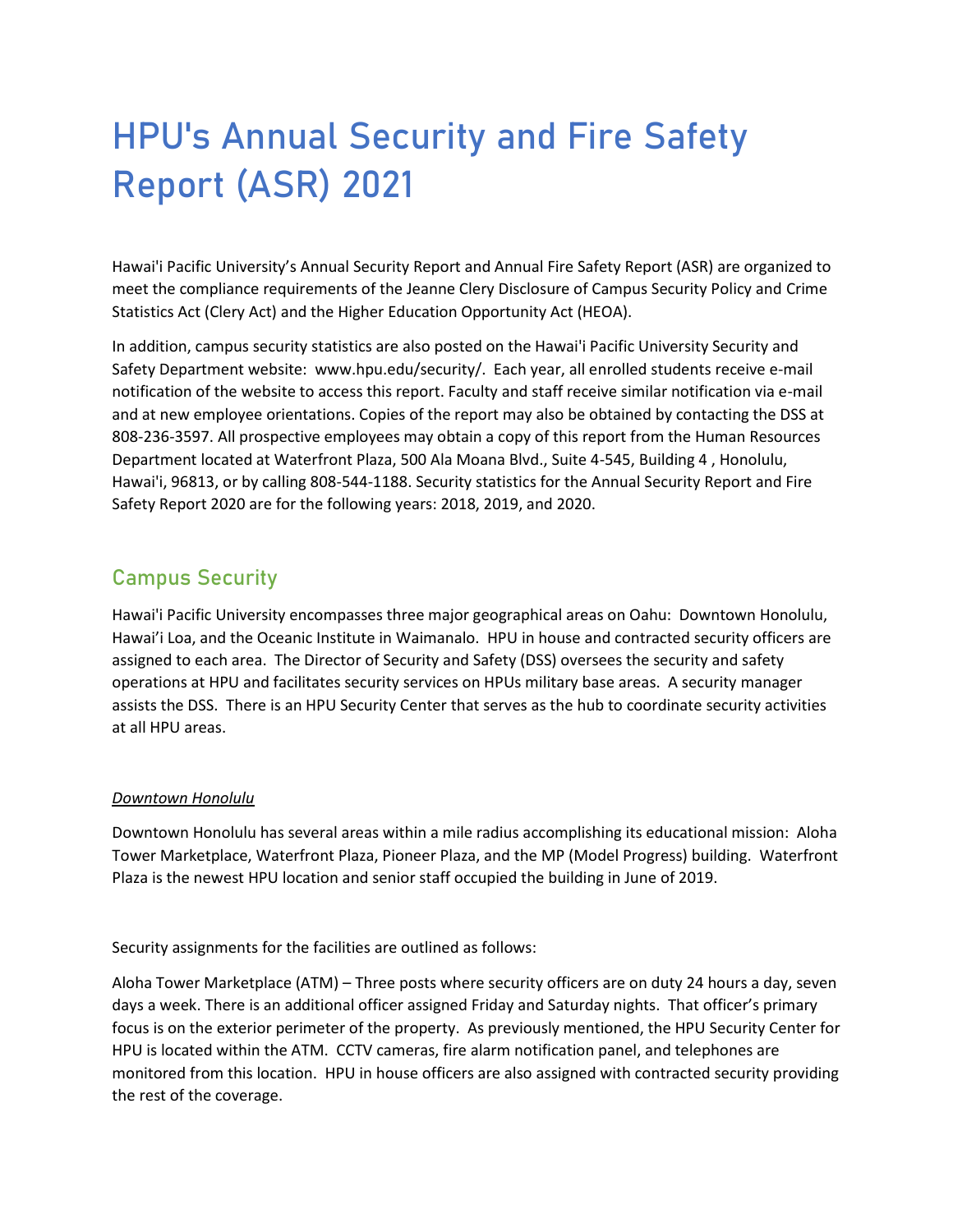Waterfront Plaza (WFP) - One post in the morning where the officer is on duty from 6:30AM to 2:30PM and two officers on from 2:30PM to 10:30PM Monday through Friday. On Saturdays, one officer is assigned from 6:00AM to 10:00PM and one officer is assigned on Sundays from 6:00AM to 2:00PM. These officers ensure classrooms, office spaces, and HPU hallways as well as building common areas and parking garage are patrolled. They also assist with access control for students in the evening during the building lockdown hours.

Pioneer Plaza (PP) - There are no HPU security officers assigned to this location however the building provides security officers. ATM security officers will open and close classrooms and monitor spaces from the HPU Security Center. The security officer assigned to the MP can also render assistance if called upon.

Model Progress (MP) – Two posts where the officer is on duty from 6:30AM to 10:30 PM Monday through Friday and One Officer posted 7:00AM to 5:00PM on Saturdays. The officer ensures office spaces are locked or unlocked when required and that unauthorized personnel do not enter the premises. There is no one assigned on Sunday because the building is closed. However, security officers from ATM conduct periodic patrols on Sunday.

### *Hawai'i Loa Campus*

The Hawai'i Loa Campus (HLC) – Two posts where security officers on duty 24 hours a day, seven days a week. One post is located at the front access and controls vehicular access to the property. That officer also monitors CCTV cameras. The roving patrol responds to direction from the front gate and conducts periodic patrols in and around the area including the student residences. There is one in-house security officer who coordinates the activities of these officers.

### *Oceanic Institute (OI)*

Oceanic Institute is an aquaculture research facility and has security officers on duty 24 hours a day, seven days a week. Security staff are "in-house" and have dual roles in maintenance and security. Being a research facility, Security/Maintenance personnel are trained to deal with mechanical problems with research equipment along with security concerns at OI.

#### *General Duties*

Aside from ensuring security matters are attended to, security officers will patrol and submit maintenance and facility work orders on areas discovered requiring facility attention i.e. burnt out lights, defective fire or smoke detectors, broken locks, and other facilities issues.

Both the Downtown and Hawai'i Loa Campuses have student residences. When students are housed security officers will patrol and provide assistance to Residence Life staff. Attention to interior and exterior areas of the buildings will be made and incidents involving safety will be responded to when required.

#### *Security Training*

All security personnel are trained and licensed per State of Hawai'i Statute. In addition, the following is incorporated into the training of HPU security officers: CPR, First Aid and AED; security operations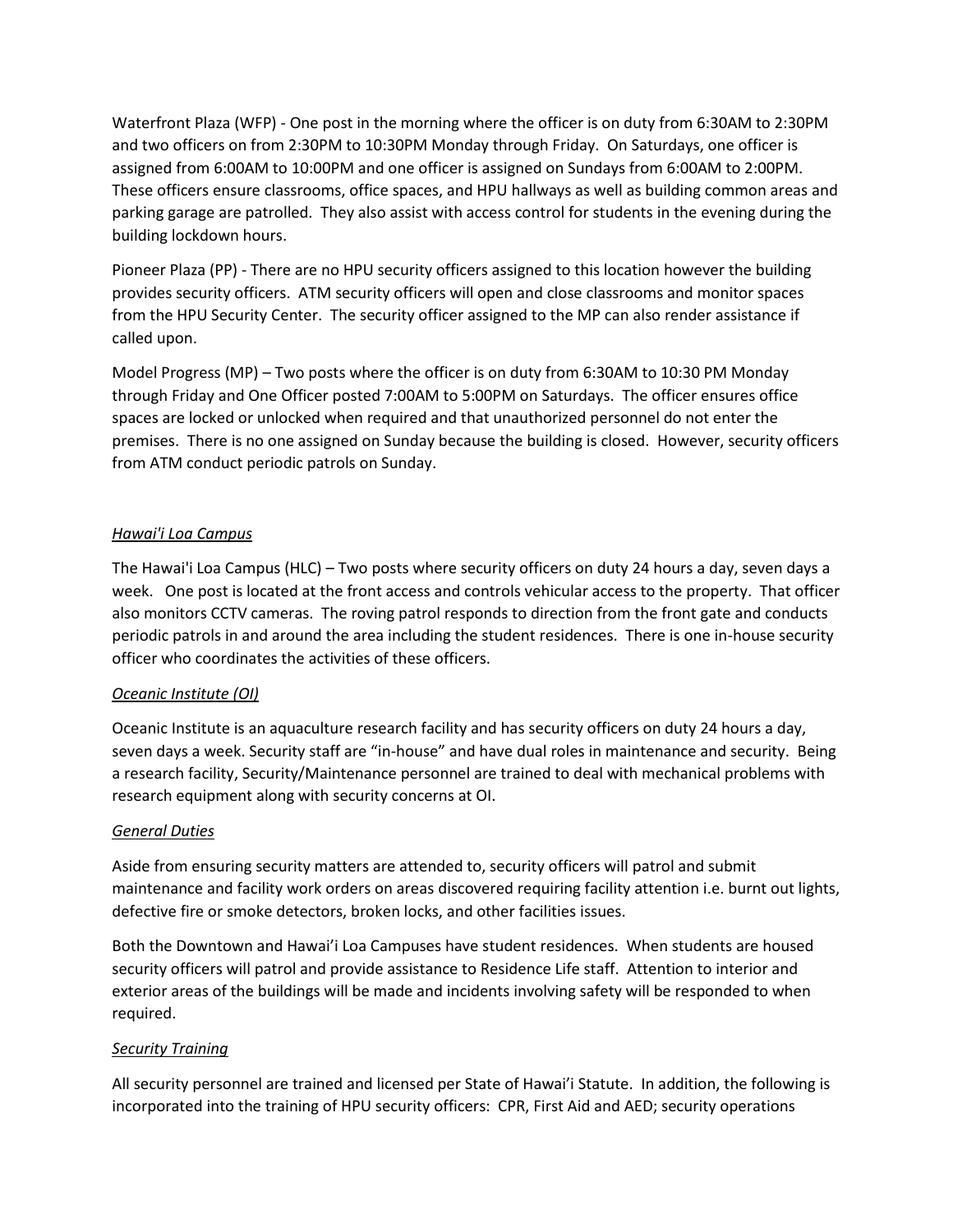procedures for the particular campus site; traffic control; report writing; human interaction; and enforcement of the Campus and Student Codes of Conduct. The DSS provides annual training (either inhouse or contracted) in August to Security Officers regarding the Clery Act and their responsibilities as Campus Security Authorities. Those security officers who are hired or assigned during the year will be provided Clery Act briefings during their initial orientation using the materials provided by the DSS. Security Officers assigned to Campus Security are not allowed to work on any university campus until Clery Act training has been completed.

The DSS also provides annual Clery Act training in July/August and, as needed, to university staff and faculty assigned Campus Security Authority responsibilities; attendance logs for these training sessions are forwarded to Human Resources.

Security Officers do not carry firearms and do not have arrest powers. Security personnel are responsible for maintaining public order on campuses. The approach to this responsibility is with professionalism and discretion and with the understanding that service to the campus community is paramount. Issues involving criminal activity will be called upon via the 911 system to the Honolulu Police Department for all campus locations.

#### *Security Office Locations*

The HPU Security Center is located in Building 4, ground floor of ATM. It has the capability of dispatching/forwarding calls and coordinating security for the other areas/campuses. It concurrently operates as the security center for the Aloha Tower Marketplace and, as such, coordinates security matters for ATM tenants. The HPU Security Center's phone number is 808-544-1400. From an HPU land line 11111 can be dialed. The Director for Security and Safety is available by dialing 236-3597.

The Hawai`i Loa campus has an office in the Academic Center 1st floor. The HLC Lost and Found is located there. The main office for the DSS is located at the Physical Plant. The primary Hawai'i Loa campus security phone number is 808-236-3515, or dial 33333 from an HPU land line. The emergency cellular number is 808-219-9579.

Model Progress building has 2 posted officers their contact number is 808-219-9229.

The Oceanic Institute Security Office is located in the Maintenance Building. Oceanic Institute Security Office phone number is 808-259-3170 and the cellular number is 808-220-2899.

Waterfront Plaza has no office but constant patrols. They have two cell phone numbers 808-225-7926 and 808-219-9742.

#### *University Security Cameras*

Security Officers at HPU assisted in their duties with the use of a camera monitoring system (Avigilon), which is supervised by the University's Information Technology Services (ITS) Division. The camera monitoring system, which consists of 28 cameras at the HLC, 5 at MP, 3 at WFP and 61 at ATM. Cameras are used to monitor various interior public areas, labs, and high-risk areas. Video retention capabilities are also in place to assist in investigations and follow up action regarding security and safety matters.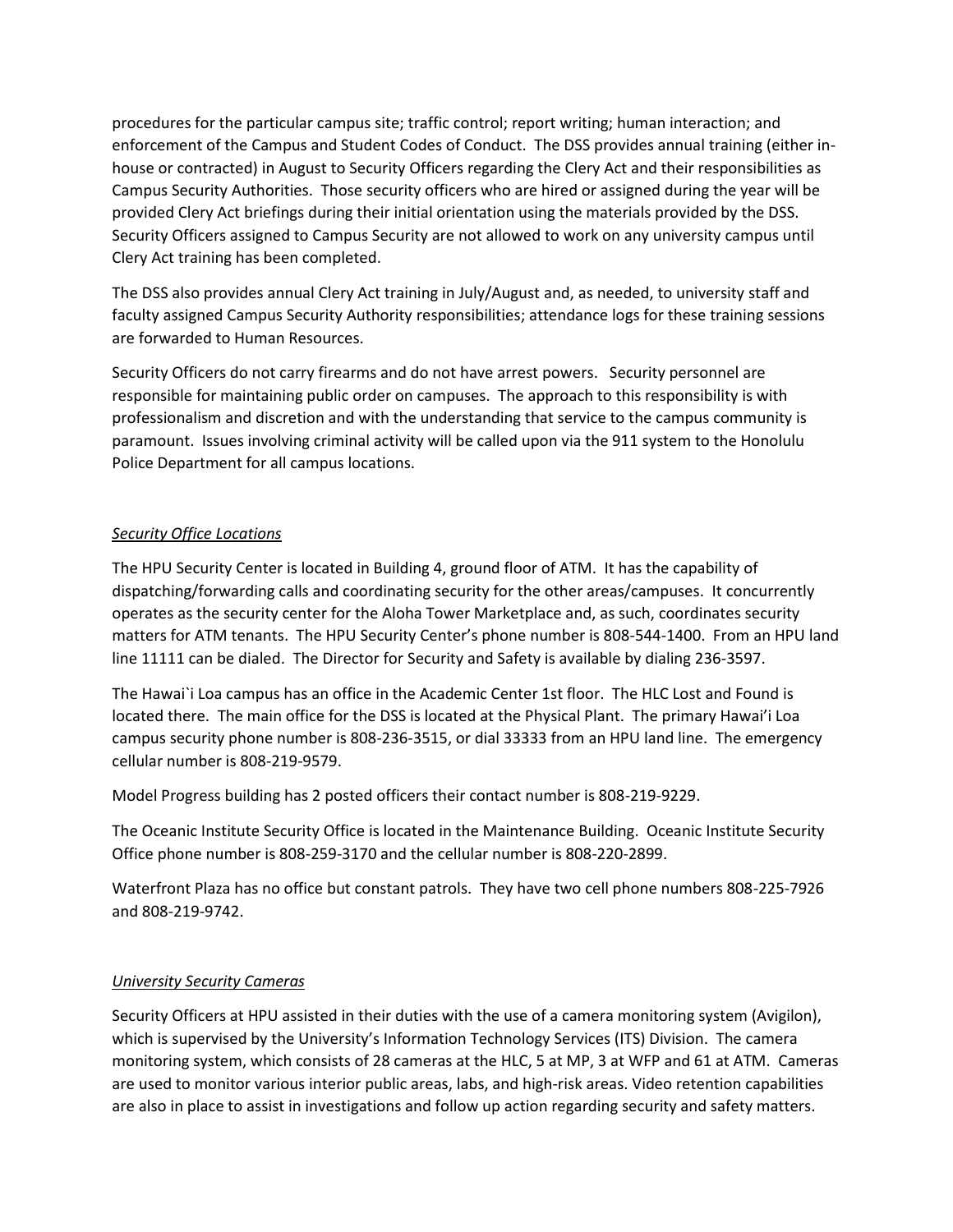# Reporting Crimes and Emergencies

All students, faculty, and staff are encouraged to report crimes or situations that seem suspicious whether it happens to them or if they are a witness to a crime. Indeed, all persons have the responsibility to report a crime. If a crime occurs on or around campus, witnesses should report it immediately to HPU Security or the Honolulu Police Department (HPD). HPD can be contacted using the 911 protocol. As previously mentioned, since HPU security officers have no special powers and are not commissioned law enforcement officers, HPD has primary jurisdiction over the areas surrounding all HPU's campuses and is generally called for any incident, crime, or emergency that is outside of the authority of HPU Security. At times, Harbor's Police will be called for matters occurring at ATM. For those persons unable to report crimes, HPU Security will assist.

The non-emergency phone numbers for HPU Security located at other locations are as follows: 808-219- 9229 (MP), 808-220-2899 (Oceanic Institute), 808-544-1400 (ATM) or 9-1-1 for emergencies. WFP and PP can be contacted through the ATM telephone number. Whenever possible, the actual victim or witness to the crime should call the police directly, because firsthand information is always more accurate and complete. However, security officers at all HPU locations can render assistance with this effort. When notified, security will dispatch the appropriate security officer or contact HPD, firefighters or paramedics/EMTs, as necessary.

Due to its remote location, HLC the front gate is staffed by Campus Security 24 hours a day including holidays and weekends. For non-emergency situations, Hawai'i Loa Security can be reached at 236- 3515. There are emergency phones on the first or second floor of each residence hall. These phones are directly linked to HPU Security at the front gate and also allows the caller to dial 9-1-1.

Likewise, at OI contact can be made through the non-emergency number of 220-2899 or through the HPU Security Center.

Radio communication is also used by the security officers at each geographical location. This allows them to receive immediate direction from other officers as required.

Upon receiving information concerning an incident, a security officer or police officer will investigate the incident, document the information, and take appropriate action. Security may work with the Honolulu Police Department and other state and federal agencies. Cases are adjudicated through the county in which the incident occurred and/or through the university's judicial system.

Students are encouraged to report crimes to Campus Security Authorities (CSA). The following are Campus Security Authorities as defined by federal legislation, specifically the Clery Act.

- Hawaii Pacific University DSS
- Hawaii Pacific University Security Staff, in-house and contracted
- Athletic Director, Head Coach, Assistant Coaches, Trainers and Athletic Staff
- Computer Center Staff
- Academic Advisors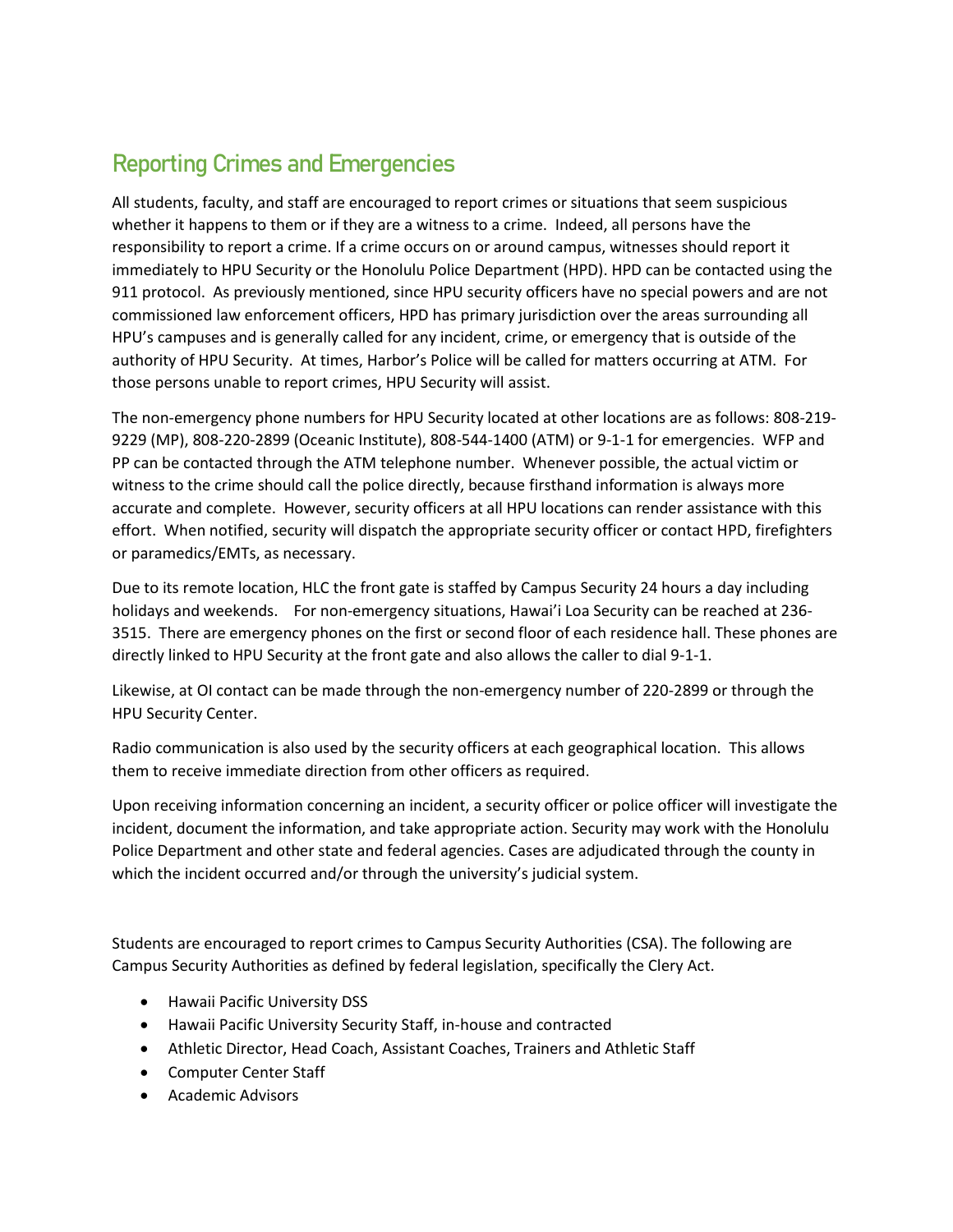- Admissions Councilor
- Financial Aid Councilors
- Registrar Staff
- Campus Recreation Coordinator
- Center for Academic Success Staff
- Student Activities and First Year Staff
- Performing Arts Program Staff
- Advisors to Student Organizations
- Learning Commons Staff at ATM
- Residents Life and Staff
- Honor Society Staff
- Libraries Staff
- Dean of Students and Staff

The Clery Act states that if someone has "significant responsibilities for student and campus activities," he or she is a Campus Security Authority (CSA). By law, CSAs must report a crime (that has been reported to them) to security personnel or a higher authority. There is no discretion. The CSAs "must" report the crimes that come to their attention. There is no need to investigate; only to officially report crimes that are reported to them.

Licensed counselors (including certified Sexual Assault Victim Counselors) and the HPU clergy (pastoral counselors) are exempt from reporting requirements. HPU encourages counselors and clergy, if and when they deem appropriate, to inform those they counsel of procedures for reporting crimes on a voluntary and confidential basis for inclusion in the ASR. Confidential/anonymous reports are extremely valuable in order to prevent further victimizations and to obtain a more accurate description of HPU campus crime.

# Campus Security Authority Training

Campus Security Authorities have been identified at Hawai'i Pacific University. The Security and Safety Department, under the DSS, conducts annual training for Campus Security Authorities on responsibility for reporting crimes.

# Confidential Reporting

### *Security Incident Report*

In certain instances, a crime victim may be reluctant to file a report fearing the process and/or loss of his/her anonymity. In such circumstances, crime victims are encouraged to consider making a confidential report to one of the designated Campus Security Authorities. At a minimum, crime victims will receive valuable counseling and referral information. Confidential reports are important because they provide essential information that will enhance the safety of the community-at-large and provide a more accurate depiction of actual campus crime.

If a victim of a crime does not want to pursue action within the university system or the criminal justice system, he/she may still want to consider making a confidential report. Generally speaking (and subject to caveats described below), the DSS can file a report on the details of the incident without revealing the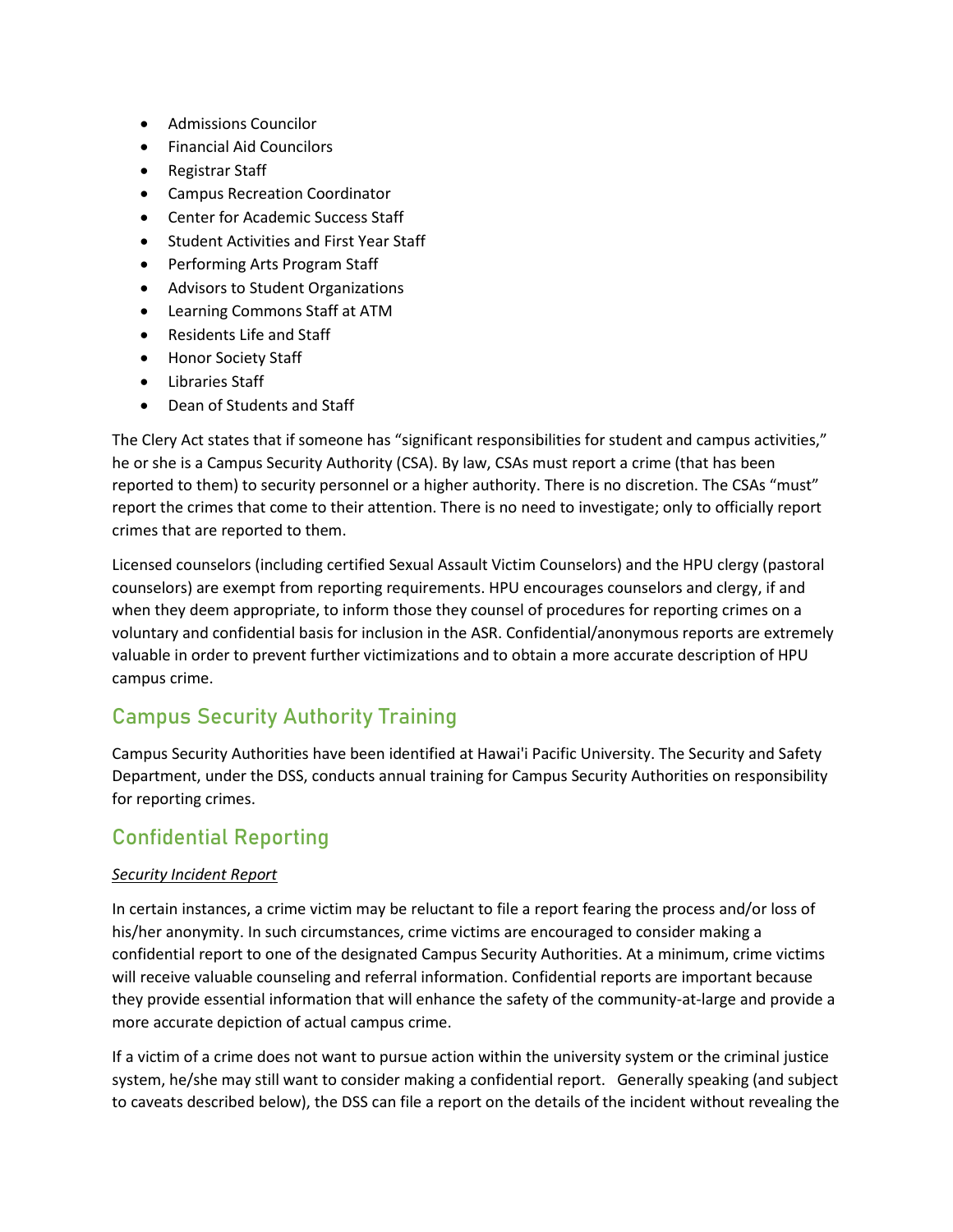victim's identity. The purpose of this type of report is to comply with the victim's wish to keep the matter confidential, while taking steps to ensure the future safety of the victim and others. With such information, the university can keep an accurate record of the number of incidents involving students, determine if there is a pattern of crime with regard to a particular location, method, or assailant, and alert the campus community to potential danger. Reports filed in this manner are counted and disclosed in the annual crime statistics for HPU.

Disclosure of Information for Violent Crimes or Non-Forcible Sex Offenses. HPU will, upon written request, disclose to the alleged victim of a crime of violence (as that term is defined in section 16 of title 18, United States Code), or a non-forcible sex offense, the report on the results of any disciplinary proceeding conducted by the university against a student who is the alleged perpetrator of such crime or offense. If the alleged victim is deceased as a result of such crime or offense, the next of kin of such victim shall be treated as the alleged victim for purposes of this paragraph.

#### *Title IX Requirements for Reporting of Sexual Harassment*

All reports or complaints of sexual harassment will be kept confidential, except that individuals with a legitimate need to know will be informed of the complaint in order for the university to conduct a meaningful review of each complaint and for the purpose of determining whether the complaint is isolated, frequent, part of a pattern of practice or pervasive. All records are confidential with access only to individuals with a legitimate need to know. In cases when a reporter or complainant does not want to have a report investigated, the Title IX Coordinator will consider the reasons for the request, including concerns about continued safety and well-being of the person reportedly harmed and members of the campus community. The Title IX Coordinator will initiate confidential consultation with appropriate individuals to analyze the situation and assist in determining appropriate measures to take. Consultation may occur with the Director of Counseling and Behavioral Services, DSS, Director of First-Year Experience, Director of Human Resources, and General Counsel. The Title IX Coordinator will make the final decision about whether to conduct a formal investigation or respond to the report in another manner, including taking informal actions, such as those described in this policy.

# Emergency Notification

HPU is committed to the safety and well-being of its faculty, staff, students, and visitors to its campuses. In the event of a significant emergency or dangerous situation involving the immediate threat to the health, safety, or persons on the campuses, the HPU will immediately notify the university community using the Rave Alert System, SimplexGrinnell PA system, and other media outlets, unless notification would otherwise compromise the effort to assist victims or contain the emergency.

The HPU Security Department along with the Campus Emergency Response Team (CERT) will confirm the existence of a significant emergency and make the appropriate notifications to the Honolulu Police Department and the university community. Security, under the guidance of CERT, will coordinate the response of emergency responders and other necessary actions during an emergency. HPU will also test the emergency response and evacuation procedures annually and publicize the emergency response and evacuation procedures throughout the university. New hires, rehires, and students will be enrolled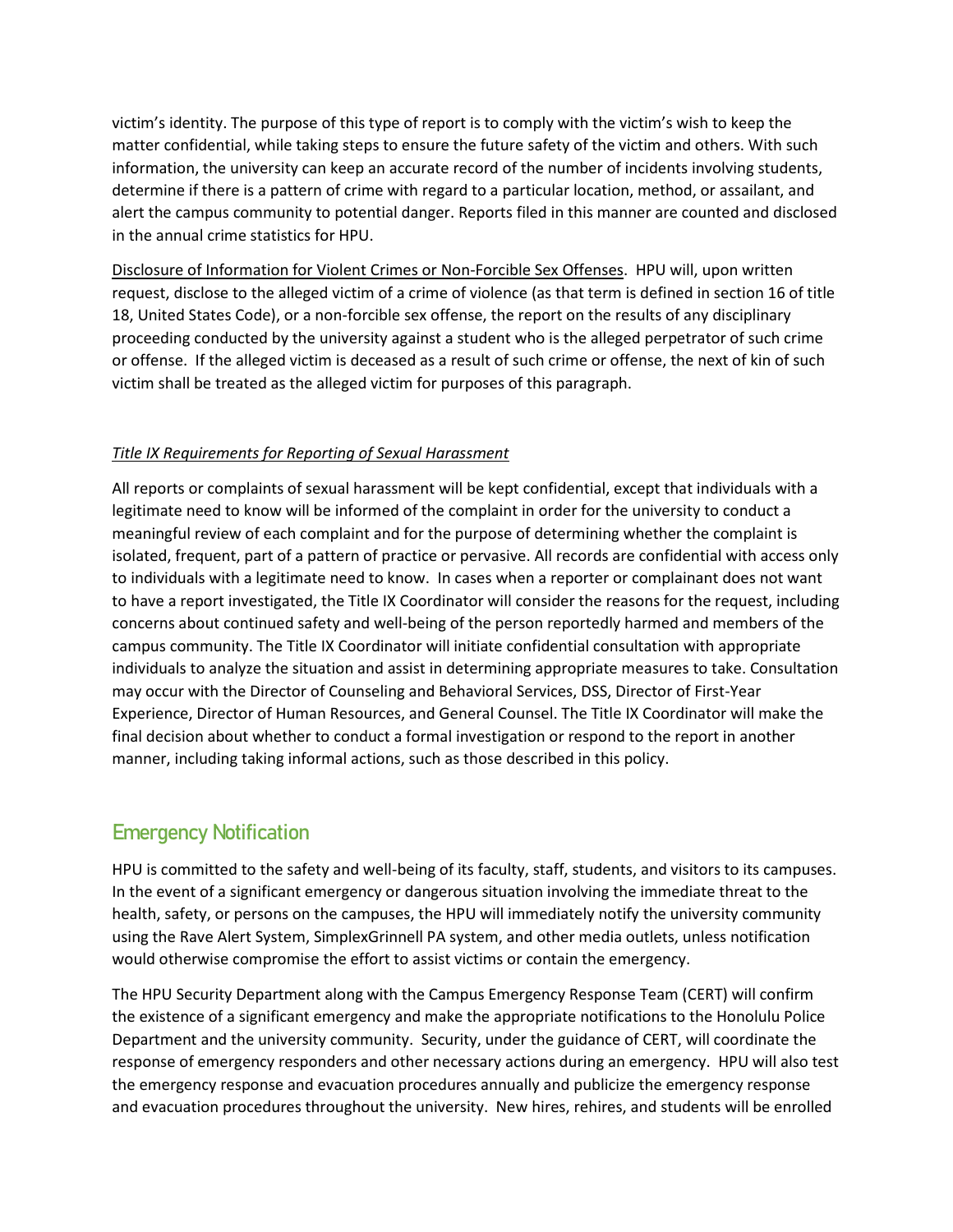in the Rave notification system at time of hire/enrollment. Enrollment can also be achieved by accessing the following website: https://www.getrave.com/login/hpu.

In situations where an immediate threat exists to the community the university, through the incident commander, will determine if evacuation, shelter-in-place, or lockdown procedures will be executed. Such processes are affected in consonance with the HPU Emergency Operations Plan.

# How Crime is reported to the HPU Community

HPU reports statistics to the Department of Education annually on October 1. The HPU Security Department keeps a "Daily Crime Log" that is available for inspection. The most recent 60 day period can be obtained by anyone who desires to view it upon request. Portions of the log that are older will require two business days of a request for public inspection. HPU will also make periodic reports, timely warnings or notices to the HPU community of recent crimes that may affect the quality of life on or around campus areas. These reports are intended to raise awareness regarding criminal activity so that the community can increase or implement personal safety strategies. The DSS or his designated representative will coordinate Timely Warning information through Strategic Communications and other appropriate departments to get the message out.

#### *Timely Warnings*

Timely Warnings and Notices will be distributed through one or more of the following means:

- myHPU Website: my.hpu.edu
- The HPU Outlook electronic mailing list for faculty and staff
- The Hawaii Pacific University Security and Safety Department website [www.hpu.edu/security/timely-alert.html.](http://www.hpu.edu/security/timely-alert.html)
- Flyers to offices on campus including Student Affairs and Residential Life
- Rave Alert System

This is part of HPU's ongoing effort to notify the community when incidents of criminal activity occur that may have an impact on the quality of life of the campus community at large and to share crime prevention information. HPU faculty, staff, and students can expect to receive timely alerts for HPU campuses and immediate surrounding areas when appropriate. There may also be periodic informational messages about topics in crime prevention such as theft prevention and night safety.

# Collection of Statistics for Annual Security Report

The DSS coordinates the compilation of all statistics, identifies reportable crimes, and reports/publishes statistics to the Department of Education from HPUs Campus Security Authorities and local police for inclusion in the annual report. The Clery Act requires statistics to be reported from a wider geographic area (e.g., adjacent public property and off campus student organization properties), and reports of student disciplinary referrals in addition to arrests for drugs, alcohol, and weapon offenses. The Clery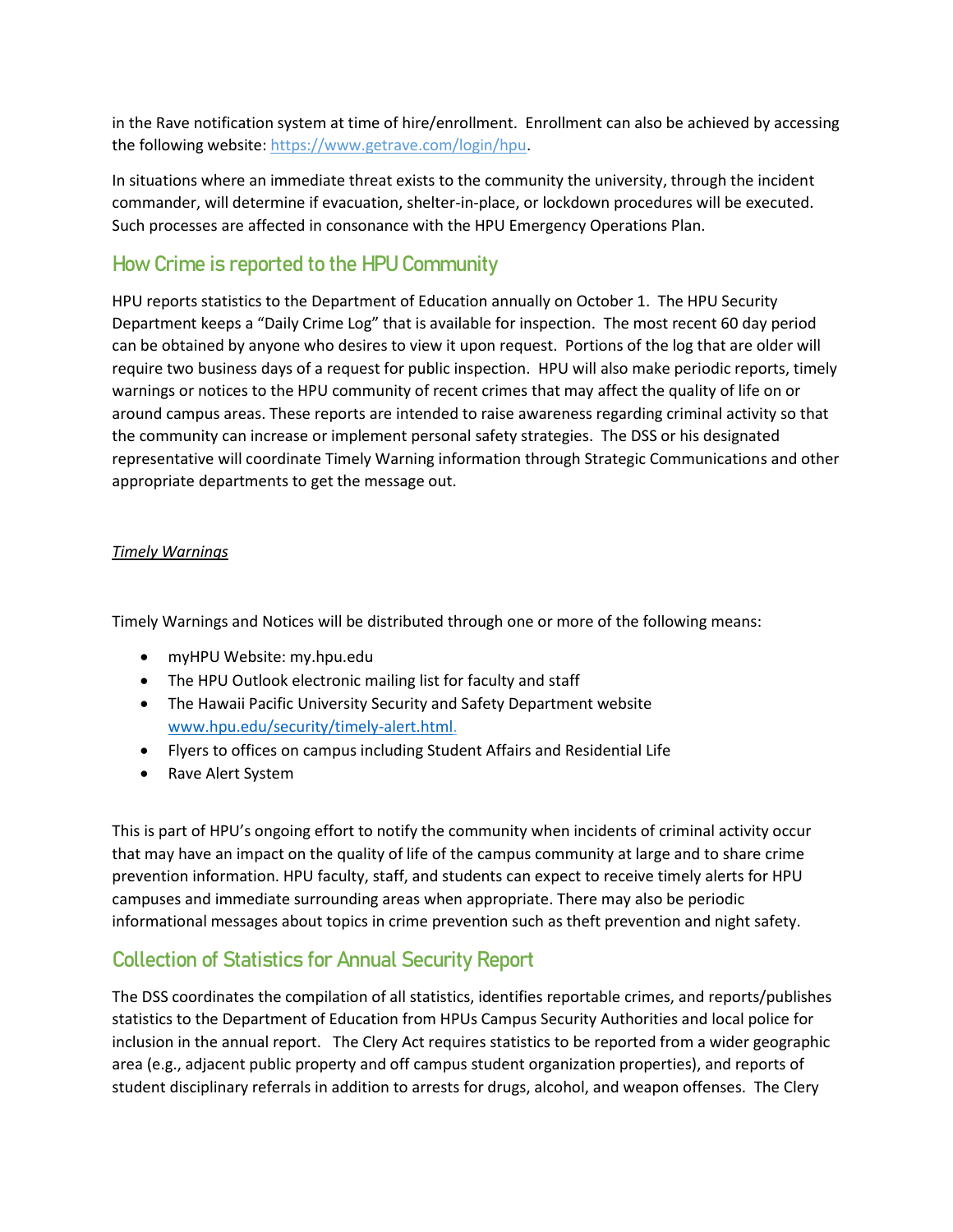Act mandates the collection of information regarding crimes from non-law enforcement "Campus Security Authorities" having "significant responsibility for student or campus activities."

# Annual Statistics

HPU, on an annual basis, and in compliance with the Clery Act, will issue a report by October 1 concerning Clery Act crimes that occur (1) on campus, (2) on public property within or immediately adjacent to the campus, and (3) in or on non-campus buildings or property that HPU owns or controls for the calendar year prior, January 1 to December 31, and the two preceding years for which the data is available, for incidents reported to Campus Security Authorities or to the appropriate law enforcement agencies. Incidents reported are from the Uniform Crime Reporting (UCR), Group A:

### C*riminal Offenses*

- *1.* Criminal Homicide
	- Murder and Non-Negligent Manslaughter
	- Manslaughter by Negligence
- 2. Sexual Assault (Sexual Offenses)
	- Forcible
		- o Rape
		- o Fondling
	- Non-Forcible
		- o Incest
			- o Statutory Rape
- 3. Robbery
- 4. Aggravated Assault
- 5. Burglary
- 6. Motor Vehicle Theft
- 7. Arson

### *Hate Crimes*

A victim was intentionally selected because of the perpetrator's bias. Criteria include:

- Race
- Religion
- Ethnicity
- Gender
- Sexual Orientation
- Disability
- National Origin
- Gender Identity

Hate Crimes will be reported from the Uniform Crime Reporting, Group A crimes, as listed above, along with a second category, Group B crimes:

1. Larceny-Theft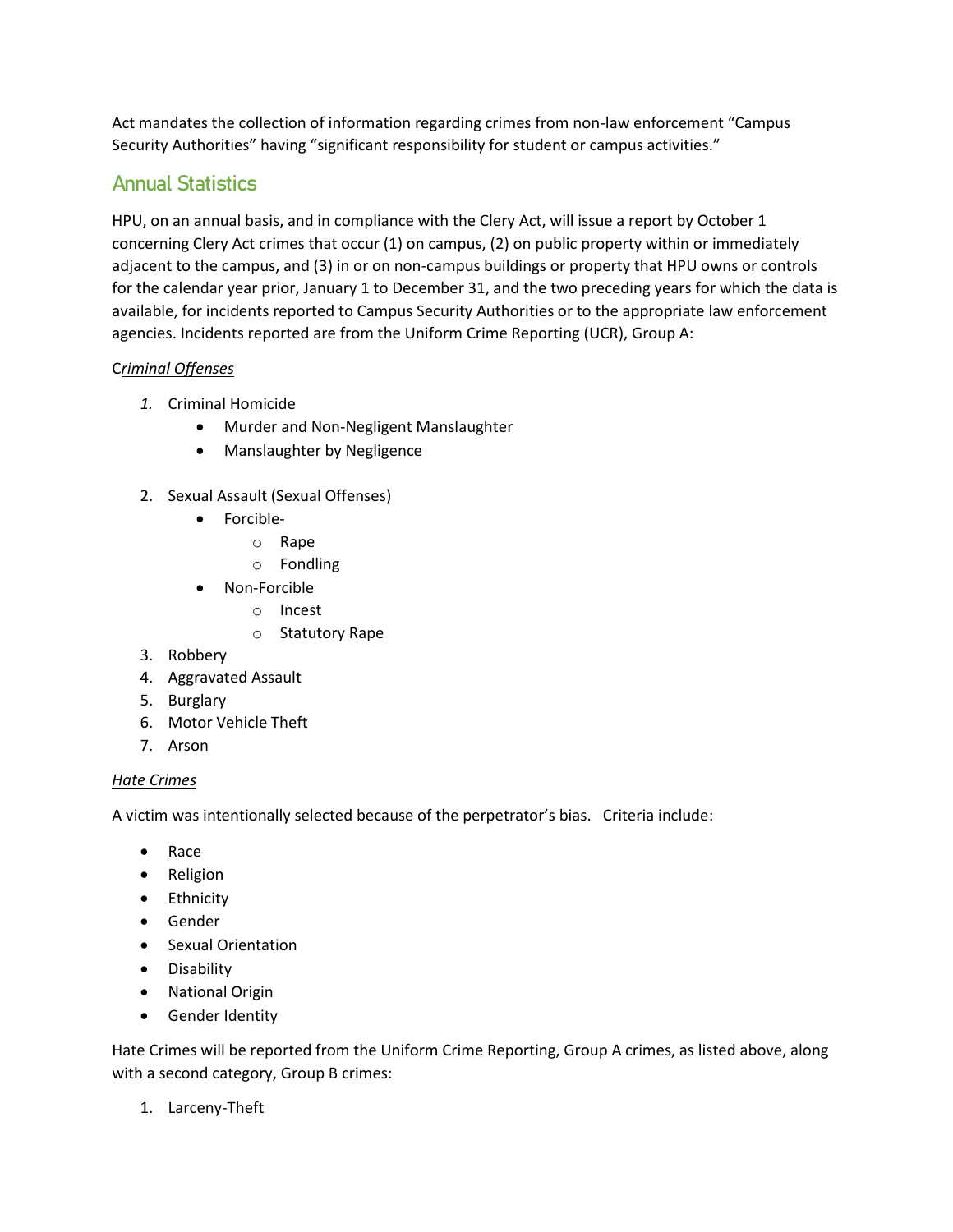- 2. Simple Assault
- 3. Intimidation
- 4. Destruction/damage/vandalism of property.

#### *Violence Against Women Reauthorization Act, Offenses*

The Violence Against Women Reauthorization Act, effective as of March 2014, requires HPU to report:

- 1. Domestic Violence- Asserted violent misdemeanor and felony offenses
	- A current of former spouse or intimate partner of the victim.
	- A person with whom the victim shares a child in common
	- A person who is cohabitating with or has cohabitated with the victim as a spouse or intimate partner
	- A person similarly situated to a spouse of a victim under domestic laws of the jurisdiction receiving grant monies (under VAWA)
	- Any other person against an adult or youth victim who is protected from that person's act under the domestic or family violence laws of the jurisdiction.
- 2. Dating Violence- Violence committed by a person
	- Who has been in a social relationship of a romantic or intimate nature with the victim; and
	- Where the existence of such relationship shall be determined based on a consideration of the following factors:
		- o The Length of the relationship
		- o The type of relationship; and
		- o The frequency of the interaction between the persons involved in the relationship
- 3. Stalking- A course of conduct directed at a specific person that would cause a reasonable person to:
	- Fear for her, his, or others safety; or
	- Suffer substantial emotional distress

### *Arrests and Referrals for Disciplinary Action*

Hawai'i Pacific University maintains a policy regarding a drug free campus and strict guidelines on the legal use of alcohol at the Waterfront Lofts. The abuse of drugs and alcohol are not compatible with the goals of the University. The Clery Act also mandates reporting of drug or alcohol related incidents. Hawai'i Pacific University keeps statistics concerning the number of arrests and/or University referrals, discipline for the following violations occurring on campus:

- Liquor Law Violations;
- Drug Violations; and
- Illegal Weapon Possessions

# Hawai'i Pacific University Campus Security Statistics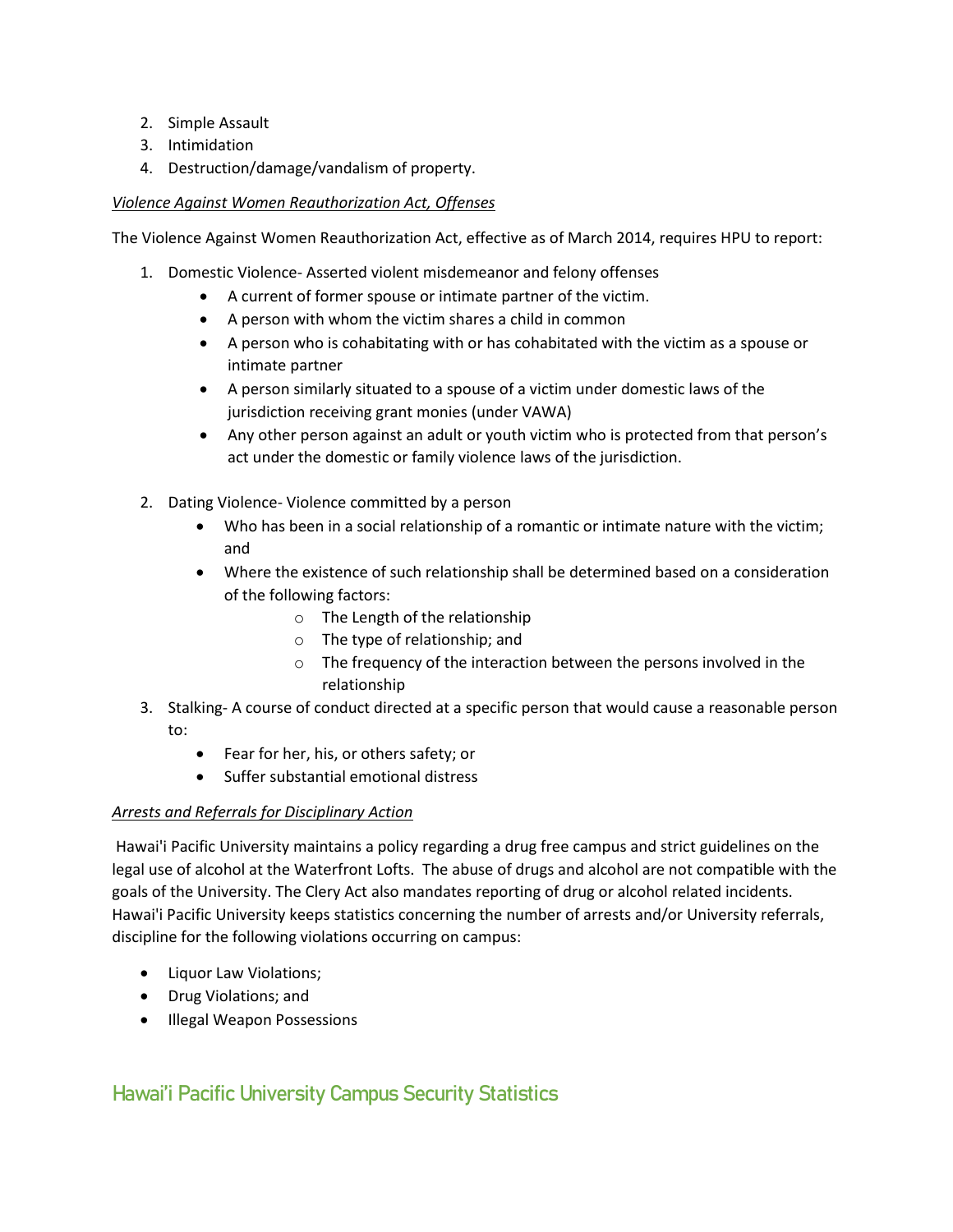Statistics are gathered from reports submitted from the Campus Security Authorities to the DSS. The DSS will list reportable events on charts that reflect the nature of the aforementioned crime categories along with the geographical locations required by the Clery Act. The charts also show whether the crimes took place on campus, in student residences, on non-campus property, or on public property. Also shown are non-reportable incidents such trespasses and thefts for information. Calendar year 2020 reflects a decrease in the amount of nuisance crimes such as graffiti and trespass issuance. The number of thefts from the previous year show a steep decline most likely due to COVID-19 and the Hawaii State Protection Orders related to COVID-19. Another factor has been the repositioning of security officers at key crime areas.

The information can be obtained at https://www.hpu.edu/security/index.html. Under the information link is titled, "Clery Act Statistics." It contains the statistical data collected for calendar years 2018, 2019, and 2020:

# Policy on Alcohol and Drugs

### *Policy*

It is the policy of HPU to prohibit the unlawful manufacture, distribution, dispensing, possession, or use of controlled substances, drugs, drug paraphernalia, or alcohol by students on university grounds or other university-sponsored locations and activities. Details pertaining to university policies; local, state and federal laws, violations, and penalties; and health risks and support resources can be found in this section.

HPU reserves the right to discipline any student who violates the prohibitions of this policy when on campus or at a university function if, in the university's discretion, the conduct may impact the educational mission, and/or the health, and/or safety of any member of the community. Students are responsible for the conduct of their guests and visitors on campus, at HPU functions, and off campus at all housing complexes where HPU students reside. This policy serves as a standard and applies to all members of the campus community, including, students, parents, staff, faculty, alumni and guests of the university.

### *Alcohol Policy*

HPU recognizes that alcohol can be consumed responsibly and has identified community expectations of behavior that support the safe and legal consumption of alcohol. The Alcohol Policy is set in the framework of the legal requirements governing the sale, consumption and distribution of alcoholic beverages and in the context of HPU community expectations for upholding the laws as well as sharing responsibility for the safety and welfare of other members of the university community. In accordance with this policy and Hawaii law, individuals under 21 years old are prohibited from consuming or possessing alcohol; in any public place, public gathering, or public amusement, at any public beach or public park or in any motor vehicle on a public highway. In addition, it is unlawful to sell, furnish or provide alcohol to an individual under the age of 21.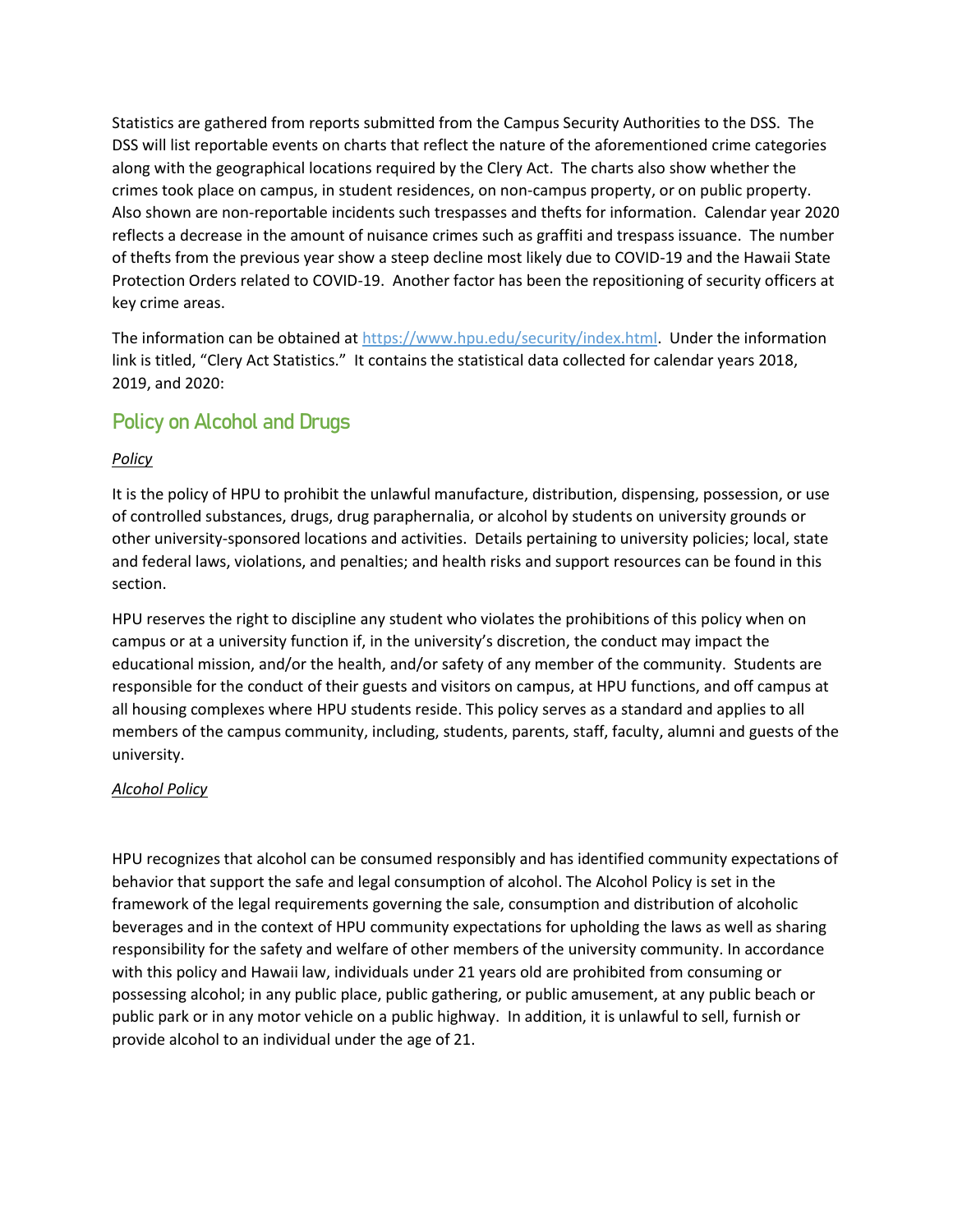HPU reserves the right to confiscate, retain and dispose of/destroy any and all alcohol and related paraphernalia regardless of value or ownership without liability. Paraphernalia used to administer drinking games or assist in consumption of alcohol at a fast rate is prohibited. This includes, but is not limited to, funnels and beer pong tables. Alcohol intoxication which is dangerous or disruptive, public intoxication, regardless of age or where the alcohol is consumed, is inappropriate and will not be tolerated. Any student's behavior on campus or at any university event held on or off campus, that is unruly, disruptive or destructive as the result of alcohol consumption will be documented and is subject to disciplinary action as reflected in the Code of Student Conduct.

General requirements for functions held on-campus HPU owned property and controlled buildings include:

- The possession or consumption of alcoholic beverages in classrooms, offices and common areas (both interior and exterior) is not permitted except in cases specifically approved by the Vice President, Dean or Executive Athletics Director of that division/department and with notification to the General Counsel Office.
- Requests for special events with alcohol sponsored by HPU divisions, departments, units and recognized student organizations must be in compliance with applicable local, state and federal laws and regulations, and in accordance with university policies and procedures.
- Alcoholic beverages at events held on campus should be supplied, sold and/or served by the university food service provider or a vendor who is licensed to provide alcohol.

With the approval by the Dean of Students office, alcohol may be served at events sponsored and coordinated by Student Life recognized student organizations (inclusive of Campus Activities Board, Student Government Association, Registered Student Organizations and Honor Societies). Recognized student organizations who report to university departments (e.g. Student Athlete Advisory Council, Campus Recreation Clubs, music programs) must follow the event guidelines and procedures in this section and get the approval by their respective Vice President, Dean or the Executive Athletics Director. The Director of Student Activities is available to assist event coordinators with this process and set up the necessary training sessions conducted in Student Life. The General Counsel Office must be given notification of all student events with alcohol. Event planning procedures and guidelines are provided by the Dean of Students Office or Office of Student Conduct.

The use of alcohol at the student residences is permitted as described below and in the Student Handbook.

On-campus student residents are responsible for ensuring the university policy is upheld at all times with regard to alcohol beverages. Students are responsible for the actions of their guests (whether HLC and Waterfront Lofts residents, HPU students, and non-HPU individuals), including but not limited to distribution, possession, and consumption of substances prohibited under university policy. Knowledge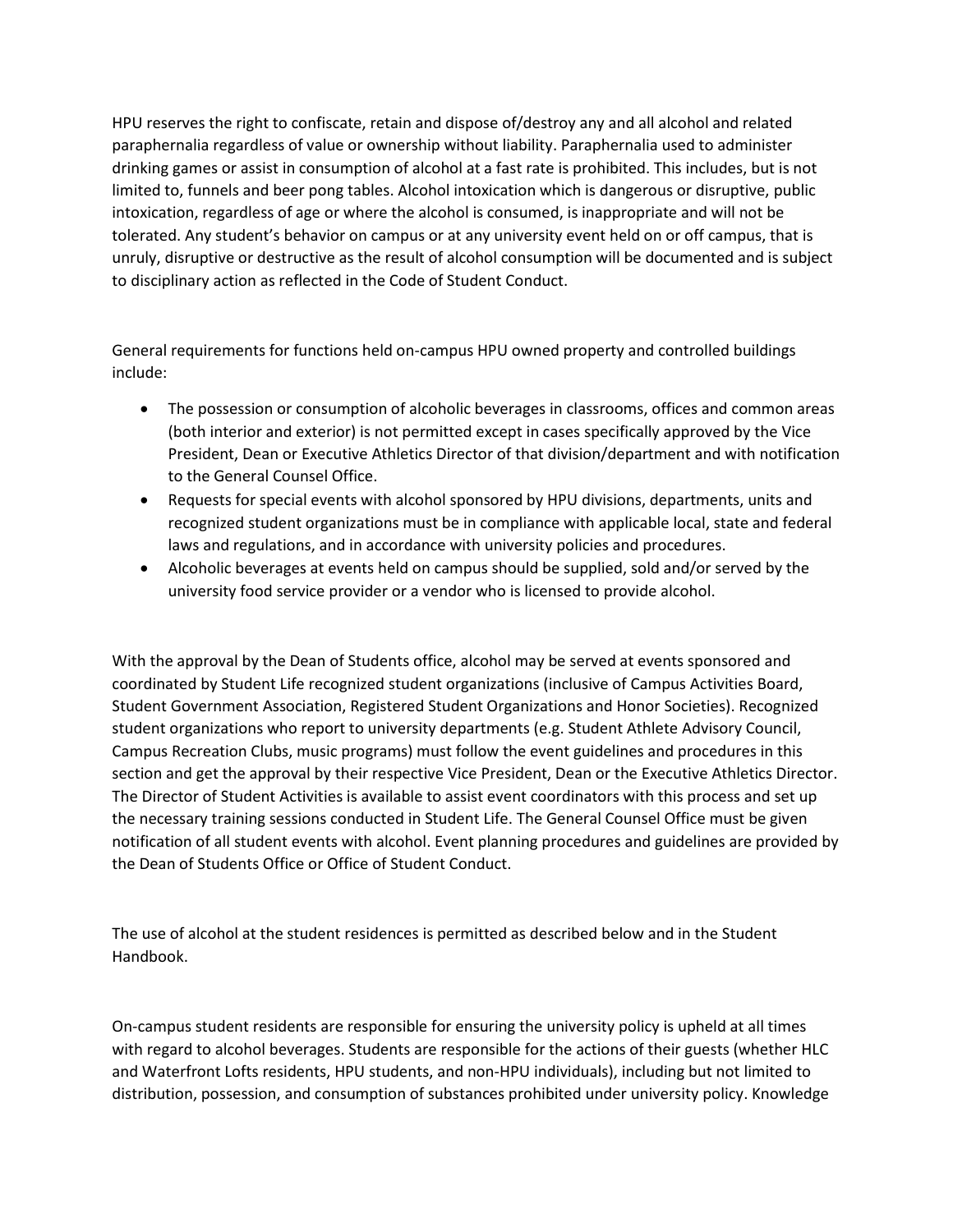of, but not reporting, the use of alcohol by those under the legal drinking age, or use of/possession of alcohol paraphernalia, may be subject to disciplinary action. Roommates and suite/loft mates, even if not present, may be responsible for any violations of the Alcohol and Drug policy that occurs in the common areas of their rooms/units. Alcoholic beverage containers, whether empty or full, even if used for decorative purposes, will be considered as evidence of drinking and are prohibited in the residential units of underage students. For specific information, go to the Housing and Residence Life policies and procedures section of this Student Handbook.

#### *HAWAI'I PACIFIC UNIVERSITY STUDENT HANDBOOK, DRUGS AND ALCOHOL*

Student conduct is guided by the general Code of Student Conduct which is contained in HPUs Student Handbook. Implicit in the Code of Student Conduct is the understanding that students are responsible for making their own decisions and accepting the consequences of those decisions.

It is unlawful and strictly prohibited for students to use, manufacture, possess, distribute, sell, any controlled substance, illegal drug, as prohibited by state and federal law on university-owned or university-controlled property or as part of any university activity.

Alcoholic beverages are permitted in university owned residential facilities for those persons who are legally able to purchase and consume alcohol.

Student residents, and their guests are responsible for ensuring the HPU policy is upheld at all times with regard to alcohol beverages. The use of alcohol is prohibited in some cases and regulated in others as described below:

### *Hawai'i Loa Campus Residential Community:*

- Residents who are of legal age are responsible for their alcoholic beverages (limited to 144 ounces of beer not to exceed more than 12 cans or bottles of beer and 750ml of wine or hard alcohol not exceed 1 bottle of wine or hard alcohol; this includes empty containers) in their loft/unit at any given time.
- Consumption of alcoholic beverages is prohibited in all public and common areas, including but not limited to, walkways, lanais, parking lots, and outdoor seating areas.
- Residents and guests are prohibited from being under the influence of alcohol or intoxicated on a in all public and common areas.
- Alcohol may be consumed or possessed by those individuals of legal age only inside their assigned units/lofts with the door closed.
- Residents who want to host a "party" in their units must register the event with the Housing and Residence Life staff. A party is defined as an intentional social gathering in a unit in which the occupants equal or exceed twice
- the number of residents present, and/or when alcohol is present. All residents of the unit must agree to the terms set forth in the Party Registration Form. For details, contact Housing and Residence Life staff at [housing@hpu.edu.](mailto:housing@hpu.edu)
- Partying and get-togethers that becomes detrimental to the community are inappropriate and subject to disciplinary action. At its discretion, university personnel, including campus security, and Housing and Residence Life staff, may terminate parties and/or confiscate alcoholic beverages.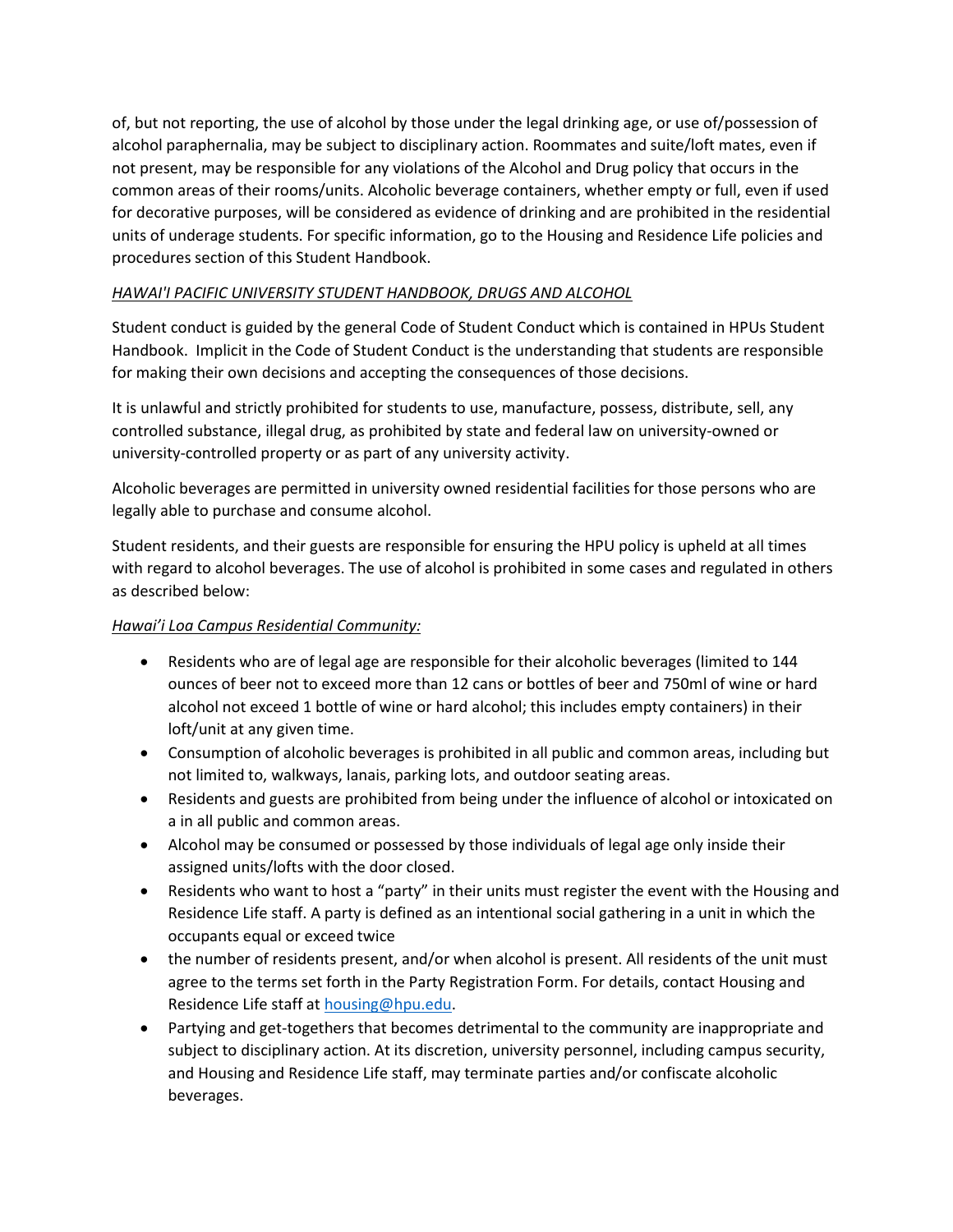- Should alcohol-related problems arise in individual rooms, student residents will be confronted by university staff or HPU security, and held accountable for their actions and the actions of those present in the room, even when not consuming alcoholic beverages personally.
- Large quantities of alcoholic beverages and common-source containers are prohibited in individual rooms, regardless of the resident's age. This includes, but is not limited to such things as kegs, and cases of beer.
- Residents of legal age are encouraged to refrain from having under-aged guests over while consuming alcoholic beverages to avoid the appearance that they may be distributing such beverages to under-aged people.
- Residents under 21 years of age with empty alcohol containers in their unit are in violation of the Alcohol and Drug policy. Such items are considered alcohol paraphernalia and evidence of consumption/possession of alcoholic beverages.
- Residents who are of legal age should dispose of their empty alcohol containers immediately to avoid the appearance that alcohol was consumed by under-aged residents and guests in the event university staff or HPU security find alcohol in the unit.
- Equipment or supplies used in drinking games or to promote excessive drinking (e.g., beer pong tables) are prohibited.
- Students over 21 years of age who are transporting alcoholic beverages to their units must ensure the alcoholic beverages are sealed and not visible to the general public.
- HPU will not accept packages in the mail containing alcoholic beverages for residents.
- Delivery of alcohol by retail or wholesale distributors to HPU residential facilities is prohibited.
- •

# *Student Discipline*

Students are considered to be personally responsible for the conforming of their behavior to federal and state statutes and city ordinances, and all university policies including Alcohol and Drug Policy. When violations of law or university policy come to the attention of university officials, sanctions will be imposed and students may be referred to appropriate conduct boards or for criminal prosecution. Due to the serious nature of alcohol and other drug abuse, any student involved in an alleged violation may be summoned to meet with a university official and/or a University Student Conduct Review Board. Disciplinary sanctions shall be imposed upon a student who violates HPU's Alcohol and Drug Policy. The sanction imposed is at the sole discretion of the University, up to and including suspension or expulsion from HPU. Students should refer to the Code of Student Conduct, which is contained in the HPU Student Handbook.

# *Alcohol and Drugs Policy Violation*

Violators of the Alcohol and Drug Policy may be subject to the following sanctions: All offenses, upon being found in possession of or using an illegal substance, including drug paraphernalia, the student may be placed on university probation. If the student is a resident in university housing, he or she may be referred to a Housing Conduct Review Board (HCRB) for possible eviction from housing without refund. The student may also be referred to a university counselor for a mandatory meeting. If the student is under the age of 21, parents will be notified of the violation. The student may also be referred to a drug treatment center for assessment and/or treatment at his/her own expense, and the incident may be referred to the police. At its discretion, HPU may also levy a monetary fine, depending on the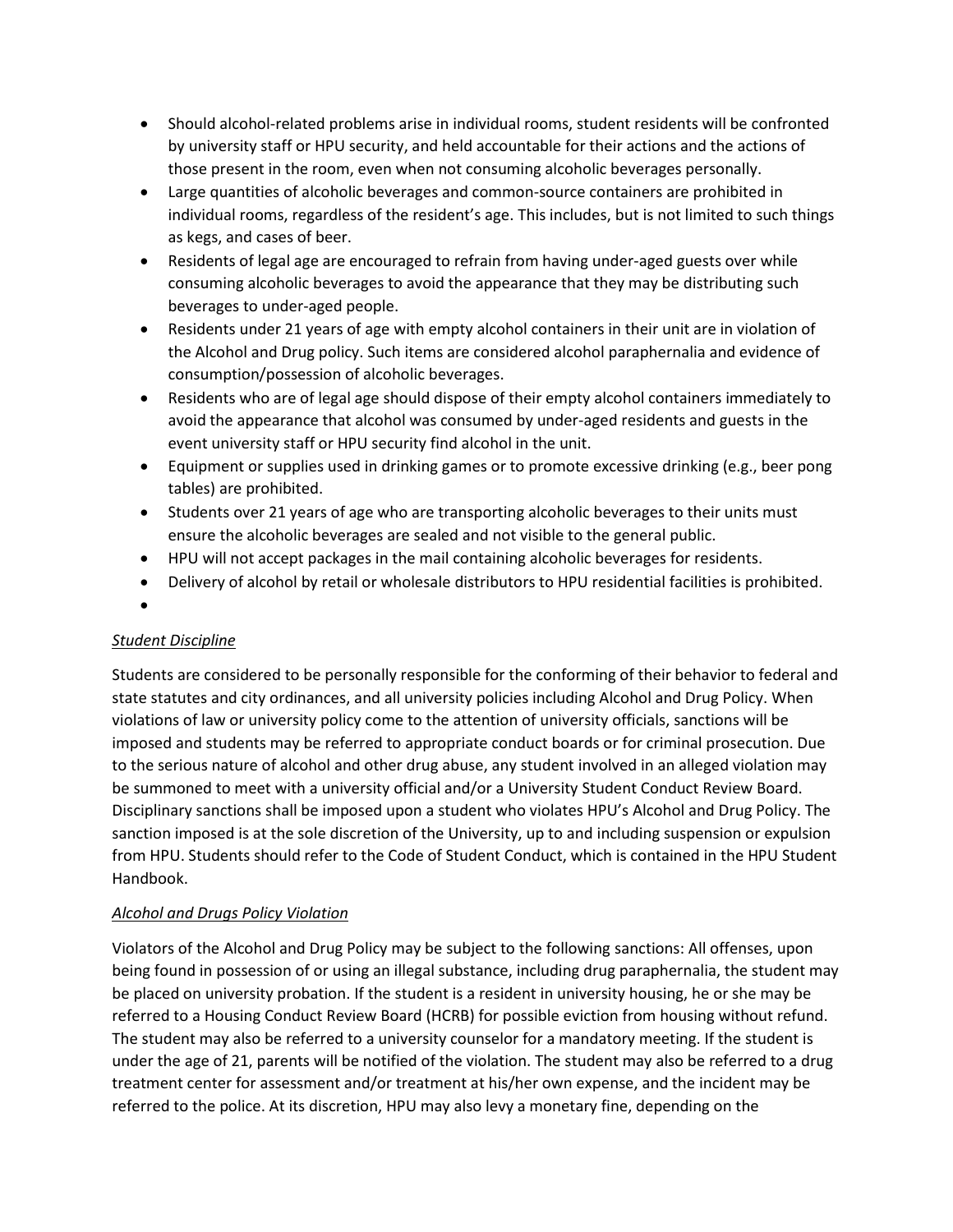circumstances of the case. A student found in violation of HPUs illegal substance policy a second time may, at the discretion of university officials or appropriate campus hearing board, may be suspended or expelled and the incident may also be referred to the police.

#### *Drug Policy*

It is the policy of HPU to prohibit the unlawful manufacture, distribution, dispensing, possession or use of controlled substances, drugs, or drug paraphernalia by students on university grounds or other university-sponsored locations and activities. Actions that violate local, state or federal laws in relation to drugs are also a violation of university policy, and may result in disciplinary actions from the university and/or referral to law enforcement officials. This includes the abuse or improper use of prescription drugs. Any student's behavior on campus or at any university event held on or off campus, that is unruly, disruptive or destructive as the result of drug use will be documented and subject to disciplinary action.

The use, possession, distribution or sale of any amount of a potentially harmful or illegal drug (including marijuana) or drug-related paraphernalia is strictly prohibited. Anyone involved in these activities on or off campus will be subject to disciplinary action, up to and possibly including suspension or expulsion from the university.

Hawaii Loa and Waterfront Lofts residents are responsible for the actions of their guests. Knowledge of, but not reporting, the illegal use of drugs or drug paraphernalia, or being in the presence, is also subject to disciplinary action. Roommates and suite/loft mates, even if not present, may be responsible for any Drug Policy violations in the common areas of their rooms or shared bathrooms. Signs of usage, such as the scent of marijuana in residential units, and/or physiological signs of usage, may be forwarded to the Office of Student Conduct for disciplinary procedures. Drug related paraphernalia (e.g. pipes, bongs, hookahs) or any item with or without illegal residue are prohibited in university owned and universitycontrolled property. Items will be confiscated and destroyed—regardless of value or ownership—by university personnel, including campus security, housing staff, and Dean of Students staff. University personnel will document the incident and notify the appropriate staff of policy violation. Depending on the circumstances, the university may contact local police.

Medical marijuana users should be aware that HPU does not permit marijuana use or possession on campus, whether or not in a residential facility, even with official medical documentation. All questions regarding the reasonable accommodation of medical conditions, including conditions treated with medical marijuana, should be directed to Accessibility Services.

### *Parental Notification*

The university may notify the parents/guardians of any student under the age of 21 found to be in violation of its Alcohol and Drug Policy (in accordance with the Family Education Rights and Privacy Act [FERPA] as amended by the Higher Education Act of 1998).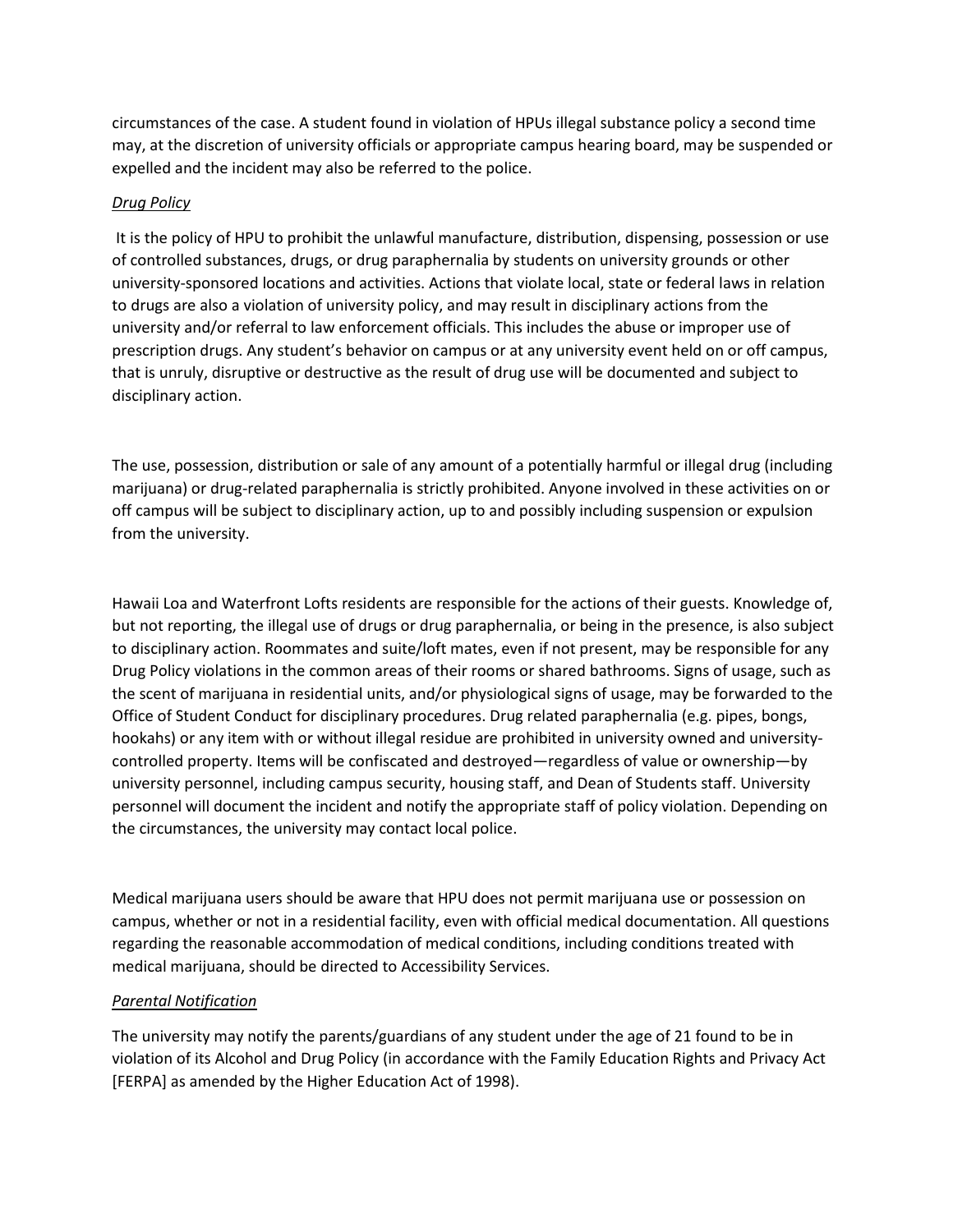# Criminal Sanctions

There are federal and state statutes and city ordinances dealing with controlled substances. The information below is intended to highlight Hawai'i statutes relating to the distribution, possession and use of a controlled substance or alcohol. For federal drug trafficking penalties, refer to the Federal Trafficking Penalties section.

# Highlights of the Hawai'i Penal Code

### *Drugs*

Harmful Drugs. According to HRS §712-1240, means any substance or immediate precursor listed as a Schedule III or IV substance by Chapter 329, and includes marijuana concentrates, but not marijuana. Schedule III substances, which have a degree of danger or probable danger less than substances in Schedules I and II, include drugs which have a stimulant or depressant effect on the central nervous system. Schedule IV substances generally have a depressant effect on the central nervous system.

- Promoting a Harmful Drug 4th, Knowingly possesses any harmful drug in any amount. The offense is a Misdemeanor.
- Promoting a Harmful Drug 3rd, knowingly possesses twenty-five or more capsules or tablets or dosage units containing one or more of the harmful drugs or one of more of the marijuana concentrates or any combination thereof. The offense is a Class C Felony.
- Promoting a Harmful Drugs 2nd, (a) Knowingly possesses fifty or more capsules or tablets or dosage units containing one or more of the harmful drugs or one or more of the marijuana concentrates, or any combination thereof; or (b) Knowingly possesses one or more preparations, compounds, mixtures, or substances of an aggregate weight of one-eighth ounce or more, containing one or more of the harmful drugs or one or more of the marijuana concentrate, or any combination thereof; or (c) Knowingly distributes any harmful drug or any marijuana concentrate in any amount. The offense is a B Felony.
- Promoting a Harmful Drugs 1st, (a) Knowingly possesses one-hundred or more capsules or tablets or dosage units containing one or more of the harmful drugs or one or more of the marijuana concentrates, or any combination thereof; of a Harmful Drug; or (b) Knowingly possesses one or more preparations, compounds, mixtures, or substances, of an aggregate weight of one ounce or more containing one or more of the harmful drugs or one or more of the marijuana concentrates, or any combination thereof; or (c) Knowingly distributes twenty-five or more capsules or tablets or dosage units containing one or more of the harmful drugs or one or more of the marijuana concentrates, or any combination thereof; or (d) Knowingly distributes one or more preparations, compounds, mixtures, or substances, of an aggregate weight of oneeighth ounce or more, containing one or more of the harmful drugs or one or more of the marijuana concentrates, or any combination thereof; or (e) Knowingly distributes a harmful drug or any marijuana concentrate in any amount to a minor. The offense is a Class A Felony.

Detrimental Drugs. According to HRS §712-1240, defined as Marijuana or any Schedule V substance listed in Chapter 329. Substance V substances, which are less dangerous than Schedule IV substances, include limited quantities of certain types of narcotic drugs combined with non-narcotic ingredients.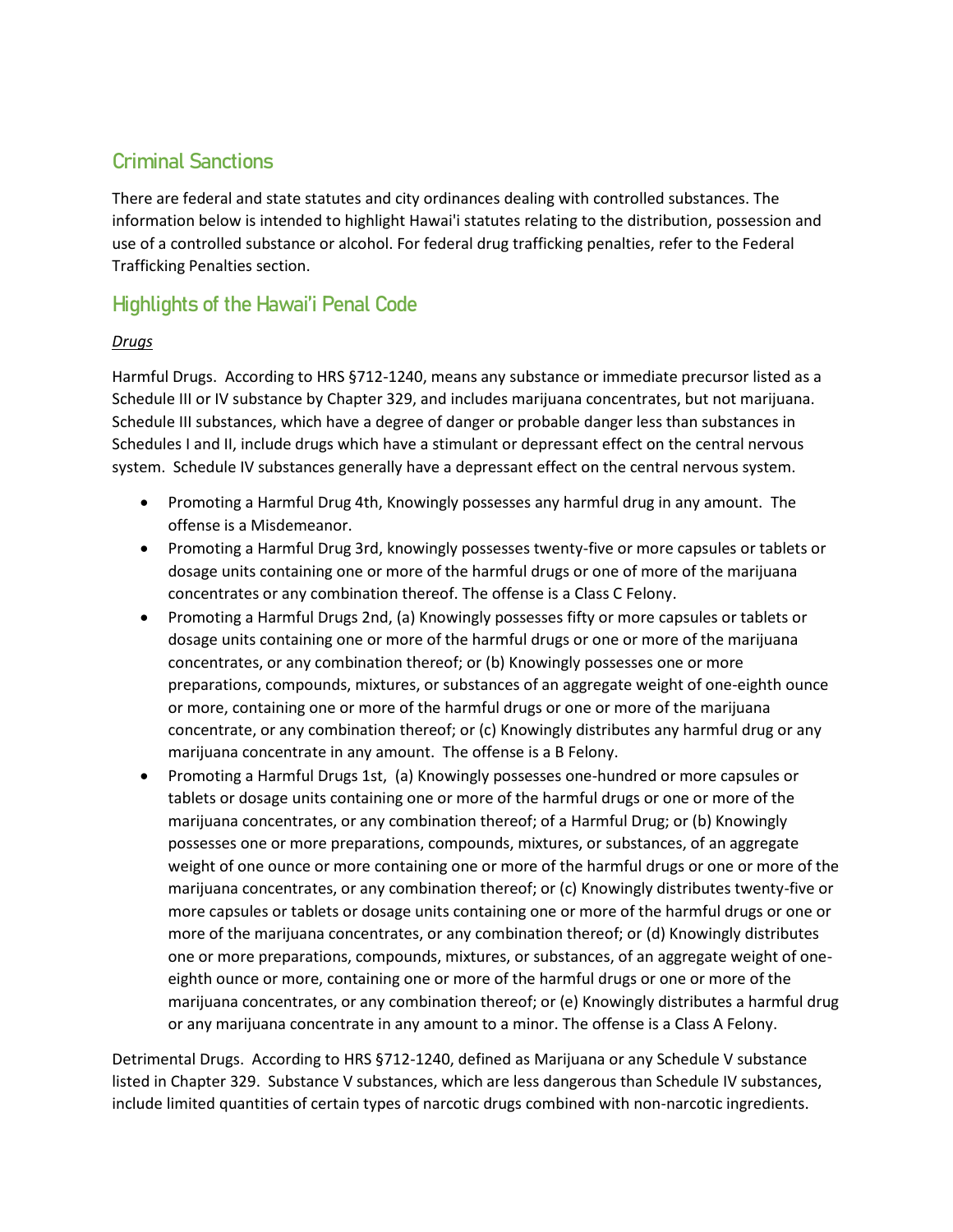- Promotion of a Detrimental Drug 3rd, knowingly possesses any marijuana or any Schedule V substance in any amount. The offense is a Petty Misdemeanor.
- Promotion of a Detrimental Drug 2nd, (a) Knowingly possesses fifty capsules or more of substance V; or (b) Possesses one or more preparation, compounds, mixtures, or substances, of an aggregate weight of one-eighth ounce or more, containing one or more of the Schedule V substances; or (c) Knowingly possesses one or more preparations, compounds, mixtures, or substances, of an aggregate weight of one ounce or more, containing any marijuana; or (d) Knowingly distributes any marijuana or any Schedule V substance in any amount. The offense is a Misdemeanor.
- Promotion of a Detrimental Drug 1st, (a) Knowingly possesses 400 capsules or more of Schedule V; or (b) Knowingly possesses one ounce or more of Schedule V substances; or (c) Knowingly possesses fifty or more capsules or tablets containing one or more of the Schedule V substances; or (d) Knowingly distributes one or more preparations, compounds, mixtures, or substances of an aggregate weight of one-eighth ounce or more, containing one or more of the Schedule V substances; or (e) Knowingly possesses one or more preparations, compounds, mixtures, or substances of an aggregate weight of one pound or more, containing any marijuana; or (f) Knowingly distributes one or more preparations, compounds, mixtures, or substances of an aggregate weight of one ounce or more, containing any marijuana; or (g) Knowingly possesses, cultivates, or has under the person's control twenty-five or more marijuana plants; or (h) Knowingly sells or barters any marijuana or any Schedule V substance in any amount. The offense is a Class C Felony.

Dangerous Drugs. According to HRS §712-1240 deals with cocaine, heroin, morphine or any of their respective salts, isomers, and salts of isomers.

- Promoting a Dangerous Drug 3rd, knowingly possess any drug in any amount. The offense is a Class C Felony.
- Promoting a Dangerous Drug 2nd, (a) Knowingly possesses twenty-five or more capsules, tablets, ampules, dosage units, or syrettes, containing one or more dangerous drugs; or (b) Knowingly possesses one or more preparations, compounds, mixtures, or substances of an aggregate weight of one-eighth ounce or more, containing methamphetamine, heroin, morphine, or cocaine or any of their respective salts, isomers, and salts of isomers; or onefourth ounce or more, containing any dangerous drug; or (c) Knowingly distributes any dangerous drug in any amount, except for methamphetamine. The offense is a Class B Felony.
- Promoting a Dangerous Drug 1st, (a) Knowingly possesses one or more preparations, compounds, mixtures, or substances of an aggregate weight of one ounce or more, containing heroin, morphine, or cocaine or any of their respective salts, isomers, and salts of isomers; or one and one-half ounce or more, containing one or more of any of the other dangerous drugs except methamphetamine; (b) Knowingly distributes, except for
- methamphetamine, twenty-five or more capsules, tablets, ampules, dosage units, or syrettes containing one or more dangerous drugs; or one or more preparations, compounds, mixtures, or substances of an aggregate weight of one-eighth ounce or more, containing heroin, morphine, or cocaine or any of their respective salts, isomers, and salts of isomers; or three-eighths ounce or more, containing any other dangerous drug; (c) Knowingly distributes any dangerous drug in any amount to a minor except for methamphetamine. The offense is a Class A Felony.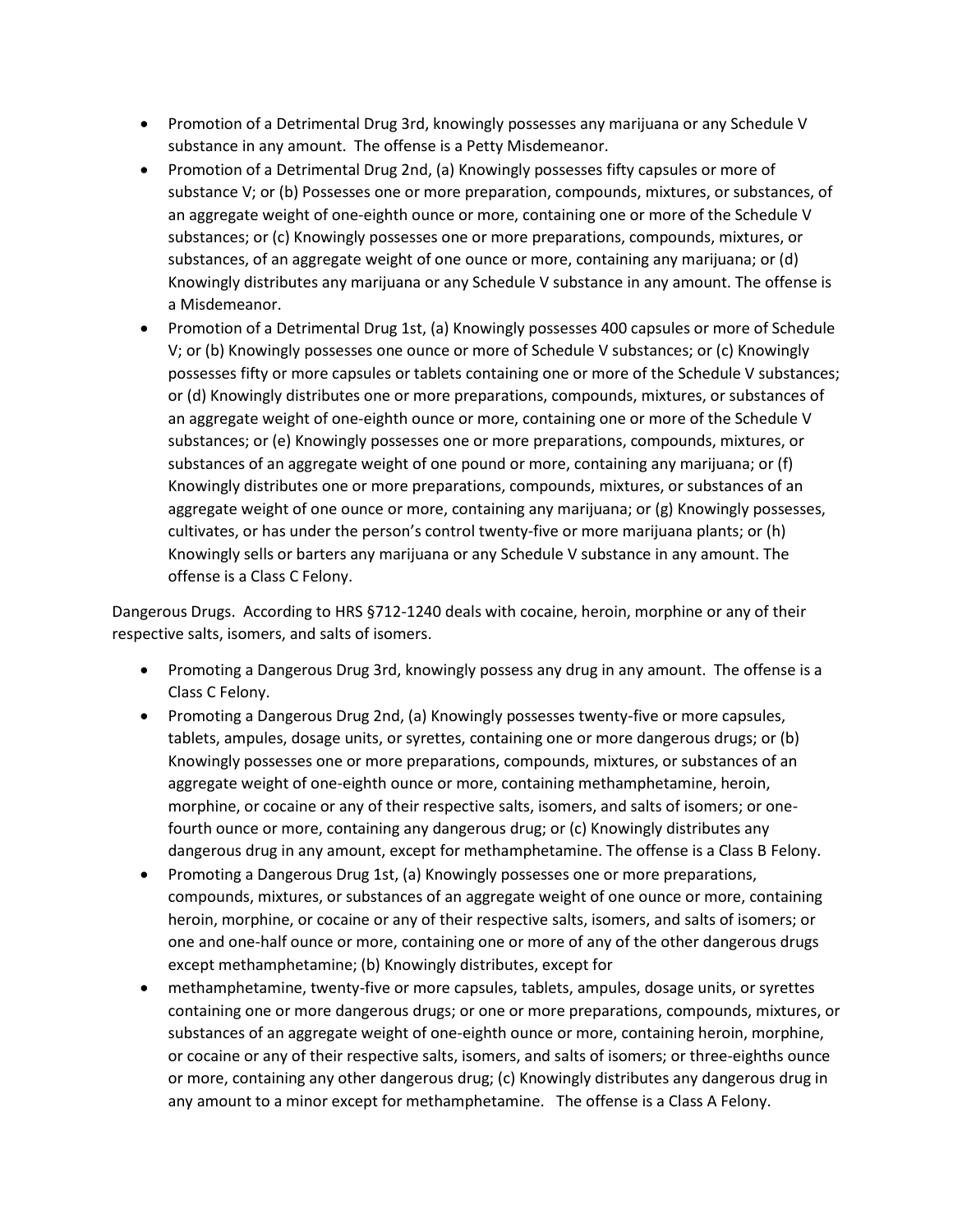- Methamphetamine Trafficking 2nd, knowingly distributes in any amount methamphetamine. The offense is a Class B Felony.
- Methamphetamine Trafficking 1st, (a) Knowingly possesses one or more preparations, compounds, mixtures, or substances of an aggregate weight of one ounce or more containing methamphetamine or any of its salts, isomers, and salts of isomers; (b) Knowingly distributes one or more preparations, compounds, mixtures, or substances of an aggregate weight of oneeighth ounce or more, containing methamphetamine or any of its salts, isomers, and salts of isomers; (c) Knowingly distributes methamphetamine in any amount to a minor; (d) Manufacturers methamphetamine in any amount. The offense is a Class A Felony.

Note: Drug Possession and Distribution, state of mind is knowingly

### *Alcohol*

HRS §281.101,5, Prohibitions involving minors.

- Any adult who provides or purchases liquor for consumption or use by a person under twentyone years of age shall be guilty of the offense under HRS §712-1250.
- No minor shall purchase liquor and no minor shall consume or have liquor in the minor's possession or custody in any public place, public gathering, or public amusement, at any public beach or public park, or in any motor vehicle on a public highway; provided that notwithstanding any other law to the contrary. The offense is a Misdemeanor.

HRS §712-1250.5, Promoting intoxicating liquor to a person under the age of twenty-one.

A person including a licensee commits the offense of promoting intoxicating liquor to a person under the age of twenty-one if the person knowingly:

- Sells or offers for sale, influences the sale, serves, delivers, or gives to a person intoxicating liquor, and the person receiving the intoxicating liquor is a person under the age of twenty-one; or
- Permits the person to possess intoxicating liquor while on property under his control, and the person possessing the intoxicating liquor is a person under the age of twenty-one. The offense is a Misdemeanor.

#### *Alcohol Offenses While in Operation of a Motor Vehicle, HRS §291*

- HRS §291e-61, operating a vehicle under the influence of an intoxicant. Sample is .08 BAC and above. The offense is a Petty Misdemeanor.
- HRS §291e-61.5, habitually operating a vehicle under the influence of an intoxicant. Three (3) prior driving under the Influence convictions. The offense is a Class C Felony.
- HRS §291e-64, Operating a vehicle after consuming a measurable amount of alcohol; persons under the age of twenty-one, sample is .02 BAC and above. The offense is a Violation.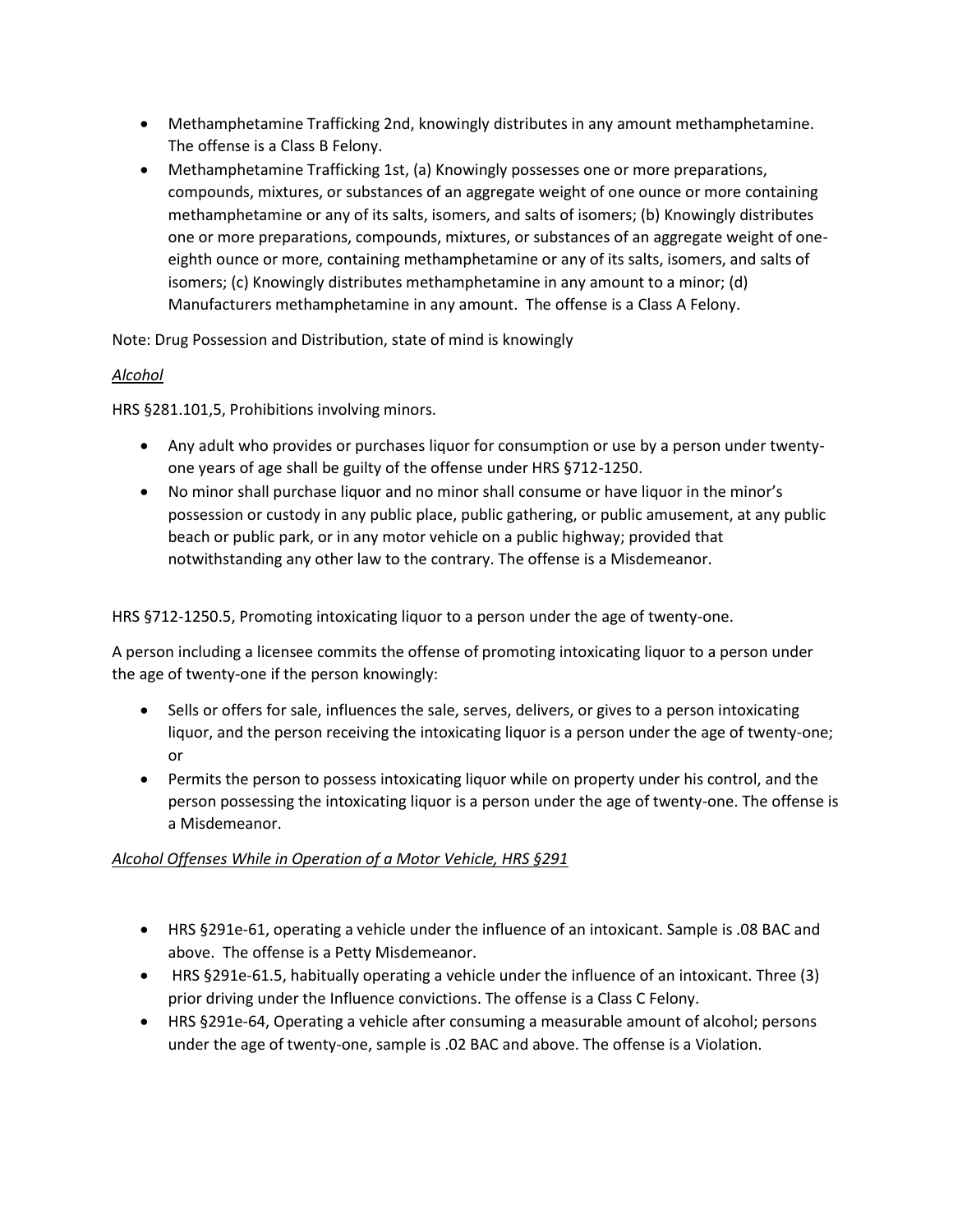- HRS §291-3.1, Consuming or possessing intoxicating liquor while operating motor vehicle or moped. No person shall consume or possess an unsealed container of alcohol on any public street, road, and highway. The offense is a Petty Misdemeanor.
- HRS §291-3.2, Consuming or possessing intoxicating liquor while a passenger in a motor vehicle. No person shall consume or possess unsealed container of alcohol while a passenger in a motor vehicle or moped on public street, road, and highway. The offense is a Petty Misdemeanor.

The Hawai'i Revised Statutes defines operating a vehicle under the influence of an intoxicant. An intoxicant means any drug or alcohol. Hawai'i Revised Statutes defines operating a motor vehicle, motorcycle, moped or other motor vehicle on roadway. A law enforcement officer in the State of Hawai'i can enforce operating a vehicle under the influence of an intoxicant on private property. Procedures for taking a breath or blood sample would be different for the judicial proceeding.

All members of the HPU community, to include students, faculty, staff, alumni, and their guests, are expected to comply with federal and state laws regarding the use of alcohol and university organizations. Students and employees are expected to take personal responsibilities for their own conduct when making decisions regarding the use of alcohol.

# Federal Trafficking Penalties

Law enforcement in the State of Hawai'i follows the Hawai'i Revised Statutes in enforcing drug violations. Enforcement through a federal agency would be on request by a state agency or a federal investigation. For federal trafficking penalties please refer to the following website:

https://www.dea.gov/sites/default/files/drug\_of\_abuse.pdf#page=30

Additional Resources: Laws Relating to Drugs and Alcohol

For the latest information regarding federal and state laws pertaining to drug and alcohol, refer to:

- http://www.dea.gov/controlled-substances-act This website links directly to the Controlled Substance Act as put forth by the Drug Enforcement Agency. This document also provides definitions of government terms used in drug enforcement.
- http://www.dea.gov/druginfo/factsheets.shtml This website links directly to current information about various drugs.
- http://www.justice.gov/archive/ndic/ The National Drug Intelligence Center is a division of the Department of Justice and posts their yearly reports regarding drugs trends, research, and legislation.
- http://www.unodc.org/ The United Nations Office for Drug Control and Crime provides this website for the viewer to obtain a world perspective on drug misuse, abuse, trafficking and trends.
- http://www.drugsense.org/cms/ This website contains weekly updated newsletters, focal points of interest, and media news. Informs reader of decisions concerning chemical abuse.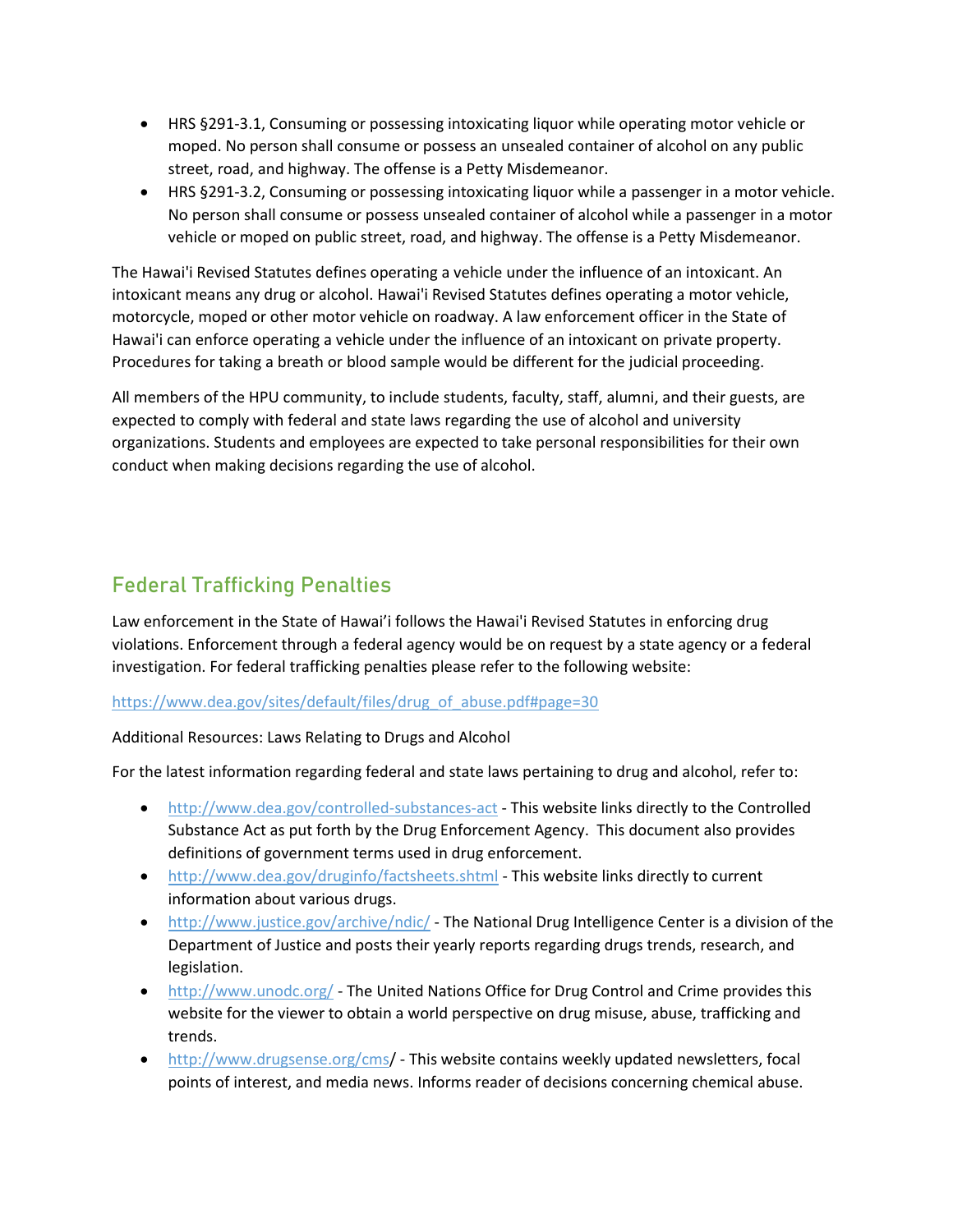- https://www.whitehouse.gov/ondcp/ The Office of National Drug Control Policy updates this website weekly with current news, trends, links to the "Pulse Check" drug newsletter, legislation, testimonies.
- www.capitol.Hawai'i.gov This website contains information regarding Hawai'i laws found in the Hawai'i Revised Statutes.

#### *Campus Resources*

- Counseling and Behavioral Health Services' (CBHS) primary responsibility is to the student population on campus. The CBHS department also provides consultation and referral services to public and private community providers. Finally, CBHS provides programs and activities related to drugs and alcohol. During normal business hours, contact the CBHS department at the following numbers: Downtown Campus: 808-544-1198; Hawai'i Loa Campus: 808-236-3578.
- Residence Life conducts various educational programs pertaining to drugs and alcohol education and prevention. Residence Life brings in guest speakers to address the University student body, especially the residents, regarding the effects, trends and consequences of drugs and alcohol (speakers in the past included the Honolulu Police Department, Mothers against Drunk Driving and the Coalition for a Drug Free Hawai'i).
- The University Chaplain is an important resource for students looking for support and guidance in numerous areas. The Chaplain can address and advise on topics ranging from relationships, dependence, loss, spirituality and academics. The University Chaplain can be reached by telephone at any time at 808-544-9394.
- The Center for Student Life and First Year Programs serves as an information center for the HPU student body. Publications regarding various health issues, including drug and alcohol information are available to students. In addition, the Center continually refers students to various University and community resources, and offers programs and activities throughout the year which promote healthy living without drugs and alcohol.
- Boosting Alcohol Consciousness Concerning the Health of University Students (BACCHUS) Peer Education network is an international collegiate alcohol awareness and health education initiative. BACCHUS is represented on more than 800 campuses in the United States, Canada, Mexico, Australia and Hong Kong. Students are trained to help their peers talk honestly about and develop responsible habits, attitudes and lifestyles regarding alcohol and healthy decision making. The BACCHUS student group develops and promotes programs throughout the community and within the University that raise awareness and get students actively involved in healthy and positive choices. For additional information regarding BACCHUS, please visit their website at [http://www.campushealthandsafety.org.](http://www.campushealthandsafety.org/)

### *Community Resources*

- Addiction Treatment Services, Salvation Army: 595-6371
- Adult Children of Alcoholics: 521-4477
- Al-Anon: 546-5647
- Alcoholics Anonymous: 946-1438
- DASH (Drug Addiction Services of Hawai'i): 538-0704
- Hina Mauka (alcohol/drug treatment programs): 236-2600
- Narcotics Anonymous: 734-435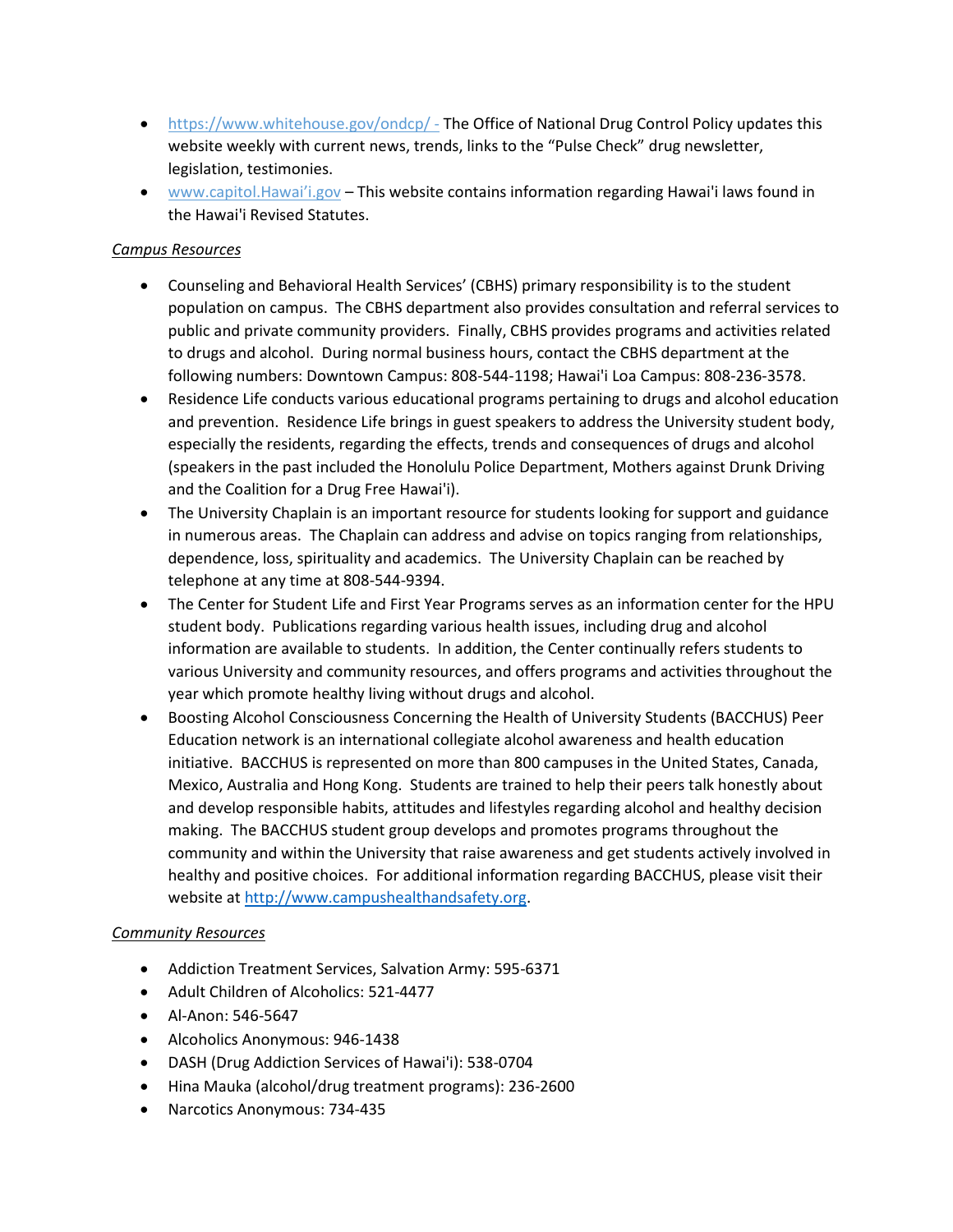- The Salvation Army (Addiction Treatment Services): 595-6371
- Suicide and Crisis Center (24 hours): 832-3100
- Women's Way (residential treatment): 732-2802
- Shelter for Abused Spouses and Children: 841-0822

# Weapons

The possession or the carrying of any weapon by any person, except a law enforcement officer, is strictly prohibited on university property in academic buildings, administrative office buildings, and student residence buildings. Entry on aforementioned property in violation of this prohibition is expressly forbidden.

The Hawai'i Revised Statutes definition of a deadly weapon is any dirk, dagger, blackjack, slug shot, Billy, metal knuckles, pistol, or any other deadly or dangerous weapon. HRS §134-51, Deadly Weapons: Prohibitions. The offense is a Misdemeanor unless used in a commission of a crime, will be classified as a Class C Felony.

### *Hawai'i Revised Statutes, §134*

- HRS §134-16. Restriction on possession, sale, gift, or delivery of electric guns. It shall be unlawful for any person, including a licensed manufacturer, licensed importer, or license dealer, to possess, offer for sale, hold for sale, sell, give, lend, or deliver any electric gun.
- HRS §134-25, Place to keep pistol or revolver. Firearms shall be confined to the possessor's place of business, residence, or sojourn and can be transported between these locations unloaded and in an enclosed container. Other places firearm can be carried is to a place of repair, target range, licensed dealer's place of business, organized firearms show, police station, sanctioned hunting or firearm use training or instruction. The offense if a Class B Felony.
- HRS §134-24, Place to keep unloaded firearms other than pistols and revolvers. The offense is a Class C Felony.
- HRS §134-26, Carrying or possessing a loaded firearm on a public highway. The offense is a Class B Felony.
- HRS §134-27, Place to keep ammunition. The offense is a Misdemeanor.

HPU Security, in conjunction with the Honolulu Police Department, are lawfully in charge for the purposes of forbidding entry on or remaining on university property while possessing or carrying weapons in violation of Hawai'i Revised Statutes.

# Missing Person Policy

### *Statement of Policy*

# **THE HIGHER EDUCATION ACT OF 2008 (HEOA) REQUIRES THAT ALL INSTITUTIONS THAT PROVIDE ONCAMPUS STUDENT HOUSING MUST ESTABLISH A STUDENT NOTIFICATION POLICY AND PROCEDURES.**

Each resident at the Hawai'i Loa and Aloha Tower Marketplace campuses has to identify and register confidential contact information for an individual to be contacted by the university no later than 24 hours after the time that the student in question is determined missing. This is done via the Missing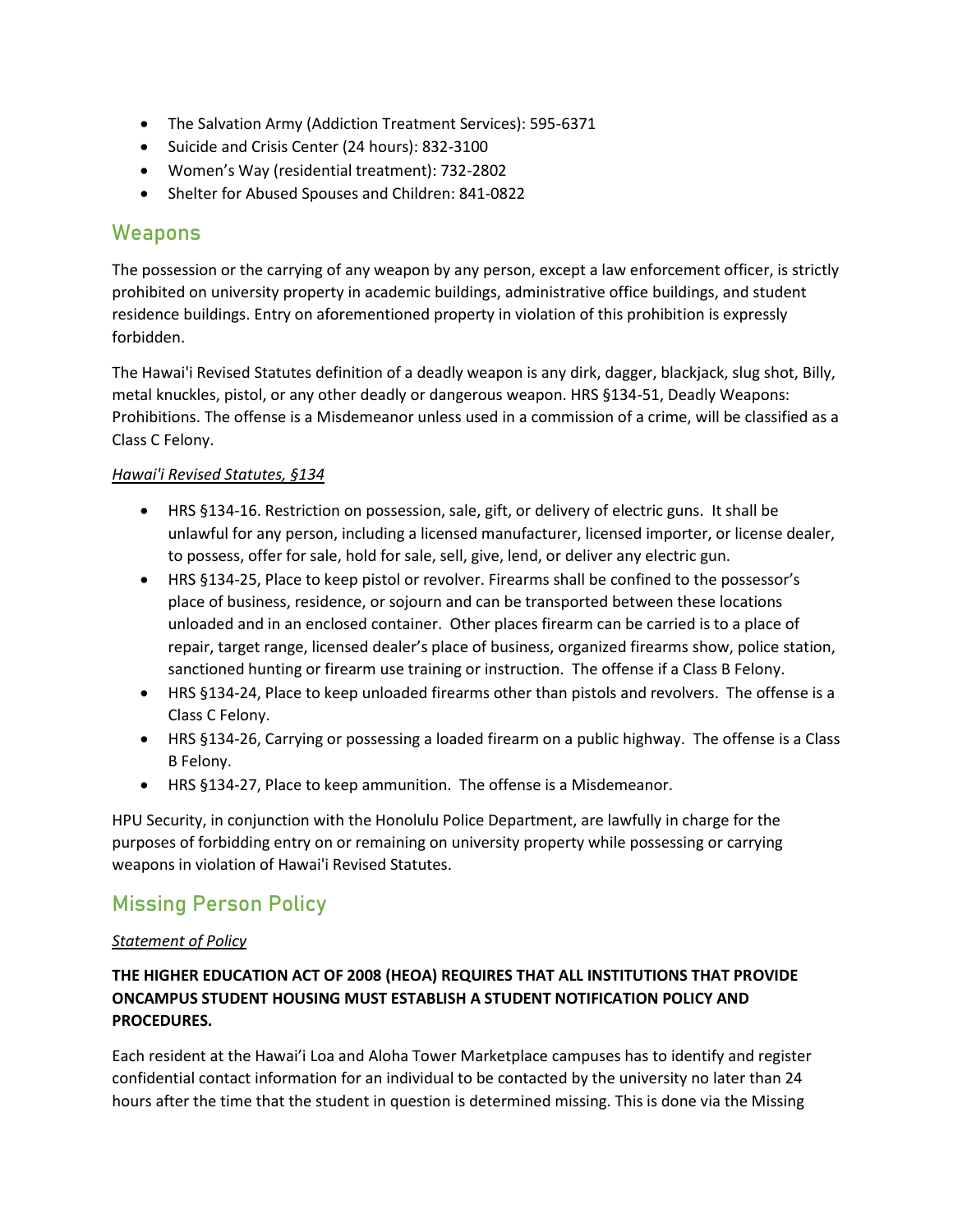Person Emergency Contact Form. Students who live in university resident housing will be given the form at housing check-in. Students who live in non-university housing can input emergency information on their myHPU account throughout the year. Students may also contact the Registrar's Office (808-544- 0239) to designate an emergency contact person. This information will remain in effect until changed or revoked by the student.

In the event a student is under 18 years of age, and has not been legally emancipated, the student's parents will also be listed on contact information.

If a member of the university community has reason to believe that a resident is missing for 24 hours, he/she should immediately notify Joseph Tillotson, the DSS, via phone at (808) 236-3597 (office) or email jtillotson@hpu.edu. He will generate a missing person report and initiate an investigation with the assistance of Residence Life staff.

Should the DSS determine that the student is missing and has been missing for more than 24 hours, he will notify the Honolulu Police Department, and the Director of Residence Life & Commuter Services will contact the resident's emergency contact or the resident's parents if the resident is under the age of 18 and not legally emancipated, no later than 24 hours after the student is determined to be missing.

For students who live off-campus in non-university housing, the DSS will investigate any report of a missing student and take appropriate action. Non-residential students are highly encouraged to identify and register contact information for an individual to be contacted in the event a student is determined missing. This can be done via myHPUs Quick Links.

#### *Procedures*

Missing person procedures are in place in the event a report is made regarding a missing student. They apply to resident students and students residing in non-university housing.

For the purposes of this policy, a student may be considered to be a missing student if the student's absence is contrary to his/her usual pattern of behavior and unusual circumstances may have caused the absence. Such circumstances could include a reasonable/reliable report or suspicion that the missing student may be endangered. Examples may include the missing person is the victim of foul play, is in a life-threatening situation, or has been with persons who may endanger the student's welfare. Procedures are as follows:

- Any and all reports of missing students shall be directed to Sam Tong, the DSS, via phone at 236- 3597 (office) or email [stong@hpu.edu.](mailto:stong@hpu.edu)
- The DSS will generate a missing person report and initiate an investigation with the assistance of university personnel as appropriate. The investigation includes:
	- o Gather essential information about the student.
	- o Making contact with the student via his/her cell phone and email address.
	- o Interviewing the person(s) who filed the report.
	- o Interviewing the student's roommates, friends, and professors.
	- o Getting the student's course schedule.
	- o Following up on leads given by those who are interviewed.
- If the DSS makes contact with the reported missing student, the Director will pass on the information to contact those that have expressed concern.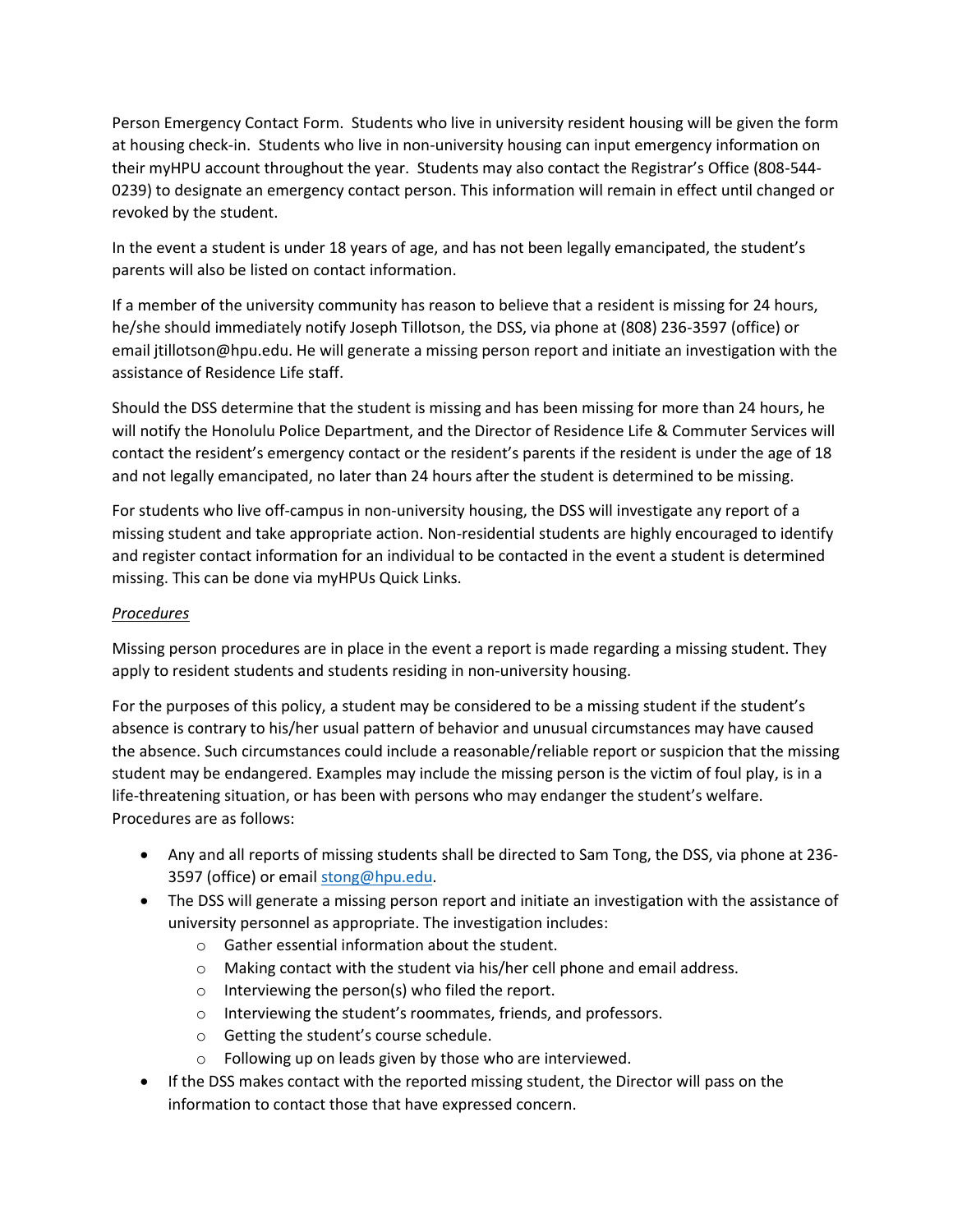- If the report is determined valid and credible, and the student has been missing for more than 24 hours, the Director will notify the Honolulu Police Department (HPD) and submit a missing person report.
- Once the HPD report has been filed, the Director will notify the Dean of Students. The Dean of Students will contact other senior university administration as appropriate.
- If the reported missing student is under 18 years of age and has not been emancipated, the Dean of Students or his/her designee, will notify the custodial parent or legal guardian that the student is believed to be missing no more than 24 hours after the time that the student is determined to be missing in accordance with the policy.
- If the reported missing student is 18 years of age or older, the Dean of Students or his/her designee will contact the Emergency Contact listed on the student's HPU account no more than 24 hours after the time that the student is determined to be missing in accordance with the policy.
- Once a reported missing student is found and needs assistance with the transition back to HPU, the student will work with the Dean of Student Life or his/her designee.
- Campus Communication about missing students: All communications regarding missing students will be handled by Honolulu Police Department, who are equipped to provide information and to work with the media.

Students and employees who want to make a report or aid in the search of a student should contact the DSS, who will work closely with HPD officers.

Prior to making a notification to the University community, HPU's media relations staff will work with HPD, the DSS and the Dean of Students to ensure the investigation is not hindered and that communications comply with university policies and FERPA guidelines.

# Sexual Assault Policy and Sexual Misconduct Policies

These policies are found in HPUs Sex Discrimination and Sexual Misconduct (SD&SM) policy referenced below as well as this ASR. It applies to all members of the HPU community. Cases of alleged student-to-student or student-to faculty/employee sex discrimination and sexual misconduct along with any other violation of this policy can be adjudicated as violations per the Sex Discrimination and Sexual Misconduct Policy, and/or the State of Hawaii's Criminal Justice system.

# *Policy Statement*

- It is the goal of HPU to provide the student, faculty and staff with an environment free from sex discrimination, sexual harassment and exploitation, sexual assault, dating violence, domestic violence, and stalking.
- These violations are prohibited as a form of sex discrimination in the learning environment and workplace by federal and state law; therefore, any act prohibited in the SD&SM policy is prohibited on campus and in university programs.
- Sex discrimination can be perpetrated by any member of the university community against any other member. This includes allegations made by or against students, faculty, staff, administrators, vendors/suppliers and includes opposite-sex and same-sex harassment, where the violation is of a sexual nature.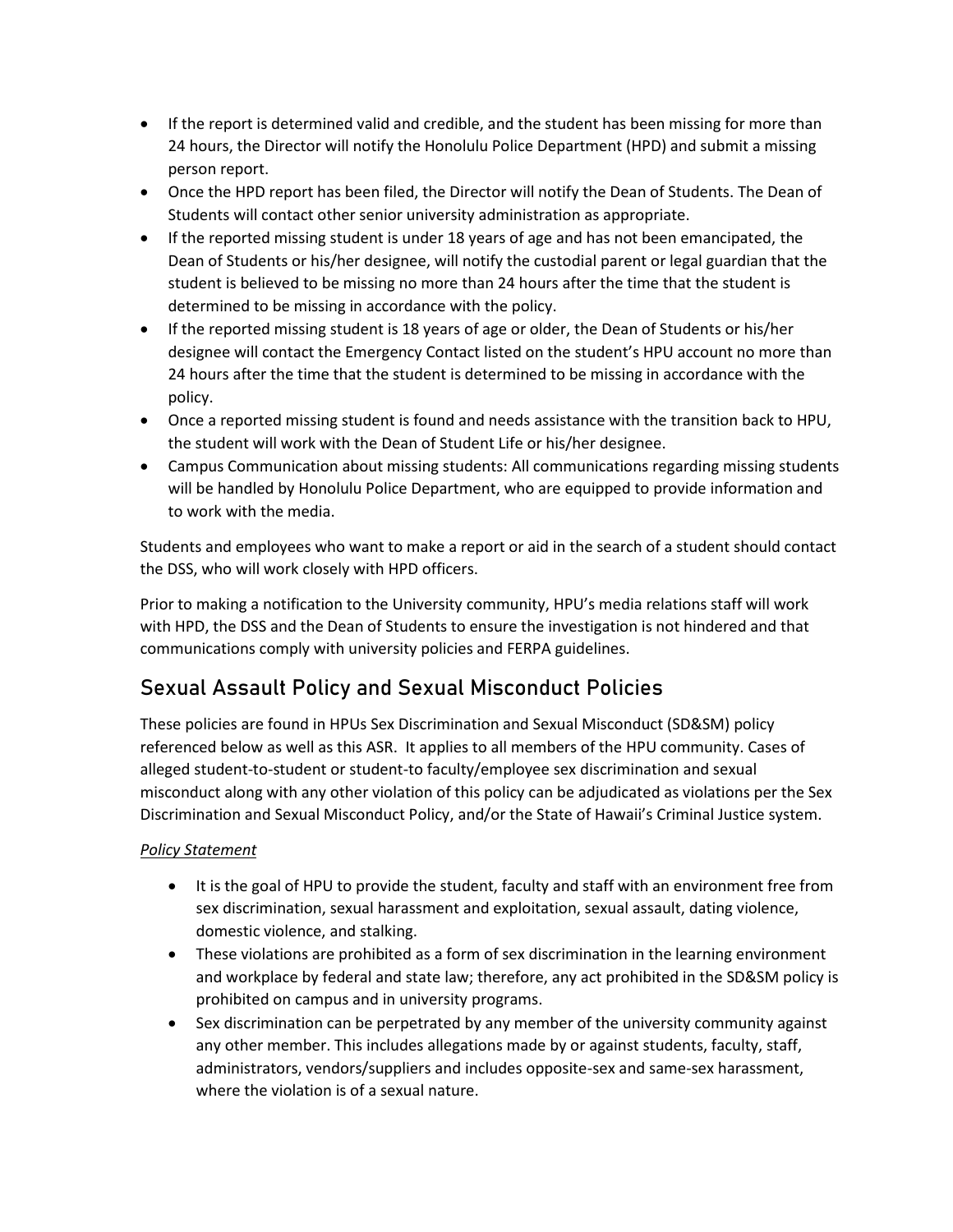- Sex discrimination can be perpetrated by any member of the university community against any other member. This includes allegations made by or against students, faculty, staff, administrators, vendors/suppliers and includes opposite-sex and same-sex harassment, where the violation is of a sexual nature.
- The university is committed to taking appropriate action against those who violate the university policy prohibiting sex discrimination and sexual misconduct, including false and malicious allegations.

Applicable policies relating to sexual assault and sexual misconduct can be viewed at the following locations:

- For Students:<https://www.hpu.edu/Student-life/files/student-handbook.pdf>
- Faculty: http://nexus.hpu.edu/dept/HR/Human%20Manuals/Faculty%20Handbook%202016%20 Revised%20May %202017.pdf

### *Consent*

Under this policy the definition of "consent" is very important. HPU considers "consent" to refer to words or actions indicating a freely given agreement to have sexual intercourse or to participate in sexual activities. Sexual contact will be considered "without consent" if no clear consent, verbal or nonverbal, is given; if inflicted through force, threat of force or coercion; or if inflicted upon a person who is incapacitated or who otherwise reasonably appears to be without the mental or physical capacity to consent. In other words, sexual contact is consensual only in the presence of affirmative consent. Consent is also absent when the activity in question exceeds the scope of consent previously given or when action in spite of or ignoring the objections of another.

Four areas covered specifically under this ASR are: Sexual Assault, Domestic Violence, Dating Violence, and Stalking.

Per Clery the following definitions apply:

#### *Sexual Assault*

Sexual assaults are serious violations of HPU policy and are crimes under the Hawai'i Revised Statutes §707-730. They are defined as any sexual act directed against another person, without consent of the victim, including instances where the victim is incapable of giving consent. This includes: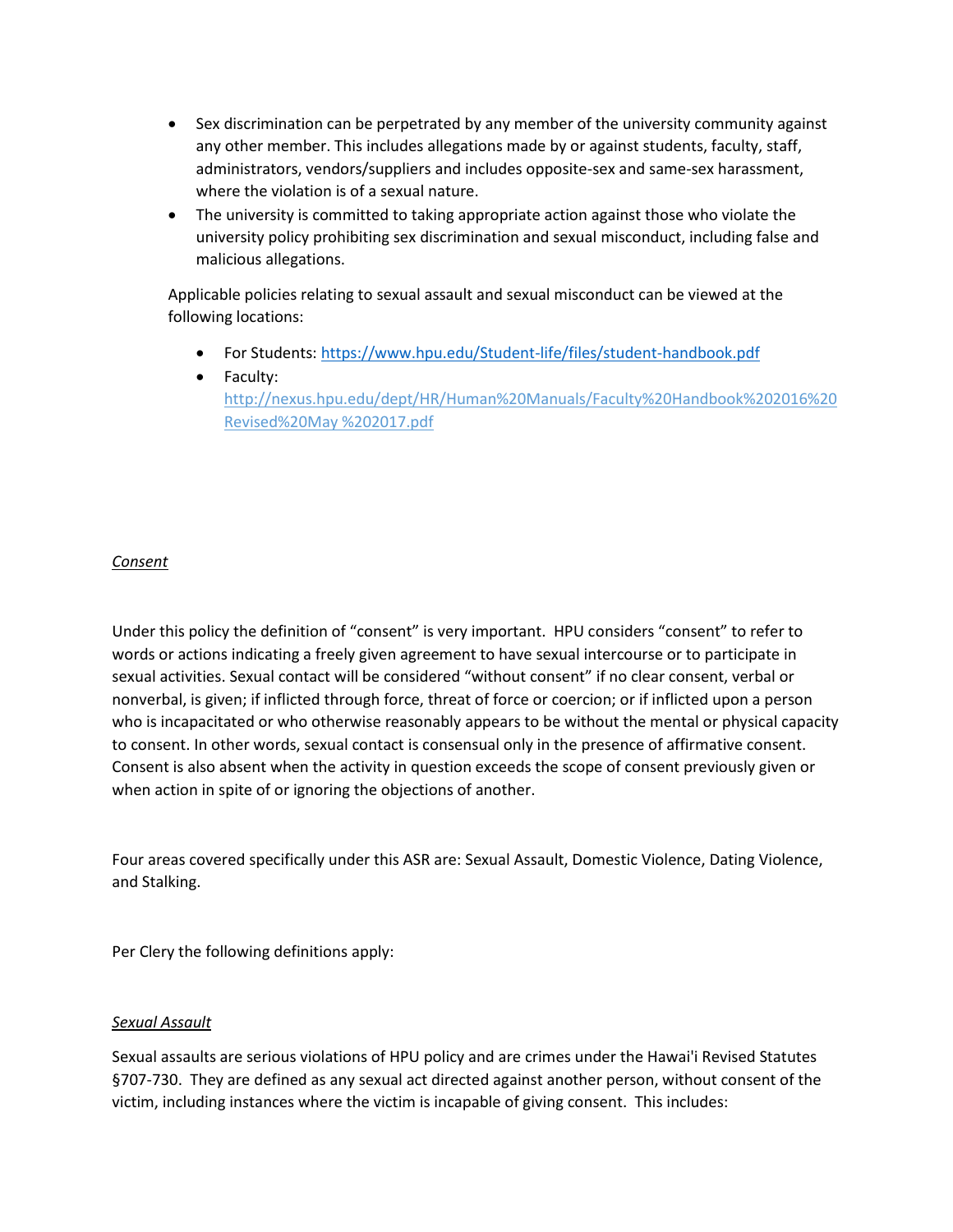- Rape which is the penetration, no matter how slight, of the vagina or anus, with any body part of object, or oral penetration by a sex organ of another person, without the consent of the victim. This offense includes the rape of both males and females.
- Fondling is the touching of the private body parts of another person for the purpose of sexual gratification, without the consent of the victim, including instances where the victim is incapable of giving consent because of his/her age or because of his/her temporary or permanent mental incapacity.
- Incest is sexual intercourse between persons who are related to each other within the degrees wherein marriage is prohibited by law.
- Statutory rape is sexual intercourse with a person who is under the statutory age of consent.

# *Domestic Violence*

Violence committed by a person who is or has been in a social relationship of a romantic or intimate nature with the victim. The existence of such a relationship shall be determined based on the reporting party's statement and with

consideration of the length of the relationship, the type of relationship, and the frequency of interaction between the persons involved in the relationship. For definition purposes:

- Dating violence includes, but is not limited to sexual or physical abuse or the threat of such abuse.
- Dating violence does not include acts covered under the definition of domestic violence.

# *Stalking*

This is engaging in a course of conduct directed as a specific person that would cause a reasonable person to:

- Fear for the person's safety or the safety of others, or
- Suffer substantial emotional distress.

# State of Hawai'i Laws on Sexual Assault

Under the State of Hawaii statute sexual assault is broken down by degrees

• HRS §707-730, Sexual Assault in the first degree, (a) Knowingly subjects another person to an act of sexual penetration by strong compulsion; (b) Knowingly engages in sexual penetration with another person who is less than fourteen years old; (c) Knowingly engages in sexual penetration with a person who is at least fourteen years old but less than sixteen years old, provided that the person is not less than five years older than the minor; and the person is not legally married to the minor; (d) Knowingly subjects another person to sexual penetration another person who is mentally defective; or (e) Knowingly subjects to sexual penetration another person who is mentally incapacitated or physically helpless as a result of the influence of a substance that the actor knowingly caused to be administered to the other person without the other person's consent. The offense is a Class A Felony.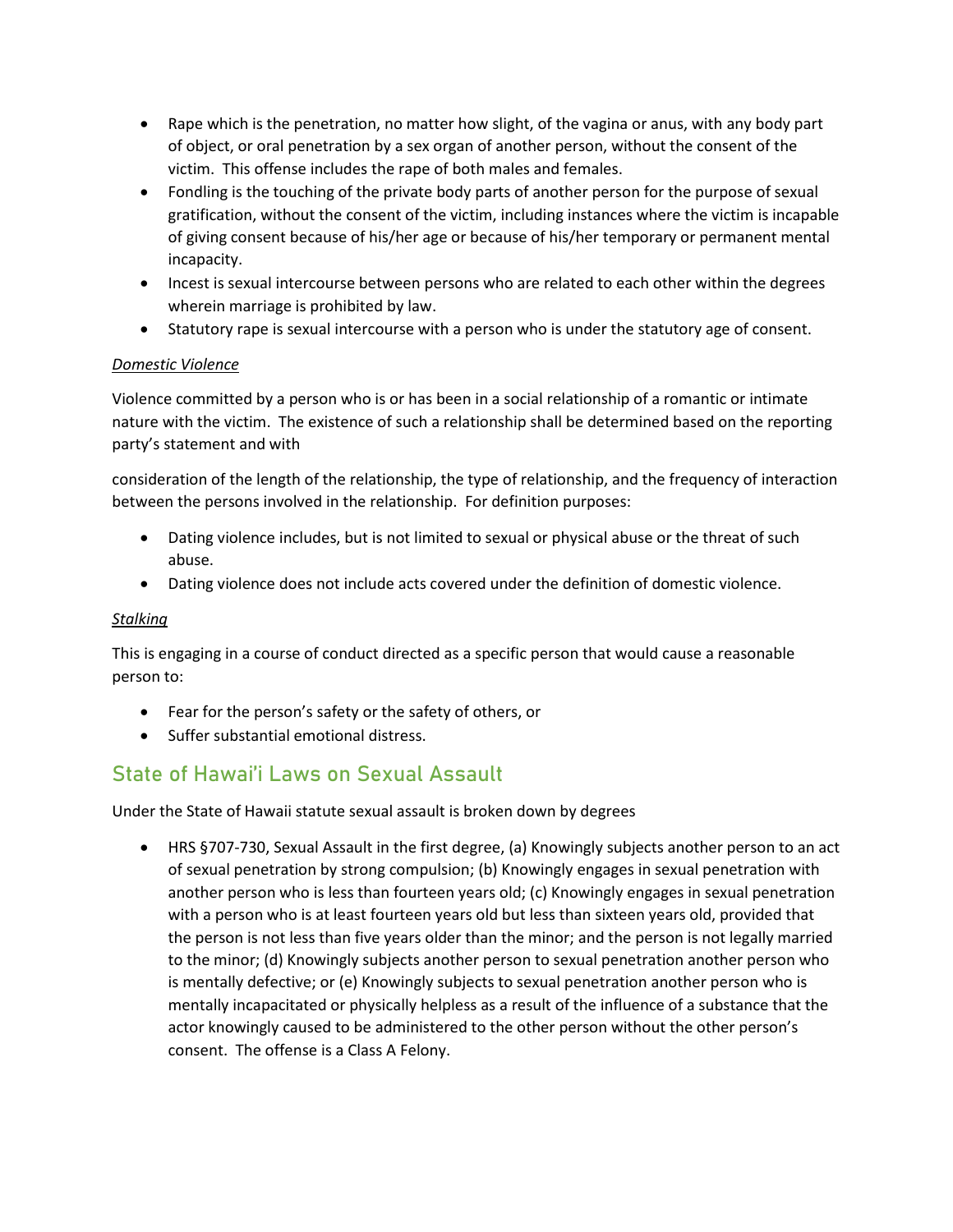- HRS §708-731, Sexual Assault in the second degree, (a) Knowingly subjects another person to an act of sexual penetration by compulsion; (b) Knowingly subjects to sexual penetration another person who is mentally incapacitated or physically helpless. The offense is a Class B Felony
- HRS §707-732, Sexual Assault in the third degree, (a) Recklessly subjects another person to an act of sexual penetration by compulsion; (b) Knowingly subjects a person under fourteen years old or causes that person to have sexual contact with that person; (c) Knowingly engages in sexual contact with a person who is at least fourteen years old but less than sixteen years old or causes the person to have sexual contact with the person provided that:
	- o The person is not less than five years older than the minor; and
	- o The person is not legally married to the minor.

The offense is a Class C Felony.

• HRS §707-733, Sexual Assault in the fourth degree, (a) Knowingly subjects another person to sexual contact by compulsion or causes victim to have sexual contact by compulsion; (b) Knowingly exposes genitals to another person causing alarm or fear of bodily injury to another; (c) Knowingly trespasses on property for purposes of subjecting another person to surreptitious surveillance for the sexual gratification of that person. The offense is a Misdemeanor.

# Date Rape Drugs

Date rape drugs can be placed in any drink, not just alcohol. The drug may act as an aphrodisiac or intoxicant. Effects may include a feeling of well-being and short-term memory loss. Some other common side effects include a drunken appearance, drowsiness, light-headedness, staggering, confusion, muscle relaxation, and amnesia that can last up to 24 hours. Serious adverse effects can occur such as seizures, insomnia, anxiety, nausea, dizziness, hallucinations, coma, and even death.

Persons who believe that they have been drugged, or that they know someone who has, should go to a safe place, and then contact HPU Campus Security or the Honolulu Police Department. Then they should go to a local hospital's emergency room for immediate treatment of any injuries.

As previously mentioned, the use of a drug to incapacitate someone into a sexual act is a Class A felony.

# State of Hawai'i Laws on Domestic Violence, Dating Violence, and Stalking

#### *Domestic Violence*

Domestic Violence is covered under HRS §709-906 titled Abuse of Family or Household Members. (1) It shall be unlawful for any person, singly or in concert, to physically abuse a family or household member or to refuse compliance with the lawful order of a police officer under subsection (4). The police, in investigating any complaint of abuse of a family or household member, upon request, may transport the abused person to a hospital or safe shelter.

#### *Dating Violence*

Dating relationship situations exist under this statute as well. Under State Law dating relationships are defined as, "Dating relationship" means a romantic, courtship, or engagement relationship, often but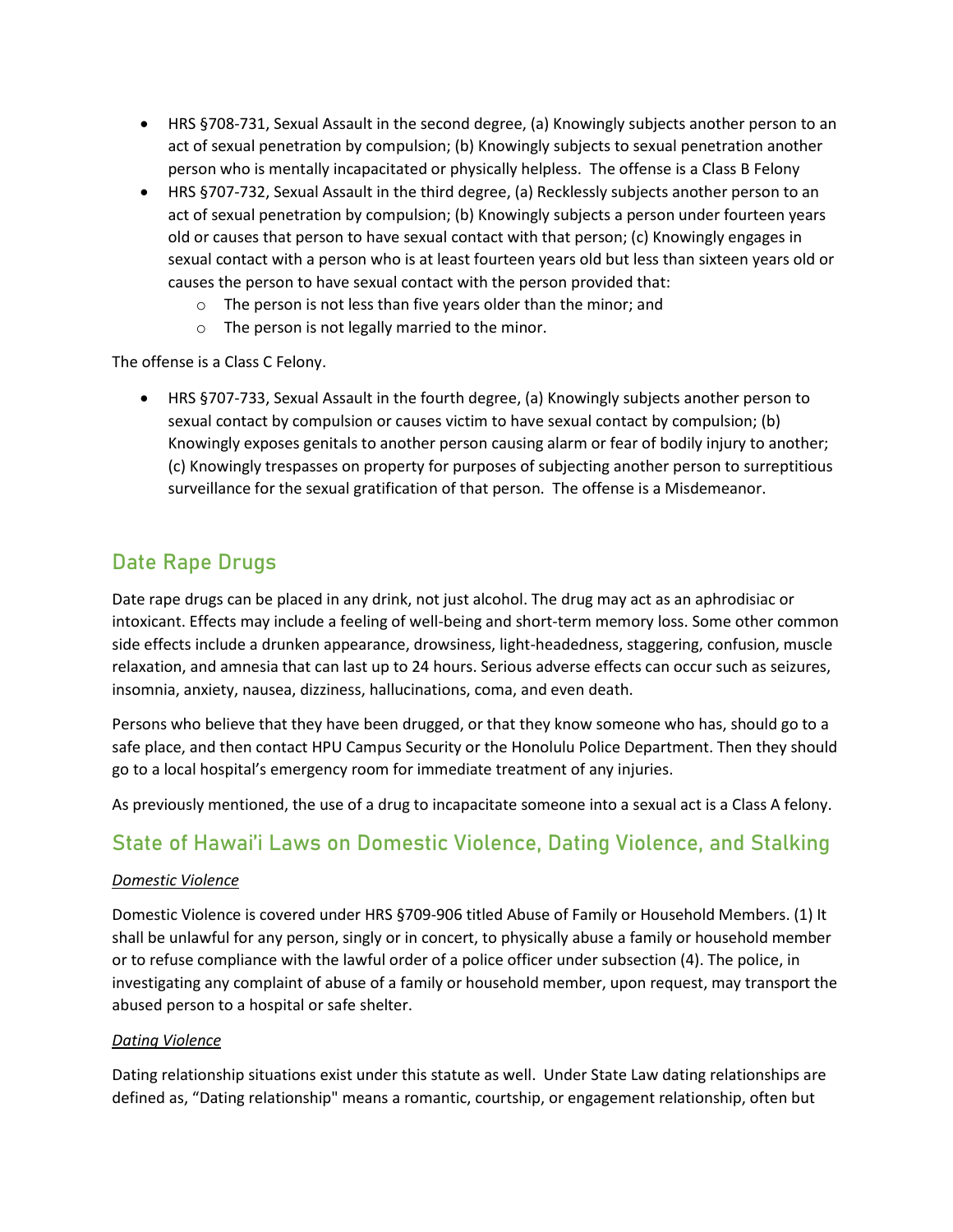not necessarily characterized by actions of an intimate or sexual nature, but does not include a casual acquaintanceship or ordinary fraternization between persons in a business or social context.

### *Stalking*

Stalking is considered a crime in the State of Hawai'i.

HRS §711-1106.5, Harassment by stalking. A person commits the offense of harassment by stalking if, with intent to harass, annoy, or alarm another person, or in reckless disregard of the risk thereof, that person engages in a course of conduct involving pursuit, surveillance, or other non-consensual contact upon the other person on more than one occasion without legitimate purpose. Harassment by stalking is a misdemeanor.

HRS §711-1106.4. Aggravated harassment by stalking, a person commits the offense of aggravated harassment by stalking if that person commits the offense of harassment by stalking as provided in section HRS §711-1106.5 and has been convicted under section HRS §711-1106.5 within five years of the instant offense. Aggravated harassment by stalking is a Class C Felony.

Common elements of stalking include: annoying or threatening phone calls and emails; unwanted letters or gifts; showing up uninvited at the victim's home, place of work, or class; taking photos or spying on the victim; threats; and intimidation of the victim. Persons who feel that they are being stalked or need further information, should contact Campus Security or the Honolulu Police Department.

# Rape Prevention Education

Incoming students to Hawai`i Pacific University are required to complete an online sexual violence prevention program called Student Success Every Choice. In addition, first year students are required to take an alcohol education program called Alcohol eCheck To Go. These seminars/workshops are coordinated by various departments including the Center for Student Life and First-Year Programs and Residence Life.

Sponsored by the Honolulu Police Department and the Women's Center, the Rape Prevention Education Program (RPEP) provides education and information about sexual assault, dating and domestic violence, and stalking. The Program explains laws and definitions, suggests strategies to increase safety, and dispels the common myths about sexual violence. The RPEP also provides assistance for survivors of sexual violence and their family and friends. Assistance includes crisis counseling, information about reporting to law enforcement and the campus judicial system, help with legal and medical questions, and help with academic and housing problems and referrals to other campus and community resources.

# Procedures to Follow when a Sexual Offense Occurs

### **THE VICTIM SHOULD GO TO A SAFE PLACE. CALL A FRIEND OR SOMEONE ELSE TO BE WITH THEM.**

• Calling the police is extremely important. Call 9-1-1, (#-9-1-1 on campus phone line) and say, "I want to report an assault." Names and other pertinent information are needed to provide important assistance to the victim. The security officers and staff of HPU will aid with contacting law enforcement upon the victim's request.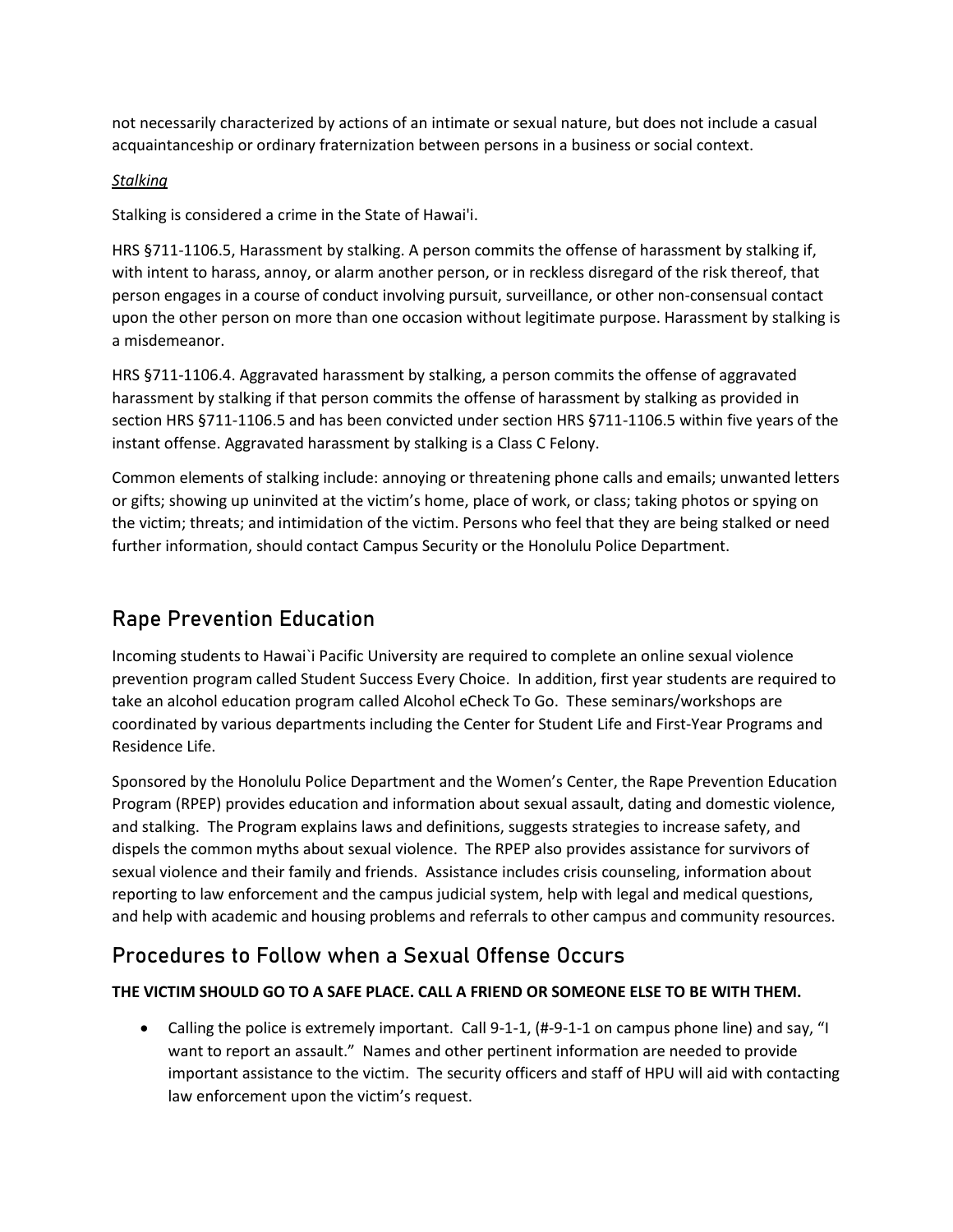- If the person assaulted is not sure what to do, they should call the Honolulu Rape Crisis Center's 24-hour hotline (808-524-7273). Names are not required. The advocate will provide information regarding options, rights, and choices.
- The Sex Abuse Treatment Center may also be called. It is open Monday thru Friday from 8:00 a.m. until 4:30 p.m. (808-524-7273). A staff member will help with decisions about what to do.
- If reporting the incident is still being considered, but the assaulted person may want to report later, then a police report should be filed in order to obtain an evidence exam. The evidence exam can only be done if an official police report is made. The victim has the right to change their mind later about being involved in a legal case. Evidence exams are initiated by the handling detective and is done at Kapi'olani Medical Center.
- For the exam to be accurate the victim should not eat, drink, wash, shower, or go to the bathroom. The reason is that valuable evidence may be lost in a sexual assault. However, it is still ok to make a report if these actions were made. The police should be informed accordingly.
- If the person assaulted definitely does not want to initiate a report with police, they should still consider having a medical exam to determine if internal injuries were sustained and to check for sexually transmitted diseases and pregnancy.

# Procedures to Follow for Victims of Sexual Assault, Domestic Violence, Dating Violence, or Stalking

- Calling the police is extremely important. Call 9-1-1, and say, "I want to report an assault (or I am being stalked)." Names and other pertinent information are needed to provide important assistance to the victim.
- If the person assaulted is not sure what to do, they should call the Honolulu Rape Crisis Center's 24-hour hotline (808-524-7273). Names are not required. The advocate will provide information regarding options, rights, and choices.
- The Sex Abuse Treatment Center may also be called. It is open Monday thru Friday from 8:00 a.m. until 4:30 p.m. (808-524-7273). A staff member will help with decisions about what to do.
- Victims should be aware that it is extremely important to preserve any evidence that may assist in proving that the alleged criminal offense occurred. This information is of great assistance in obtaining protection orders. The above listed numbers all can provide assistance in pursuing a decision on behalf of the victim.
- For persons who are being stalked immediate notification to HPD or Campus security is an option where assistance with the previously mentioned procedures can be given. HPU will provide assistance wherever possible to ensure that the victim is able to notify the authorities in this matter.

### *How to make a Report*

Injured parties have the right to take separate actions:

- Report an incident to local police and/or Campus Security. Campus Security 24-hour number is (808) 544-1400.
- File a complaint through the university student disciplinary process [contact the Title IX or Deputy Title IX Coordinator at (808) 687-7014] or Human Resources process as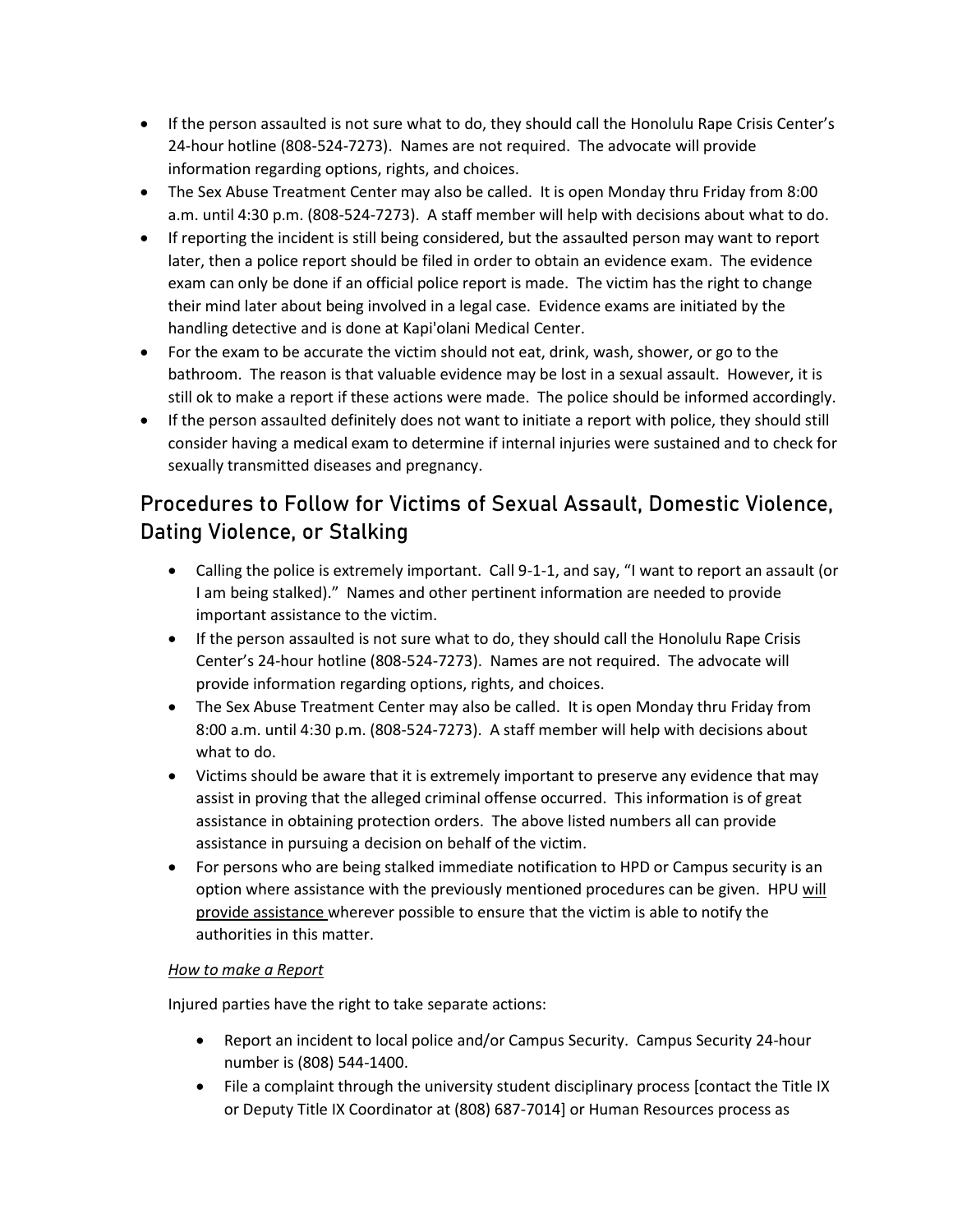appropriate to the involved parties (including the option of filing via the university's compliance hotline 1-877-270-5054 or www.tnwinc.com/hpu, which is available 24 hours a day, 7 days a week from any location)

- Choose to prosecute criminally.
- Choose to file a civil case.

Additionally, injured parties may take advantage of remedial assistance without filing a complaint. Information pertaining to these options and resources available on campus and in the local community may be provided by the Title IX or Deputy Title IX Coordinator.

Security measures, counseling, and other forms of assistance (e.g., filing a temporary restraining order) can be made available. More information on these resources are found below in this policy. In any and all cases of Sexual Assault, Domestic Violence, Dating Violence or Stalking reports, the complainant should immediately contact any Hawai'i Pacific University employee who will assist with notifying Campus Security, or a Title IX Coordinator.

### *Confidentiality*

All reports or complaints of sexual assault, domestic and dating violence, and stalking will be kept confidential, except that individuals with a legitimate need to know will be informed of the complaint in order for the university to take appropriate action and conduct a meaningful review of each complaint and ensure the safety of the HPU community.

If a complainant requests confidentiality, the university will take all reasonable steps to investigate and respond to the complaint consistent with this request, including exclusion of personally-identifiable information in recordkeeping on victims; however, confidentiality is not guaranteed.

#### Immediate Action and Interim Measures

Students who identify themselves as victims of sex assault, domestic violence, dating violence or stalking have the option to, or not to, notify and seek assistance from local police and campus authorities. Students who notify the university may request various provisions in support of their recovery and during the disciplinary process.

Such assistance includes:

- Not identifying the alleged perpetrator, unless the information is necessary to respond to a request for a specific form of assistance.
- Request university information about the reporting procedure prior to filing a report.
- Request assistance from HPU security or an HPU member in filing a report with a university department or with local police including restraining and protective orders.
- Request a "no contact" order with the alleged perpetrator through the Dean of Students office.
- Request relocation in university housing.
- Request a change in a class schedule to avoid contact with the alleged perpetrator.
- Request student academic support services such as counseling, tutoring and consideration for re-taking a course or withdrawing from a class without penalty.
- Be informed of the resolution of the disciplinary case.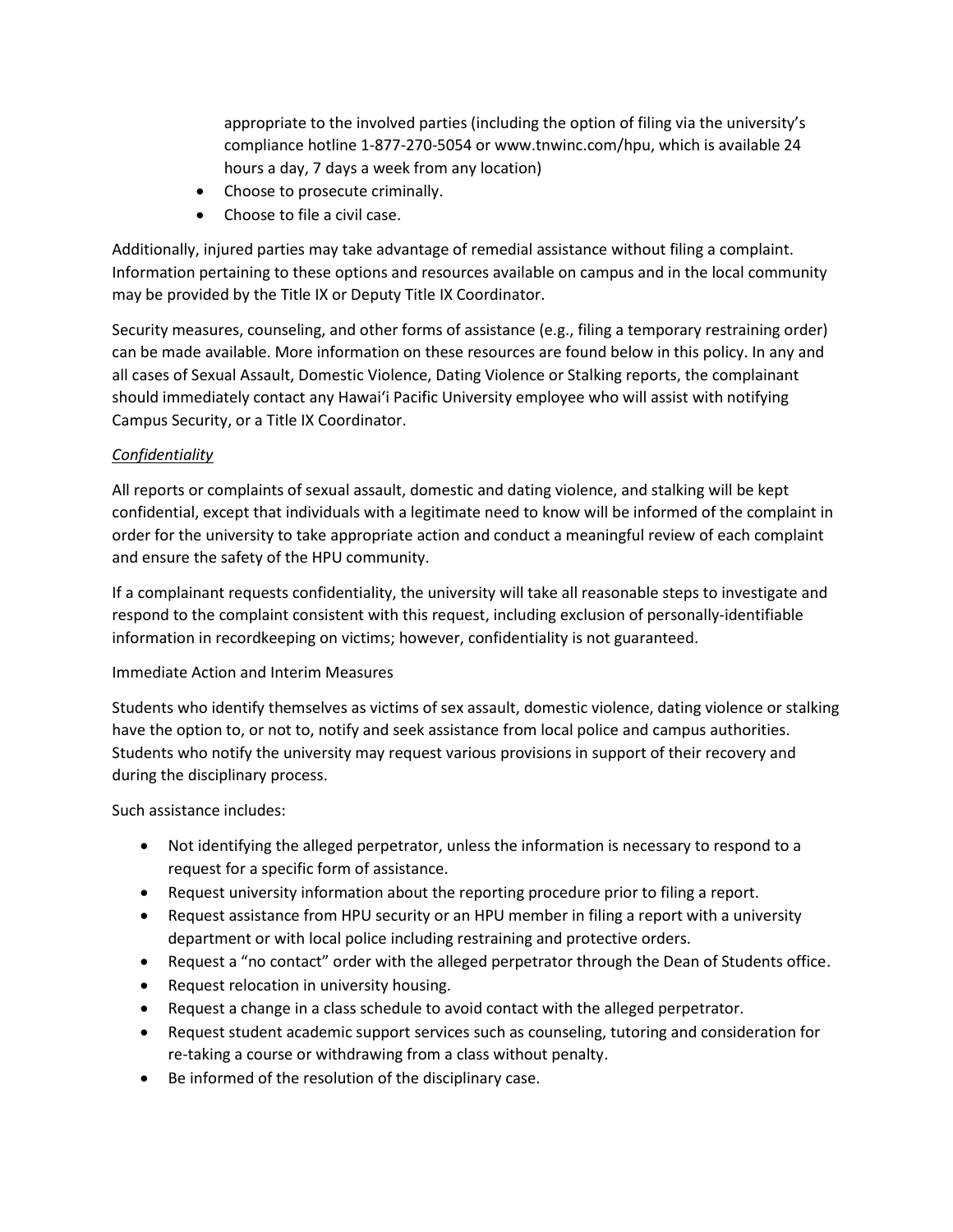• Through the Code of Student Conduct, receive the following procedural protections: receive information about the disciplinary proceedings; name witnesses and attain their statements regarding the case; have an advisor present during the student conduct proceedings; get access to redacted disciplinary case information that will be used at the hearing; freedom from having irrelevant sexual history discussed during the disciplinary hearing; appeal the outcome of the hearing; and challenge the persons conducting the hearing with regard to personal bias. For more details, refer to the Code of Student Conduct.

# Information about Counseling

Counseling and Behavioral Health Services (CBHS) are available to provide students with individual therapy, crisis intervention, and referrals to private and public resources. The Director of the CBHS Department also serves as liaison to University faculty and staff to support students who are experiencing academic difficulties due to life stressors. In addition, the Department serves students reporting incidents to the proper law enforcement authorities. Counseling services are FREE and CONFIDENTIAL to all current registered HPU students.

Pastoral counseling is also available. Contact the University Chaplain at 808-544-9394.

### *Other Counseling Resources on Campus*

- Counseling and Career Services for students.
- Academic and Staff Assistance Program for staff and faculty.

# *Notification about Changes in Academic/Living Situations*

Victims of sexual assault may:

- Request academic assistance for missed classes or exams, or help with rearranging coursework.
- Be moved if both the victim and the accused live in residential housing. A request may also be made by the victim that the accused be moved pending a campus conduct hearing.

# Sex Offender Registry

HPU operates in an advisory capacity by informing the campus community where information provided by the State of Hawai'i concerning sex offenders may be obtained. HPU is not required to collect sex offender information.

The federal Campus Sex Crimes Prevention Act of 2000 was enacted on October 28, 2000, and became effective on October 28, 2002. This law requires institutions of higher education to issue a statement advising the campus community where law enforcement agency information provided by a state on registered sex offenders may be obtained. In Hawai'i, the information is available at the following website:

[http://sexoffenders.eHawai'i.gov/sexoffender/welcome.html](http://sexoffenders.ehawai’i.gov/sexoffender/welcome.html).

# Resolution Procedures and Standards of Evidence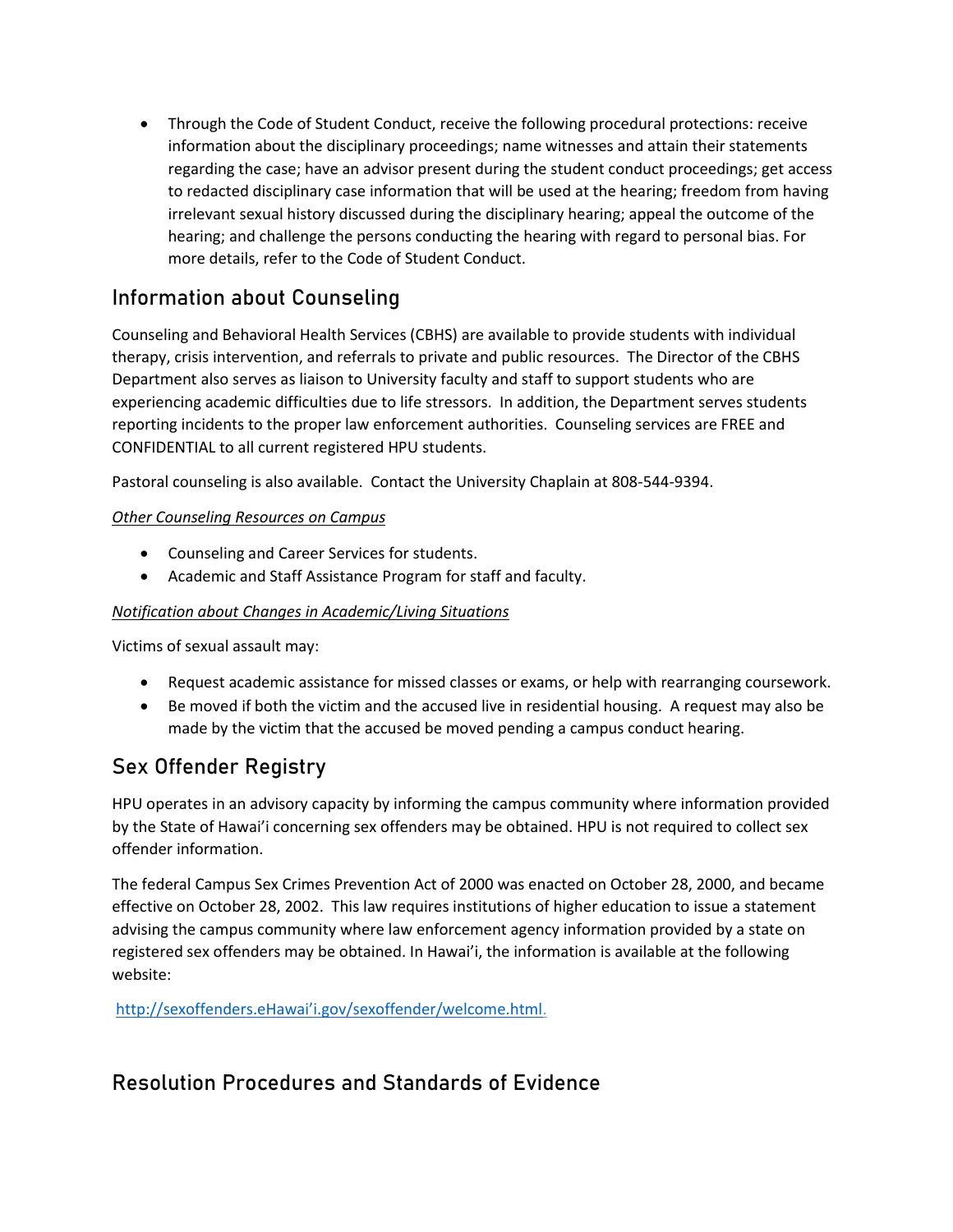As previously mentioned, all reports or complaints of sexual discrimination, sexual assault, domestic violence, dating violence, or stalking as well as other forms of sex discrimination will be kept confidential, except that individuals with a legitimate need to know will be informed of the complaint in order for the university to conduct a meaningful review of each complaint and for the purpose of determining whether the complaint is isolated, frequent, part of a pattern of practice or pervasive.

All records are confidential with access only to individuals with a legitimate need to know. If a complainant requests confidentiality, the university will take all reasonable steps to investigate and respond to the complaint consistent with this request, including exclusion of personally-identifiable information in recordkeeping on victims; however, confidentiality is not guaranteed, but we will afford privacy.

In cases when a Reporting Party (complainant, victim or witness) does not want to file a formal complaint, the Title IX Coordinator will consider the reasons for the request, including concerns about continued safety and well-being of the person reportedly harmed and members of the campus community. The Title IX Coordinator will initiate confidential consultation with appropriate individuals to analyze the situation and assist in determining appropriate interim measures to take. Consultation may occur with the Director of Counseling and Behavioral Services, DSS, Director of Human Resources, Dean of Students, and General Counsel. The Title IX Coordinator will make the final decision about whether to conduct a formal investigation or respond to the report in another manner, including taking informal actions, such as those described in this policy. Accordingly, all allegations involving sexual misconduct will be addressed through the formal resolution procedures (if both parties are HPU-affiliated) as noted in this policy and the Sex Discrimination and Sexual Misconduct Policy.

There are two avenues for resolution of an alleged policy violation: formal and informal resolution. The Complainant has the option to proceed informally, when permissible. In cases involving allegations of sexual assault, informal resolution is not appropriate, even if both the Reporting Party and Respondent (accused) indicate a preference for informal resolution. Accordingly, for any allegation involving sexual related matters as previously stated, the formal resolution procedures will be followed.

### *Informal Resolution Procedures (alleged sex discrimination or sexual misconduct):*

The person who believes he/she has been harassed will discuss the matter with the Title IX Coordinator, who may determine that an investigation is in order. Informal resolution procedures will only be used when the university determines that it is appropriate. The university retains the right to require formal resolution procedures at its discretion.

The Title IX Investigator will make a record of the details of the complaint and initiate mediation between the involved parties to arrive at possible resolutions. Typically, an informal investigation will be completed within thirty (30) days of receipt of the complaint. If it becomes necessary to extend the process, both parties will be notified of a revised expected resolution timeframe. The matter may also be terminated with discussion and counseling by the Title IX Coordinator, who may also draw on support and counseling services to assist Reporting Parties. The Reporting Party has the right to end the informal process at any time and begin the formal resolution procedures. Informal procedures and mediation between the Reporting Party and Respondent are never applied in cases involving sexual assault complaints.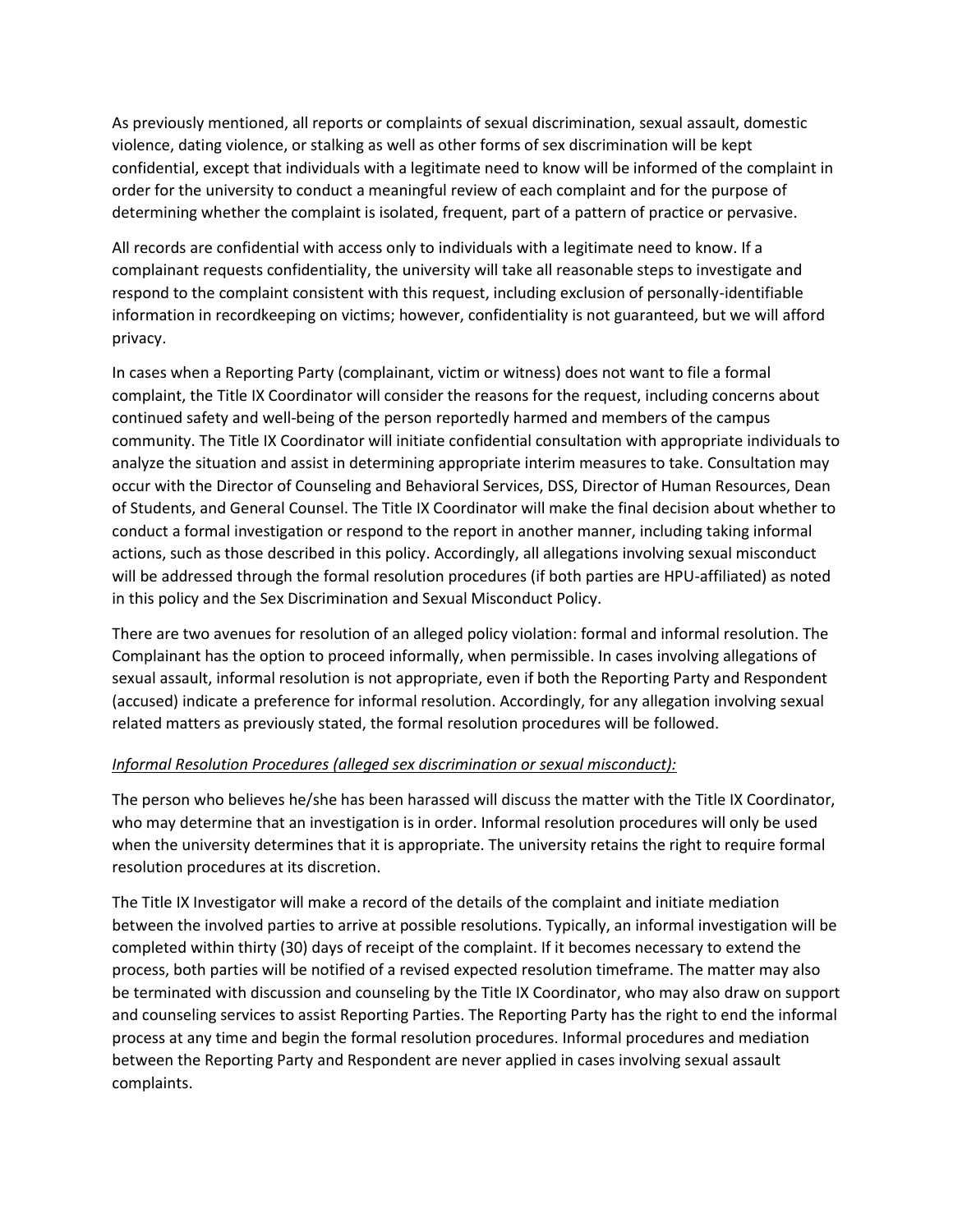#### *Formal Resolution Procedures (alleged sex discrimination or sexual misconduct):*

If deemed appropriate, the Title IX Investigator will initiate an investigation. The Title IX Coordinator will facilitate a formal Title IX Hearing Board as a non-voting member. Typically, an investigation will be completed within sixty (60) days of receipt of the complaint. If it becomes necessary to extend the process, both parties will be notified of a revised expected resolution timeframe. The Title IX Investigator and Title IX Hearing Board may interview the Reporting Party, Respondent, and witnesses. The findings of facts will be evaluated and the Title IX Hearing Board will make a determination of responsible or not responsible. The Reporting Party and Respondent are entitled to the same opportunities to have an advisor of choice present during a Title IX proceeding, freedom from retaliation, freedom from having irrelevant sexual history discussed during the Title IX hearing, an explanation of the Title IX process, and attend the Title IX hearing except for the deliberation process and when other individuals are being questioned. For the Respondent, procedural protections are noted in the Sex Discrimination and Sexual Misconduct Policy.

Throughout the process, the Title IX Coordinator will provide periodic status updates on where the process is with the Reporting Party and Respondent. Also, if the Respondent was previously found responsible for other Title IX violations, the Title IX Hearing Board may receive such information if: (a) The previous incident was substantially similar to the present SDSM allegations; and (b) The information indicates a pattern of behavior the Respondent.

The Title IX Coordinator and/or Provost may advise the university President of all proceedings. The standard of determining responsibility is based on a "preponderance of evidence" standard (refer to the Sex Discrimination and Sexual Misconduct Policy). This means there is a measure of proof that a reasonable person would accept as "more likely than not" that a fact is true or an incident occurred. Credibility of statements or patterns of fabrication may be used in determining the preponderance of evidence.

Violations of the Sex Discrimination and Sexual Misconduct policy may lead to disciplinary action up to and including suspension or expulsion from the university. Specific sanctions are listed under the Sex Discrimination and Sexual Misconduct Policy in the Student Handbook.

#### *Protection Against Retaliation:*

Retaliation of any kind against individuals who, in good faith, report instances of sexual harassment or who participate in or are witnesses in any procedure to redress a complaint of sexual harassment, is prohibited. Individuals who are found to have violated this provision will be subject to disciplinary action (which may include suspension or expulsion). Retaliation is any action by any person that is perceived as intimidating, hostile, harassing, retribution or violent that occurred in connection to the making and follow-up of the sex discrimination report.

#### *False Complaints:*

It is a violation of this policy for anyone to make intentionally false accusations or false complaint of retaliation. Any employee or student who is found to have made an intentionally false accusation or false complaint of retaliation will be subject to disciplinary action. Upon the conclusion of a claim of sexual discrimination, the Title IX Coordinator may file a complaint against an individual through the Director of Student Conduct where there is direct evidence of malice and fraud by the complainant.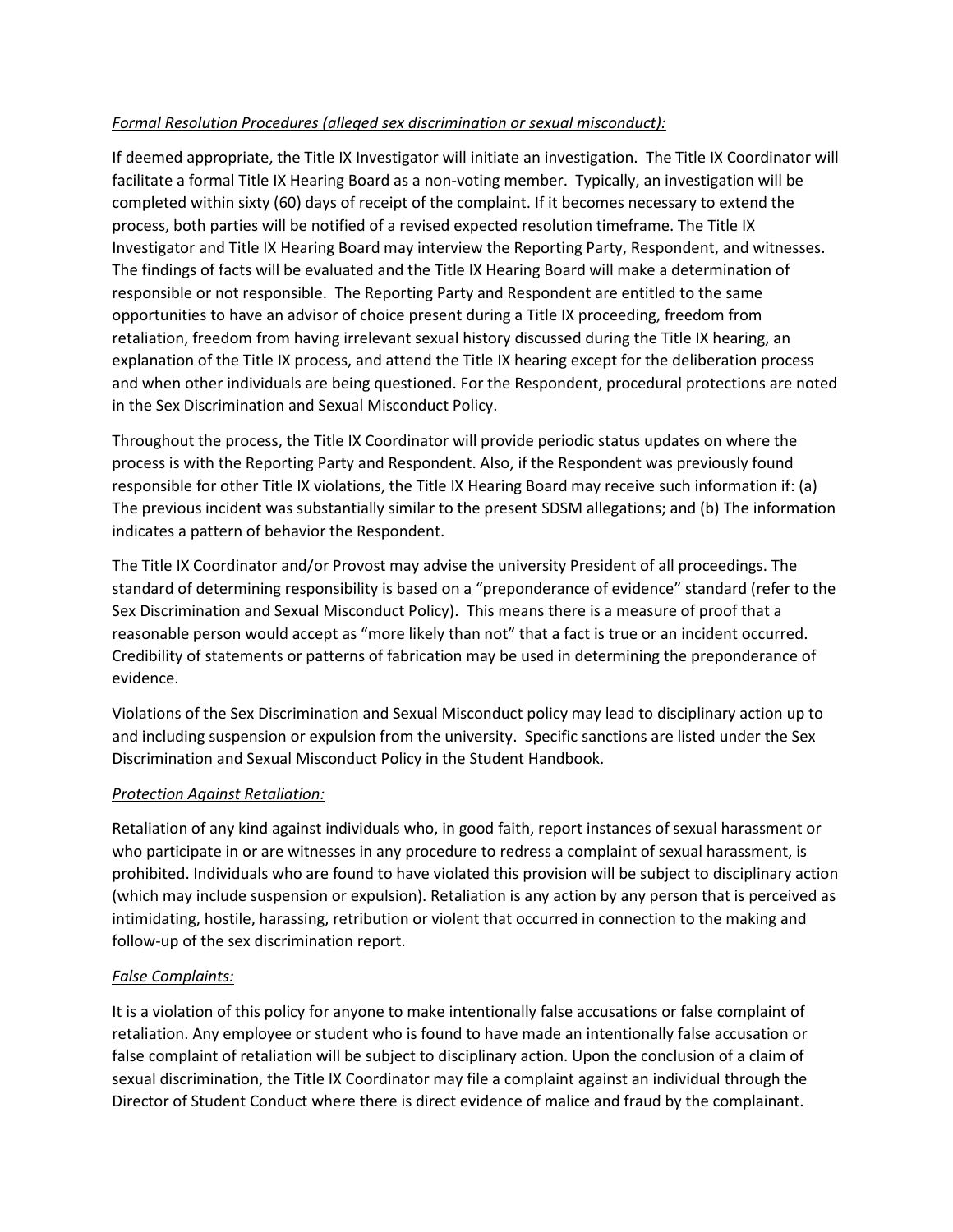Resolution of complaints against faculty/staff:

Please refer to the "Employee Handbook," the "Academic Affairs Policies and Procedures Manual" and/or the Sexual Harassment Policy in the "Faculty Handbook" for detailed information on the investigation process with regard to a faculty or staff member who is accused of sex discrimination or sexual assault.

### *Notification of Resolution:*

The Reporting Party and Respondent will receive written notice from the Sanctions Officer of the disciplinary case outcome and appeal procedures; any change to the result before it becomes final; and when the result becomes final.

### *Appealing Sanctions:*

Students who disagree with sanctions imposed by the Sanctions Officer are entitled to one written appeal. The appeal should be received by the Provost or his designee within five business days of the date the sanctions were imposed. Upon receipt, the Provost or designee will consider and decide the appeal. Refer to the Sex Discrimination and Sexual Misconduct Policy about sanctions and the appeal considerations. Appeal questions as they pertain to a Human Resources investigation should be directed to the Employee Relations and EEO/AA Compliance Manager and Deputy Title IX Coordinator.

The university actively takes prompt and equitable action to eliminate sex discrimination, and takes reasonable steps to prevent recurrence of any sexual harassment or sexual assault and to correct its effects as appropriate. Sex Discrimination and Sexual Misconduct proceedings are conducted in a manner designed to protect the safety of victims and university community.

# Sexual Assault, Domestic Violence, Dating Violence, or Stalking Sanctions

### *Sexual Assault*

- $\circ$  Censure: A written reprimand for violation of specified regulations, including a warning that continuation or repetition of prohibited conduct may be cause for additional disciplinary action.
- $\circ$  Educational Sanctions: Including but not limited to community service, letters of apology, educational activities, essays, or research projects, or other activities at the discretion of the campus disciplinary officer which has the intention of the personal reflection or education of the student or restoration of the damage that had been inflicted at the time the policy violation took place.
- $\circ$  No Contact Order: A directive stating that a student may have no contact with a specific location and/or specific individual by telephone, email, text message or social media message, or through a third party. Violating this directive may result in suspension or expulsion.
- $\circ$  Revocation of Privileges: A period of time in which a student may be excluded from participation in privileged or extracurricular institutional activities.
- o Disciplinary Probation: A period of time in which a student is expected to demonstrate positive behavioral changes. New violations of university policy during this probationary period may result in suspension or expulsion.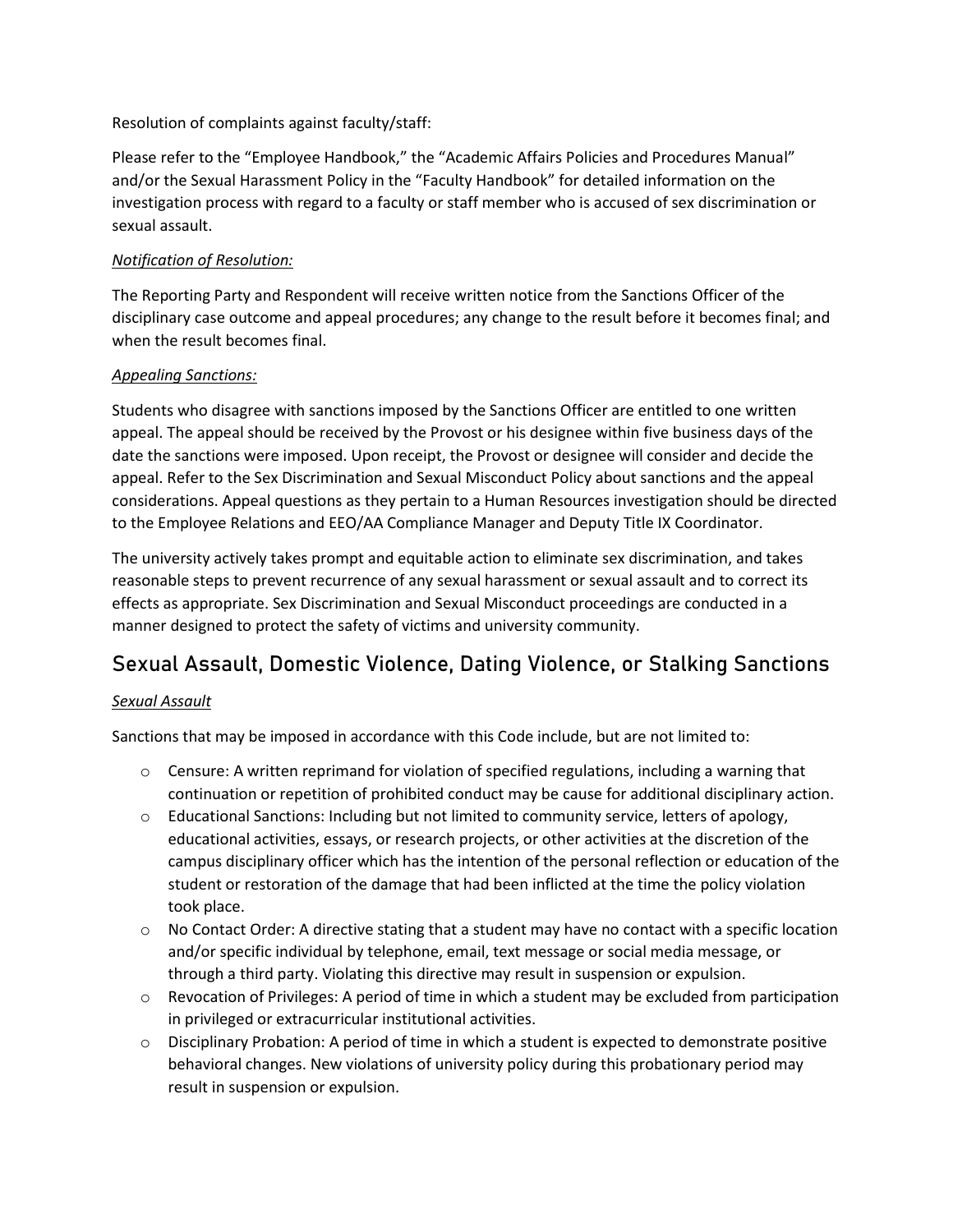- $\circ$  Restitution: Repayment to the university or to an affected party for damages resulting from a violation of this Code.
- $\circ$  Termination of employment from the university, if applicable.
- o Eviction from university housing.
- o No Trespass Warning: Students or university employees may also be banned from specific areas of university owned or university-controlled property or denied specified privileges for a designated period of time.
- $\circ$  Suspension: Exclusion from university premises, and other privileges or activities, as set forth in the suspension notice.
- o Expulsion (also referred to as dismissal): Permanent termination of student status, and exclusion from university premises, privileges and activities.
- $\circ$  Revocation of Admission and/or Degree: Admission to or a degree awarded from the university may be revoked for fraud, misrepresentation or other violation of university standards in obtaining the degree, or for other serious violations committed by a student prior to graduation.
- $\circ$  Withholding Degree: The university may withhold awarding a degree otherwise earned until the completion of the process set forth in this Code, including the completion of all sanctions imposed, if any.
- $\circ$  More than one of the sanctions listed above may be imposed for any single violation in the sole discretion of the university.

#### *Domestic Violence*

- $\circ$  Censure: A written reprimand for violation of specified regulations, including a warning that continuation or repetition of prohibited conduct may be cause for additional disciplinary action.
- o Educational Sanctions: Including but not limited to community service, letters of apology, educational activities, essays, or research projects, or other activities at the discretion of the campus disciplinary officer which has the intention of the personal reflection or education of the student or restoration of the damage that had been inflicted at the time the policy violation took place.
- $\circ$  No Contact Order: A directive stating that a student may have no contact with a specific location and/or specific individual by telephone, email, text message or social media message, or through a third party. Violating this directive may result in suspension or expulsion.
- $\circ$  Revocation of Privileges: A period of time in which a student may be excluded from participation in privileged or extracurricular institutional activities.
- $\circ$  Disciplinary Probation: A period of time in which a student is expected to demonstrate positive behavioral changes. New violations of university policy during this probationary period may result in suspension or expulsion.
- $\circ$  Restitution: Repayment to the university or to an affected party for damages resulting from a violation of this Code.
- o Termination of employment from the university, if applicable.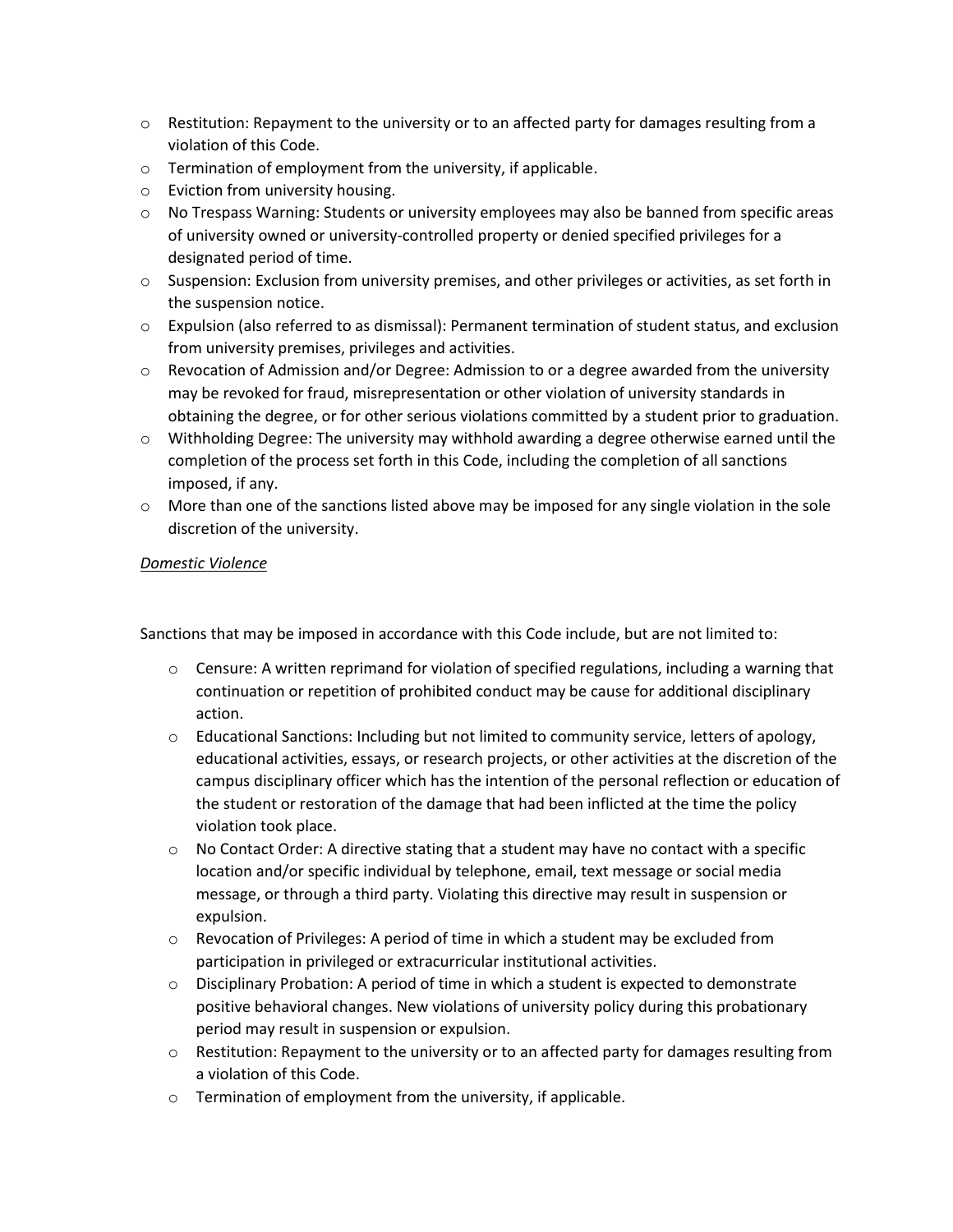- o Eviction from university housing.
- $\circ$  No Trespass Warning: Students and employees may also be banned from specific areas of university-owned or university-controlled property or denied specified privileges for a designated period of time.
- o Suspension: Exclusion from university premises, and other privileges or activities, as set forth in the suspension notice.
- $\circ$  Expulsion (also referred to as dismissal): Permanent termination of student status, and exclusion from university premises, privileges and activities.
- $\circ$  Revocation of Admission and/or Degree: Admission to or a degree awarded from the university may be revoked for fraud, misrepresentation or other violation of university standards in obtaining the degree, or for other serious violations committed by a student prior to graduation.
- o Withholding Degree: The university may withhold awarding a degree otherwise earned until the completion of the process set forth in this Code, including the completion of all sanctions imposed, if any.
- $\circ$  More than one of the sanctions listed above may be imposed for any single violation in the sole discretion of the university.

#### *Dating Violence*

- $\circ$  Censure: A written reprimand for violation of specified regulations, including a warning that continuation or repetition of prohibited conduct may be cause for additional disciplinary action.
- $\circ$  Educational Sanctions: Including but not limited to community service, letters of apology, educational activities, essays, or research projects, or other activities at the discretion of the campus disciplinary officer which has the intention of the personal reflection or education of the student or restoration of the damage that had been inflicted at the time the policy violation took place.
- $\circ$  No Contact Order: A directive stating that a student may have no contact with a specific location and/or specific individual by telephone, email, text message or social media message, or through a third party. Violating this directive may result in suspension or expulsion.
- $\circ$  Revocation of Privileges: A period of time in which a student may be excluded from participation in privileged or extracurricular institutional activities.
- $\circ$  Disciplinary Probation: A period of time in which a student is expected to demonstrate positive behavioral changes. New violations of university policy during this probationary period may result in suspension or expulsion.
- $\circ$  Restitution: Repayment to the university or to an affected party for damages resulting from a violation of this Code.
- o Termination of employment from the university, if applicable.
- o Eviction from university housing.
- o No Trespass Warning: Students may also be banned from specific areas of university-owned or university-controlled property or denied specified privileges for a designated period of time.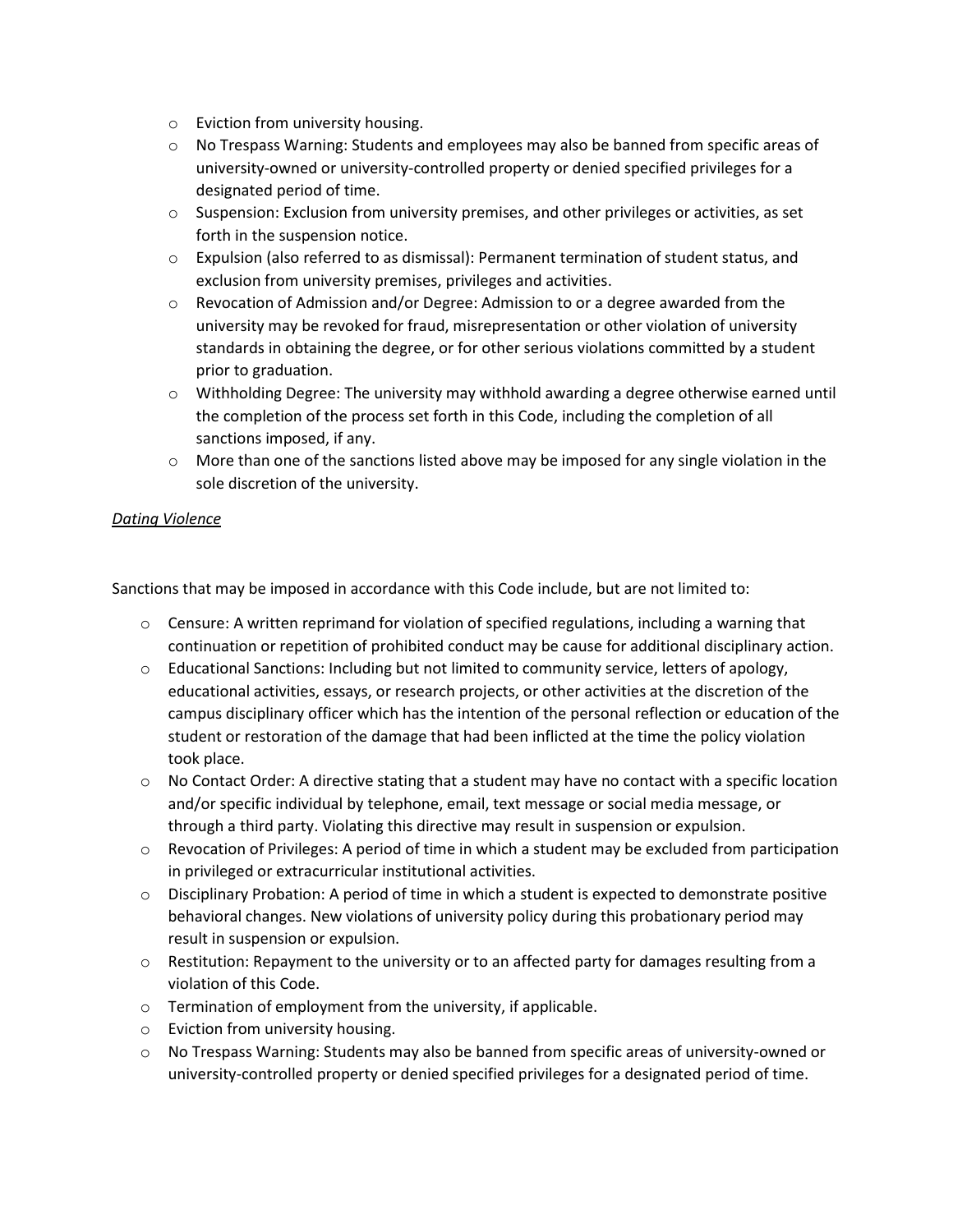- $\circ$  Suspension: Exclusion from university premises, and other privileges or activities, as set forth in the suspension notice.
- o Expulsion (also referred to as dismissal): Permanent termination of student status, and exclusion from university premises, privileges and activities.
- $\circ$  Revocation of Admission and/or Degree: Admission to or a degree awarded from the university may be revoked for fraud, misrepresentation or other violation of university standards in obtaining the degree, or for other serious violations committed by a student prior to graduation.
- $\circ$  Withholding Degree: The university may withhold awarding a degree otherwise earned until the completion of the process set forth in this Code, including the completion of all sanctions imposed, if any.
- $\circ$  More than one of the sanctions listed above may be imposed for any single violation in the sole discretion of the university.

#### *Stalking*

- $\circ$  Censure: A written reprimand for violation of specified regulations, including a warning that continuation or repetition of prohibited conduct may be cause for additional disciplinary action.
- o Educational Sanctions: Including but not limited to community service, letters of apology, educational activities, essays, or research projects, or other activities at the discretion of the campus disciplinary officer which has the intention of the personal reflection or education of the student or restoration of the damage that had been inflicted at the time the policy violation took place.
- $\circ$  No Contact Order: A directive stating that a student may have no contact with a specific location and/or specific individual by telephone, email, text message or social media message, or through a third party. Violating this directive may result in suspension or expulsion.
- $\circ$  Revocation of Privileges: A period of time in which a student may be excluded from participation in privileged or extracurricular institutional activities.
- $\circ$  Disciplinary Probation: A period of time in which a student is expected to demonstrate positive behavioral changes. New violations of university policy during this probationary period may result in suspension or expulsion.
- $\circ$  Restitution: Repayment to the university or to an affected party for damages resulting from a violation of this Code.
- o Termination of employment from the university, if applicable.
- o Eviction from university housing.
- o No Trespass Warning: Students or employees may also be banned from specific areas of university-owned or university-controlled property or denied specified privileges for a designated period of time.
- $\circ$  Suspension: Exclusion from university premises, and other privileges or activities, as set forth in the suspension notice.
- o Expulsion (also referred to as dismissal): Permanent termination of student status, and exclusion from university premises, privileges and activities.
- $\circ$  Revocation of Admission and/or Degree: Admission to or a degree awarded from the university may be revoked for fraud, misrepresentation or other violation of university standards in obtaining the degree, or for other serious violations committed by a student prior to graduation.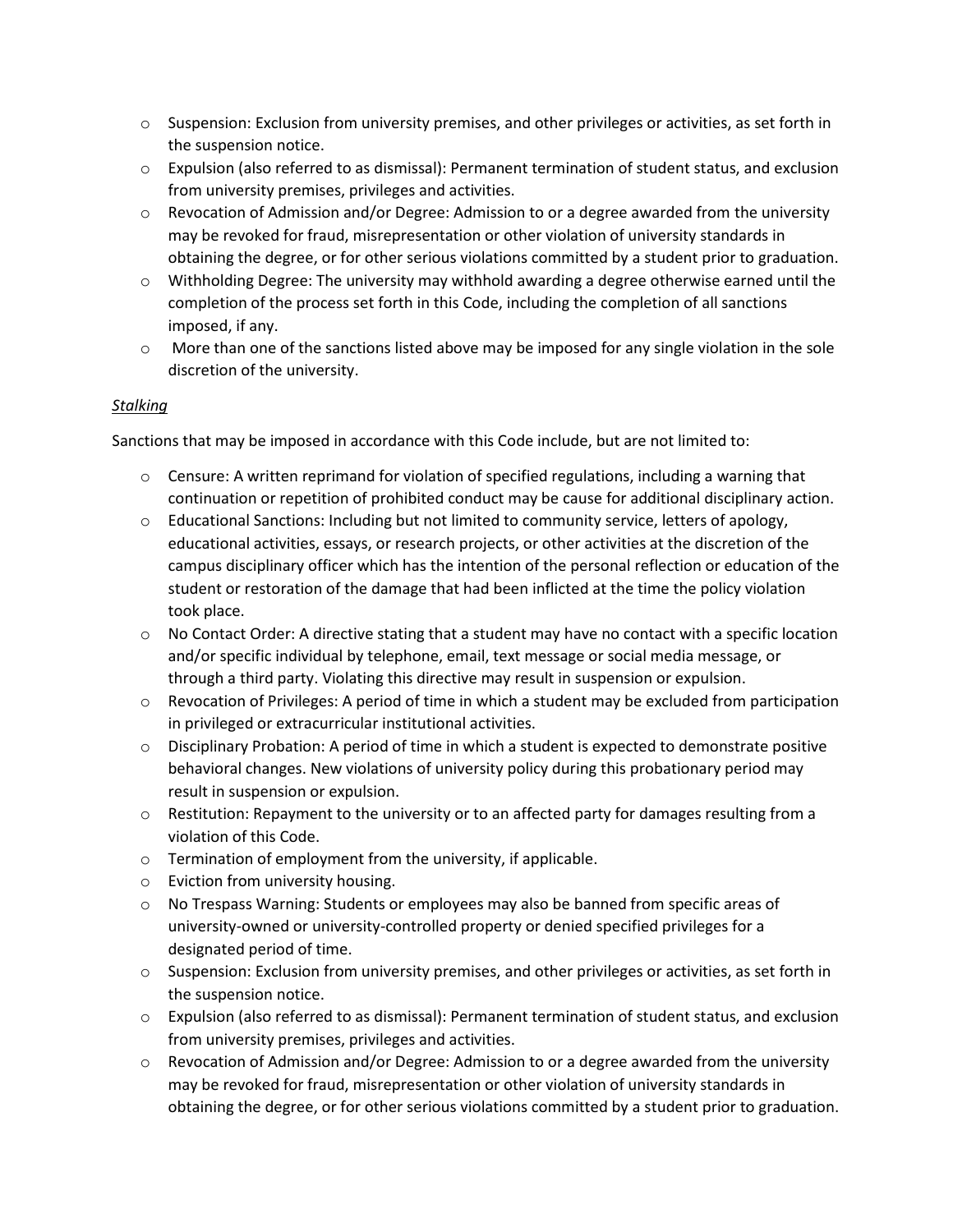- $\circ$  Withholding Degree: The university may withhold awarding a degree otherwise earned until the completion of the process set forth in this Code, including the completion of all sanctions imposed, if any.
- $\circ$  More than one of the sanctions listed above may be imposed for any single violation in the sole discretion of the university.

Sanctions are awarded based upon the severity of the offense, the degree of loss suffered by the complainant, and the ability of the respondent to rehabilitate into the university setting.

# Sexual Assault, Domestic Violence, Dating Violence, or Stalking Educational and Awareness Campaigns

Sexual assault prevention and education programs are offered at Hawai'i Pacific University throughout the year.

What follows is a list of resources available to students, faculty and staff:

- Resources are available in various offices including the Dean of Students Office, Counseling and Behavioral Health Services, and Residence Life. Topics include healthy relationships, staying safe on campus, and more.
- Educational programs are offered at least once a year on topics such as personal safety issues. These seminars/workshops are coordinated by various departments including the Dean of Students Office, Student Life, First-Year Experience, and Residence Life.
- Counseling and Behavioral Health Services (CBHS) provides free and confidential counseling to students and consultation and referral services to public and private community providers. During normal business hours, students can contact the CBHS department at (808) 687-7076 or [counseling@hpu.edu.](mailto:counseling@hpu.edu)
- A counseling referral card is made available to students, faculty and staff. This list, which is updated annually by Counseling and Behavioral Health Services, includes phone numbers to agencies that provide assistance to those who need sexual assault counseling and assistance, anger management and/or domestic violence intervention. Hardcopies may be available at various offices, including Academic Advising, Counseling and Behavioral Health Services, Student Life, First-Year Experience, and Residence Life.
- The Athletics department holds annual meetings with student-athletes to discuss the institutional and departmental policy concerning sexual discrimination and sexual assault. Student-athletes also receive copies of the "Student-Athlete Handbook," which details expectations, policies, procedures and resources.

# Resources to Victims and Survivors

HPU reaffirms the principle that its students, faculty and staff shall be free from sexual discrimination. Sexual offenses such as rape, sexual abuse or discrimination in the form of sexual harassment or sexual misconduct will not be tolerated.

As mentioned previously, evidence collected from a sexual assault can be a powerful tool in a criminal prosecution, if the victim chooses to file a police report. While evidence can be collected and preserved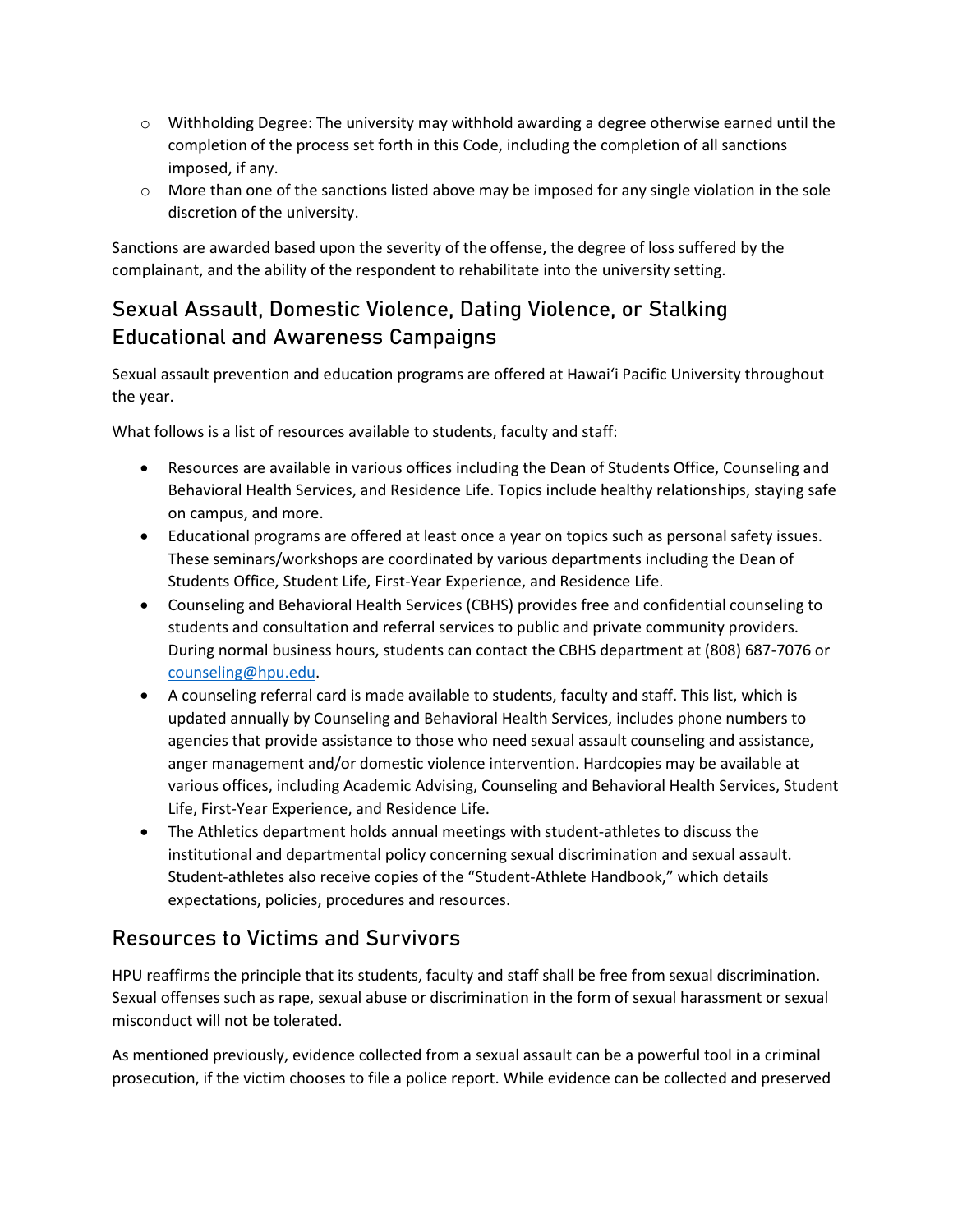via medical examinations, victims can take steps to preserve evidence as well. To preserve evidence, try not to do any of the following immediately after a sexual assault:

- Shower, bathe, use the restroom, douche, comb your hair or brush your teeth.
- Change clothes if you do, put the clothes into paper bag
- Clean up the crime scene or move anything the offender may have touched.

If a victim suspects that they have been drugged, they should ask a medical provider about a toxicology kit which tests blood and urine. Medical professionals may also provide emergency contraceptive and STD's testing. The Sex Abuse Treatment Center can be contacted for more information about medical assistance.

### *On-Campus Resources:*

- Counseling and Behavioral Health Services (CBHS) primary responsibility is to the student population on campus. CBHS also provides consultation and referral services to public and private community providers. During normal business hours, The CBHS department can be reached at (808) 687-7076 (main line) or counseling@hpu.edu.
- Campus Security's general phone numbers: Aloha Tower Marketplace: (808) 544-1400 and Hawai'i Loa campus: (808) 236-3515.

#### *Off-Campus Resource*

- Sex Abuse Treatment Center: Provides assistance for assault victims, care and assistance, medical exams, emergency intervention and legal help (office: (808) 535-7600, 8 a.m. - 4:30 p.m.). The 24-hour Hotline (phone: (808) 524-7273) provides confidential counseling, medical and legal advocacy services for victims of rape and sexual assault.
- Hawai'i State Coalition Against Domestic Violence: Is a statewide partnership of domestic violence shelters and programs. Call at 808-841-9316 or view their list of resources online at <http://hscadv.org/resources/>
- Spouse Abuse Shelter: 24-hour Hotline for women: (808) 841-0822. Hotel vouchers possible for abused men.

### *Self-Protection Tips:*

- Self-protection means knowing how to avoid being the victim of an attack and what to do if you are.
- Be alert for the unexpected and don't take unnecessary chances. Be extra alert when you are walking by yourself.
- Practice self-awareness. Look for situations that would present a danger. Trust instincts and utilize Campus SafeWalk program. The Security and Safety Department will provide an escort upon request between any two points on campus.
- Walk with someone if you can.
- If you are attacked, you may consider using your natural defenses. Make a scene, scream, yell, kick and try to get away. Run toward lights, people or buildings.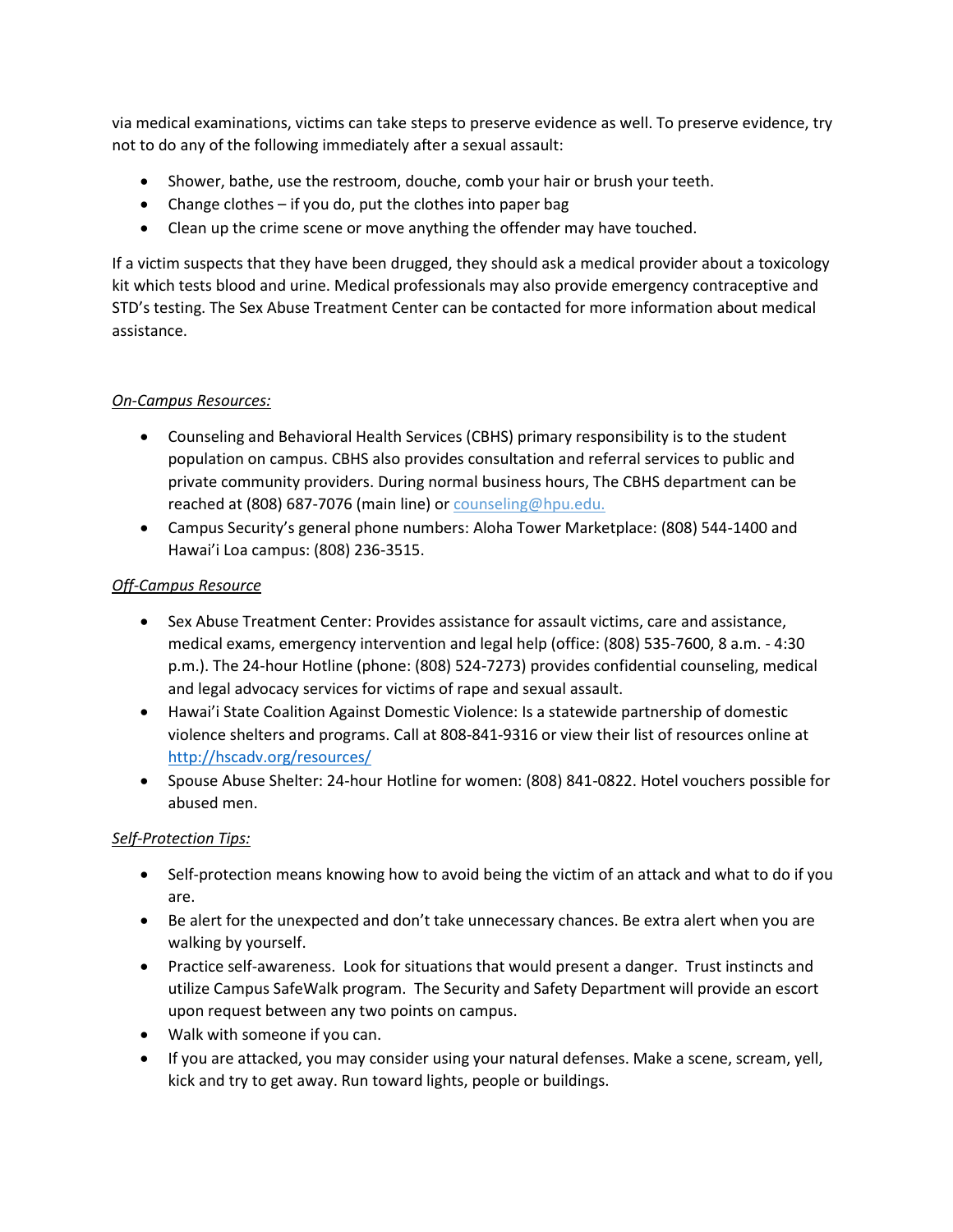- Do not panic; use your head. It is hard, but try to stay calm. Get a good description of your assailant, if possible.
- Be alert for suspicious persons or dangerous situations.

# Temporary Restraining Order (TRO)/ Restraining Order (RO)

*TRO/RO* 

A TRO is a court document that can be obtained to provide legal assistance which prevents an individual from contacting another individual if they have a history of harassing, threatening, or abusing that individual. There are times when students, faculty, and staff find themselves in a situation where they need to file for a TRO. A TRO is temporary in nature with a pending court date and hearing. At this hearing, if the respective judge finds cause that a danger exists, the TRO will be dissolved and a permanent restraining order is issued. Permanent restraining orders go into effect for three years.

For assistance from Campus Security regarding a TRO/RO, the person being granted the TRO will need to provide the TRO/RO information to Campus Security. A copy allows them to better develop an appropriate response and provide accurate support and assistance, if called on to do so. In addition to a copy of the TRO/RO, a current picture

of the person who the TRO/RO restrains, along with a description of any vehicle the they may own or operate should be provided. Campus Security can be contacted for further information.

# *Filing for a Temporary Restraining Order*

A request for a District Court Temporary Restraining Order (TRO) can be submitted if the person harassing or abusing:

- Is not someone who the victim is or was married to.
- Is not a relative of the victim.
- Has never lived with the victim.
- Is not someone with whom the victim had a child.
- Is not a dating partner of the victim.

Otherwise, a Family Court Protective Order can be obtained.

Court locations are:

- District Court O'ahu Honolulu District Court, Regular Claims Division, 1111 Alakea Street, third floor, 808-5385151 for District Court Temporary Restraining Orders.
- Family Court O'ahu Honolulu Family Court, 777 Punchbowl Street, 808-538-5959 for Family court Protective Orders.

# Crime Victim and Witness Rights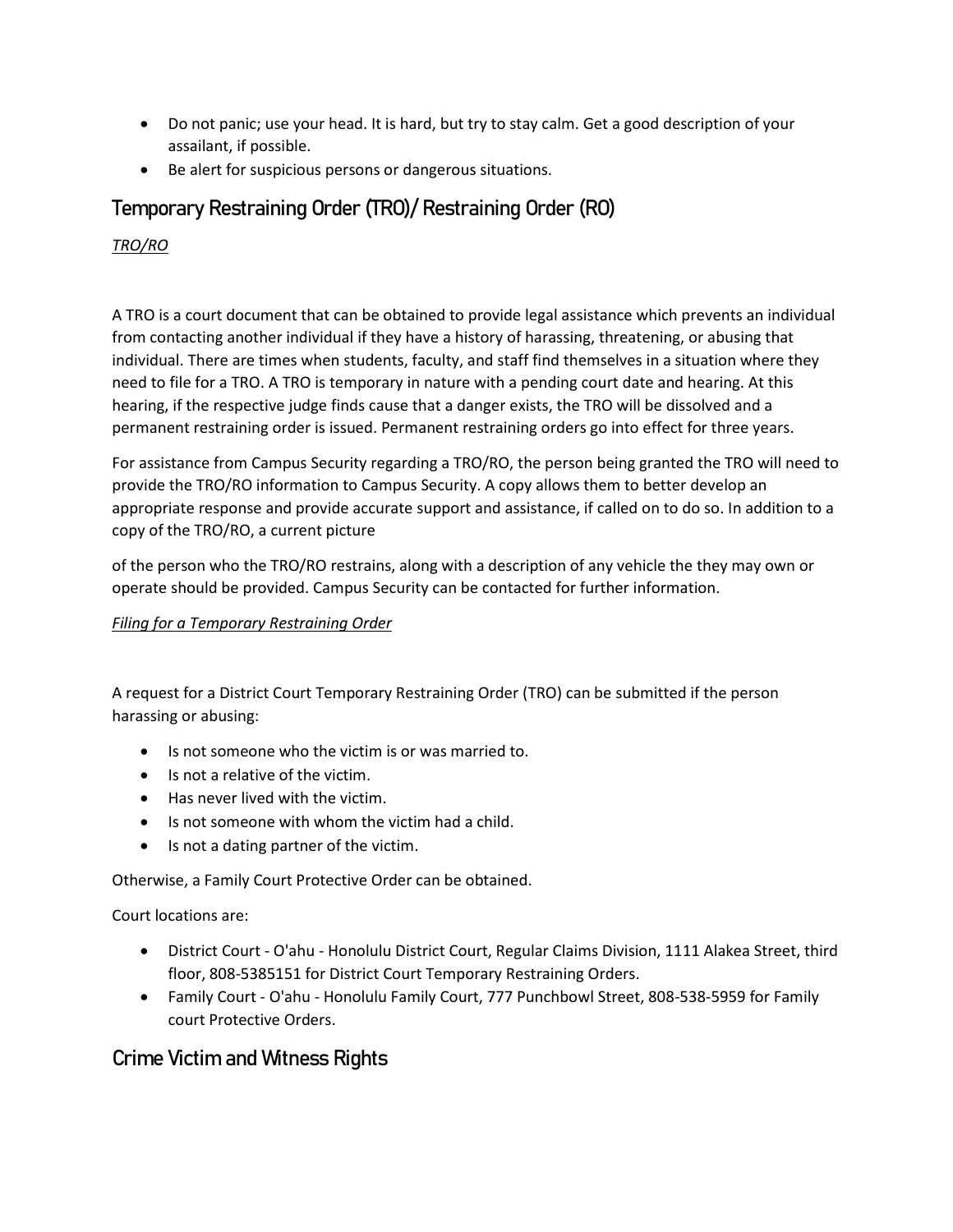As a victim or a witness of a crime, individuals have certain rights under the Victim/Witness Assistance Program which is with the Department of the Prosecuting Attorney. Questions about this program can be directed to 808-5412850.

# Crime Victim Assistance

Further information can be directed to:

Crime Victim Compensation Commission State of Hawai'i, Department of Public Safety 1136 Union Mall, Suite 600 Honolulu, HI 96813 Phone: 808-587-1143.

# Security Daily Log Information

The university keeps a daily log of all security incidents that are reported on campus. It is called a Crime Log. Its purpose is to record all criminal incidents and alleged criminal incidents that are reported to the Security and Safety Department. It is used to assist in security risk management and disposition of security related resources. It is also used to assist in the collection and reporting of statistics as required by the Clery Act. The most recent 60-day period of the crime log is available upon request to anyone desiring to obtain one. Any portion of the log older than the 60day period will be available within two business days of a request. Contact HPU Security at 808-544-1400 for further details.

There are no officially recognized student organizations with non-campus locations subject to monitoring by local authorities.

# Security Services

*Operation Identification* 

Campus Security can help students engrave unique identifiers on personal items kept on campus, such as bicycles, computers and radios. Engraving on personal property helps in the recovery and identification of stolen items. Campus Security also suggests keeping a record of serial numbers and unique identifiers, and taking photos of valuable items kept on campus to aid in identification and recovery.

### *Campus SafeWalk Service*

Campus Security, upon request, will accompany individual students and members of the faculty and staff between academic or residence buildings and parking lots. The Downtown service will include from academic and office buildings to the shuttle or city bus stop and to university downtown parking lots during the hours of darkness. To request SafeWalk contact 808-544-1400 (ATM), or 808-236-3515 (Hawai'i Loa).

# *Buildings and Residences*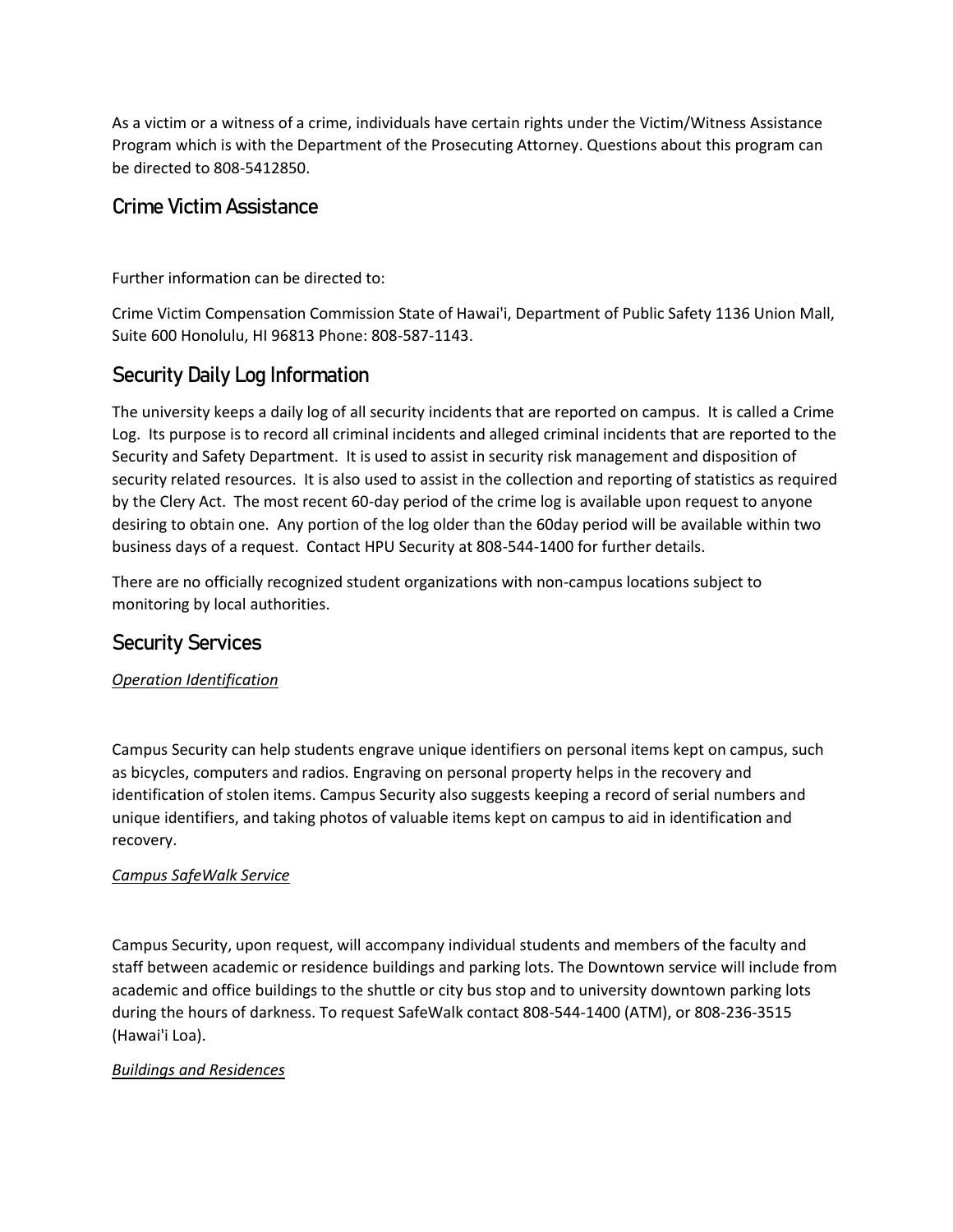Security and fire safety considerations go into planning and design of all campus buildings. On request, the Campus Security will evaluate the security strength of university offices and residences and recommend corrective action.

Campus Security also works closely with Facilities Management to ensue prompt repair of maintenance issues that pose a safety or security concern to the community.

All university buildings can be secured by a key or card-lock system. Students are issued keys to their residences, and authorized faculty and staff are issued keys to their workplaces. After-hours access to locked academic buildings is restricted to authorized persons holding keys or electronic access cards for the facilities.

#### *Security Lighting and Emergency Phones*

Parking lots, sidewalks and all major walkways are lit at night at all HPU campuses. Emergency phones are located on the first floor of all residence halls on the Hawai'i Loa campus.

# We Care Fair

We Care was held virtually in 2020 with members of the HPU community as well as law enforcement, and EMS. Plans for a virtual We Care Fair are also in place for the 2021 academic year due to COVID-19 and Hawaii State Protection orders related to COVID-19.

# Crime Prevention Tips

HPUs safety and security measures are designed to address most areas of campus life, but a safe environment also depends on the awareness and cooperation of individual community members. Here are some common-sense steps that can be taken for personal safety and loss prevention:

- When walking the campus at night, stay within well-lit walkways. Avoid taking shortcuts through unknown areas.
- If walking alone at night cannot be avoided, call Security's SafeWalk service at (808) 544-1400.
- Never prop doors open, even for a short period of time.
- Wallets, purses, book bags, and backpacks should never be left unattended.
- Keep doors and windows to your residence locked, even if being gone for a short time.
- Keep car doors and windows locked. Check front and back seats and the cargo area before entering.
- Use Operation Identification to engrave portable valuables, and do not keep them unattended.
- Laptops, phones, and iPods should not be left unattended.
- Do not put personal identification on social networking sites.
- Do not put an ID tag with our name, address or license number on your key chain; if lost, the key chain could lead to theft.
- Keep bicycle locked in a rack when not in use.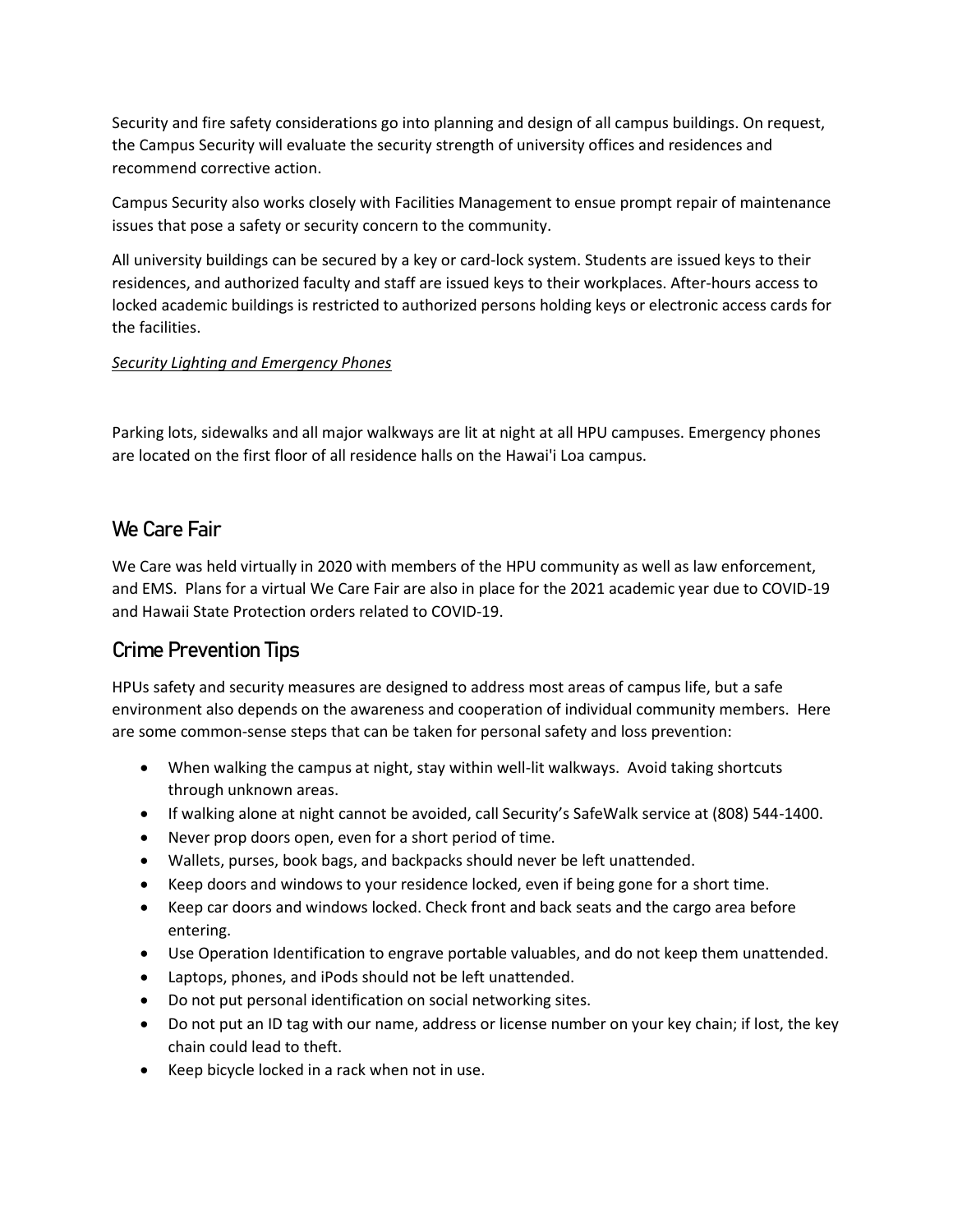- Immediately call university security at (808) 544-1400 to report any criminal incidents or suspicious persons or emergency.
- Carry only the cash and credit cards that are needed.
- Carry a whistle or other means of making a loud noise.
- Avoid working or studying alone in a building at night.
- Do not accept drinks from strangers or leave it unattended because it could be drugged.
- If suspicion of someone being drugged or having alcohol poisoning is believed, call 911 (#911 if using a university phone) immediately.
- Fire Policy

# COVID-19 Response

Since March of 2019 Hawaii Pacific university has been maintaining as much of an in-person presence as possible while the world-wide pandemic of COVID-19 has continued to be a problem. The HPU Facility Team set up socially distanced classrooms, ordered enhanced PPE's, purchased additional cleaning supplies, and coordinated enhanced cleaning of all HPU facilities. Additional Changes were made to student dining halls and residential guest policy to limit entry. Residents have been tested regularly during this time period as well.

HPU maintained contact tracing of all cases reported at Hawaii Pacific University through the efforts of the Director of Security and Safety, a team of contact tracers, and representatives from the Hawaii State Department of Health. Through this contact tracing HPU was able to direct enhanced cleaning and help minimize exposure and keep the university as safe as possible.

Those with direct exposure to COVID-19 or who showed symptoms were informed to isolate themselves either at home or on campus and HPU Security assisted in meal delivery to those residential isolations. Enhanced testing was initiated and offered to students as well.

In the event of a positive COVID-19 case in the residential community the individual was transported to an isolation hotel by the HPU security manager for the duration of their quarantine. The SM would then pick the individuals up after their isolation period.

# Fire Policy

### *Responsible University Officials and Departments*

The DSS is responsible for the development, implementation and maintenance of this policy as it relates to fire and life safety. The Director is also responsible of this policy as it relates to fire system testing. The Security and Safety Department is the responsible office for fire and life safety. The Security and Safety Department, along with the Facilities Department, is responsible for the maintenance of the fire systems. Assisting in this function are the Vice President of Facilities, Security and Safety and the Facilities Coordinator, HLC.

### *Who is governed by this Policy*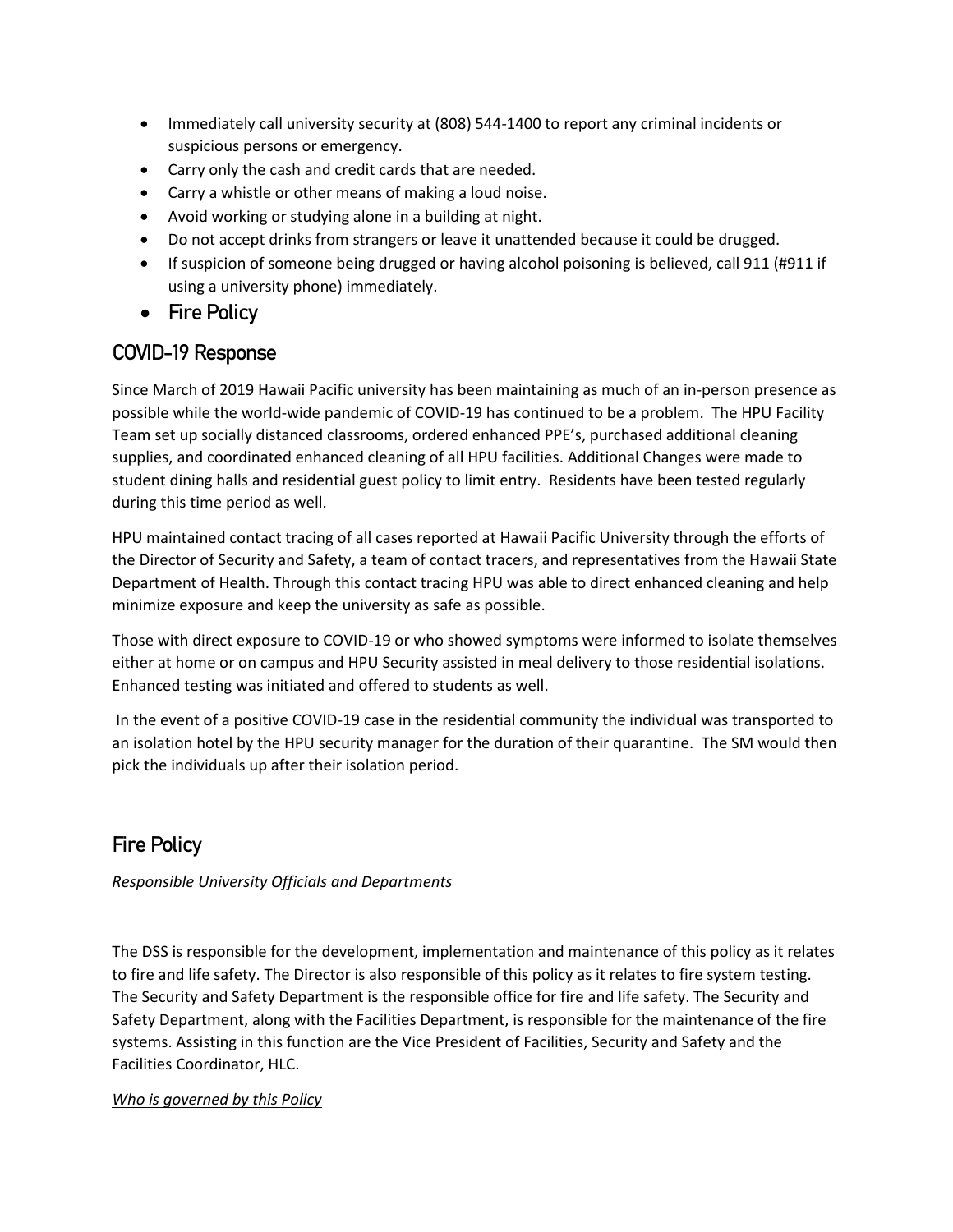All faculty members, staff, affiliates, students and visitors of and to the Hawai'i Pacific environs are governed by this policy.

### Who *should know this Policy*

All faculty members, staff, and students at HPU should be aware of and understand the fire safety policy and procedures. No member of the HPU community is excluded from this policy.

# **Policy**

It is the university's policy to attempt to protect all persons on its premises from the hazards of fire. Specifically, the university endeavors to ensure:

- That adequate means of egress in case of fire exist for all persons on university premises.
- That all means of egress are correctly maintained, kept free from obstruction and available for safe and effective use at all times.
- That all fire detection and annunciation equipment that is required to give warning in the event of fire is properly installed and maintained.
- That fire suppression equipment for containing or fighting fire is present and maintained in proper working order.
- That emergency response, management, notification and investigative management procedures are followed in responding to and in aftermath of a fire.
- That appropriate fire safety training is developed and implemented to provide faculty, staff, and students with a working knowledge of fire and life safety practices and evacuation policy and procedures.
- That all premises owned and occupied by the University receive a fire and life safety inspection at reasonable intervals.
- That adequate measures have been taken to mitigate potential risks in buildings, installations, and equipment from fire that are commensurate with the risks and are appropriate to the values of teaching, research or commercial importance of these aspects.

### *Responsibilities*

The Security and Safety Department is responsible for all aspects of fire and life safety within the HPU community. Duties and responsibilities include but are not limited to:

- Development and implementation of all fire-related training material for faculty, staff and students.
- Development and dissemination of emergency response protocols and procedures.
- Development and dissemination of fire and related emergency evacuation protocols.
- Conducting required fire drills in all academic residence halls and buildings.
- Inspection and reporting of all fire and life safety deficiencies in university buildings.
- Inspection of all buildings for code compliance.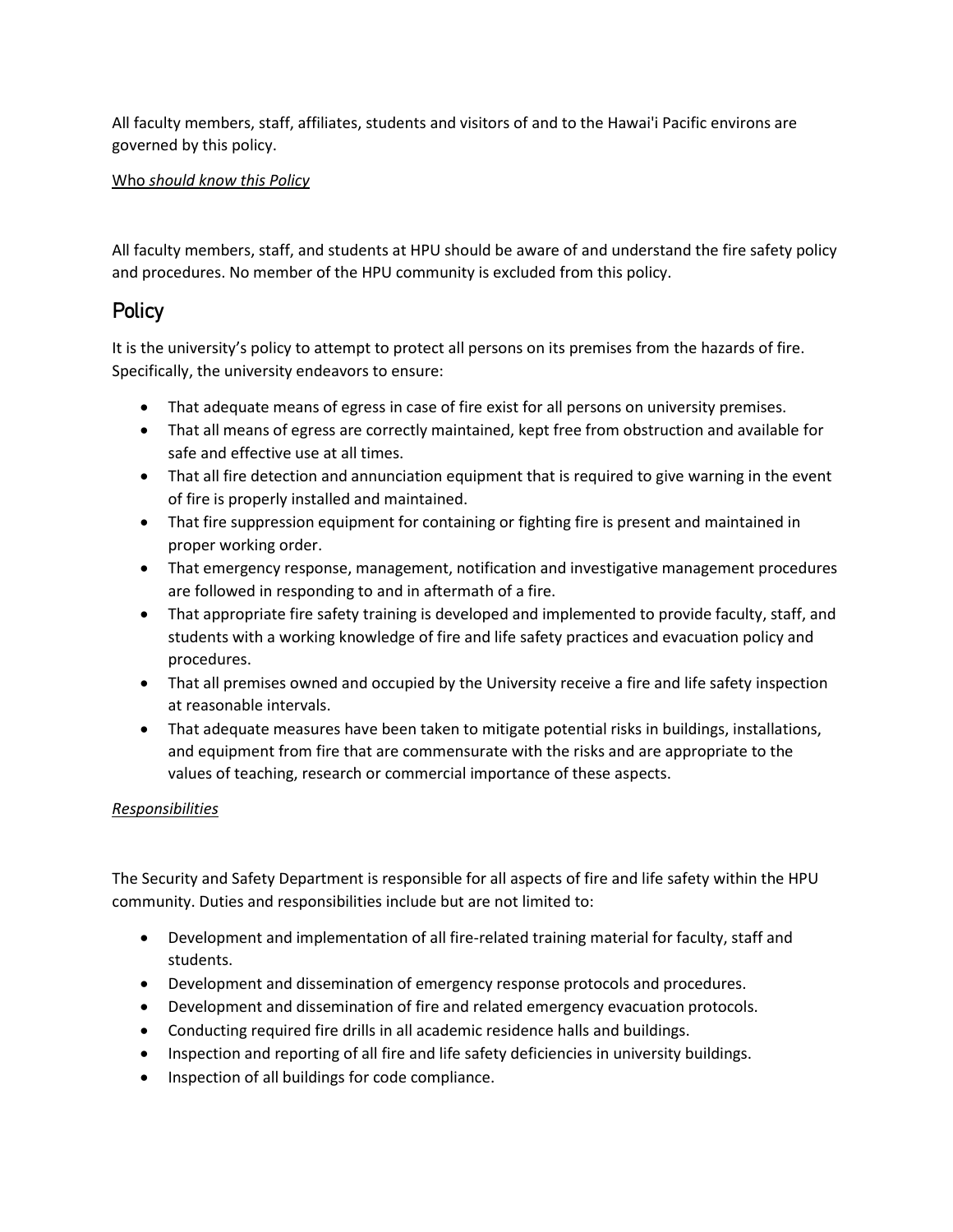- Acting as a liaison with the Honolulu Fire Department and all other agencies involved with fire and life safety issues.
- Maintaining a repository for all fire and life safety data and statistics.

# Fire Safety Team

The Fire Safety Team of HPU is responsible for the proper operation of all fire systems including testing, inspecting, maintenance and repairs to ensure reliability in case of fire or emergency. Fire systems include fire extinguishers, emergency lights, fire alarm monitoring systems, sprinkler systems, fire pull stations, smoke detectors and megaphones. Fire Safety Team members are: DSS, Vice President, Facilities, Security and Safety, Management and Facilities Manager, Downtown Campus and Facilities Coordinator, HLC.

# Fire Drills

Fire Drills at residence halls on the HLC and Aloha Tower Marketplace are done once in the fall semester and once in the spring semester. Each Residence Life staff member and resident advisors receive fire and life safety training that includes, but is not limited to, the following topics:

- Fire Extinguishers;
- Emergency Evacuation;
- Health and Safety Inspections; and
- Campus Violence.

Training of Residence Life staff members and community advisors is done annually during the month of August. Throughout the course of the year, a variety of fire and life safety education opportunities are presented to residential students. The two unannounced fire drills for all residence halls were done on September 20, and 21st, 2020. Facility Management, Campus Security and Residence Life planned the drills that were successful in moving residents to pre-determined evacuation areas. All residents receive information stressing the importance of fire drills and quick, safe, efficient evacuation during a real emergency.

# Residential Fire Safety Reporting

*Housing Areas* 

# *Hawai'i Loa Campus, 45-045 Kamehameha Highway, Kaneohe, HI 96744*

| Hall                                                              | Melia | Lehua | Mokihana | Ilima | Kukui | Lokelani |
|-------------------------------------------------------------------|-------|-------|----------|-------|-------|----------|
| <b>Number of Fire</b>                                             |       |       |          |       |       | ັ        |
| Number of<br><b>Injuries</b><br><b>Related to</b><br><b>Fires</b> |       |       |          |       |       | U        |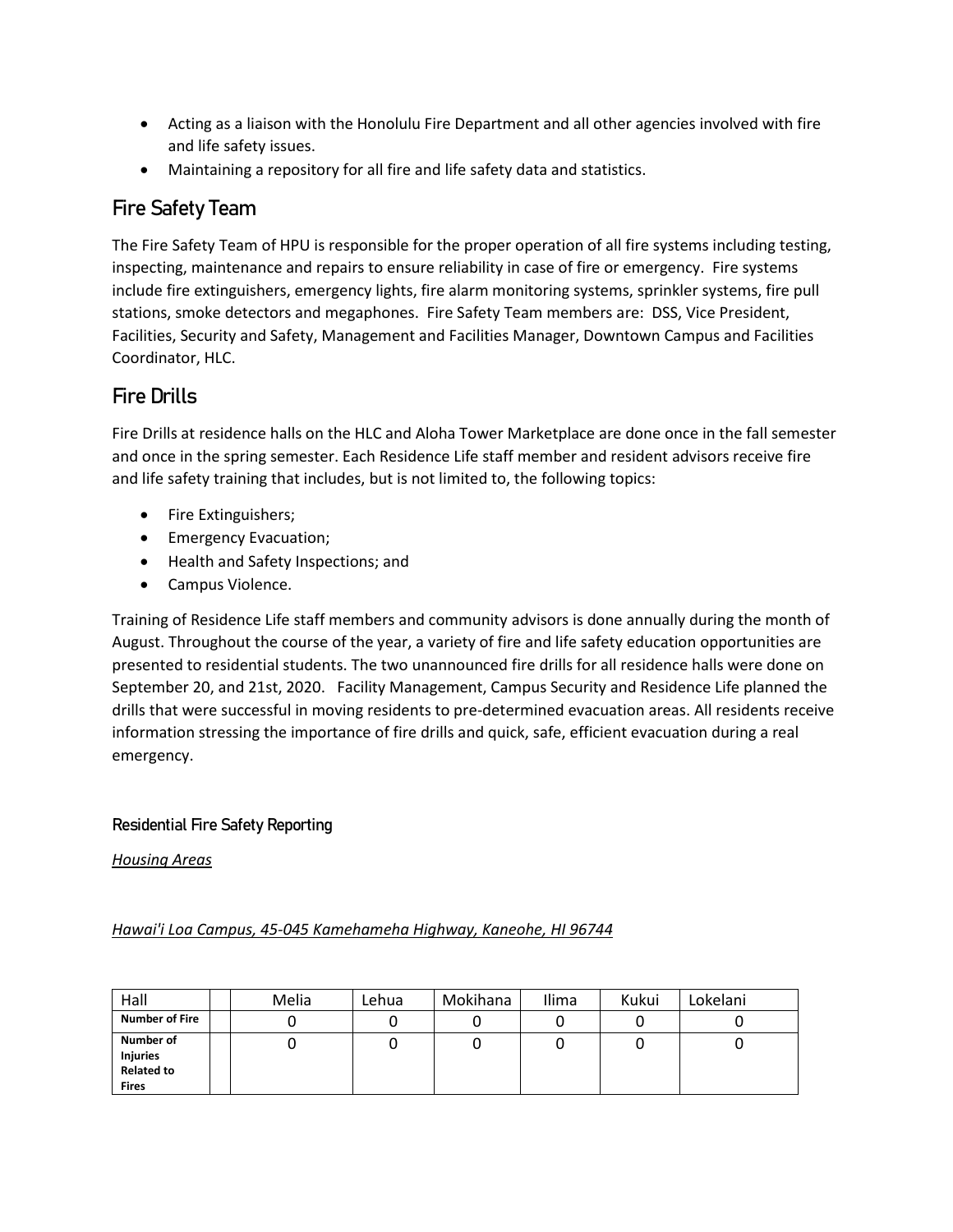| Number of<br><b>Deaths Related</b><br>to Fires |  |  |  |  |
|------------------------------------------------|--|--|--|--|
| Value of<br>Property                           |  |  |  |  |

*Aloha Tower Marketplace Waterfront Lofts, 1 Aloha Tower Drive, Honolulu Hawai'i 96813* 

| <b>Building</b>                                      | <b>Building 1</b> | <b>Building 2</b> | <b>Building 3</b> | Building 4 |
|------------------------------------------------------|-------------------|-------------------|-------------------|------------|
| <b>Number of Fire</b>                                |                   |                   |                   |            |
| <b>Number of Injuries</b><br><b>Related to Fires</b> |                   |                   |                   |            |
| <b>Number of Deaths</b><br><b>Related to Fires</b>   |                   |                   |                   |            |
| <b>Value of Property</b>                             |                   |                   |                   |            |

#### *Waterfront Plaza, 500 Ala Moana Blvd Honolulu HI 98813*

| <b>Building</b>                                      | <b>Building 1</b> | Building 4 | <b>Building 5</b> | Building 6 |
|------------------------------------------------------|-------------------|------------|-------------------|------------|
| <b>Number of Fire</b>                                |                   |            |                   |            |
| <b>Number of Injuries</b><br><b>Related to Fires</b> |                   |            |                   |            |
| <b>Number of Deaths</b><br><b>Related to Fires</b>   |                   |            |                   |            |
| <b>Value of Property</b>                             |                   |            |                   |            |

#### *On Campus Fire Safety System*

The following system is in place at the Hawai'i Loa Campus Student Resident buildings:

| Facility | Fire Alarm | Smoke    | <b>Fire</b>   | Evacuation | Number of Fire Drills |
|----------|------------|----------|---------------|------------|-----------------------|
|          | Monitoring | Detector | Extinguishers | Plans      | Per year              |
| Melia    |            |          |               |            |                       |
| Mokihana |            | ∧        |               |            |                       |
| Ilima    |            | Λ        |               |            |                       |
| Kukui    |            | х        |               |            |                       |
| Lokelani |            | х        |               |            |                       |
| Lehua    |            |          |               |            |                       |

The following system is in place at the Aloha Tower Waterfront Lofts Student Resident buildings:

| Facility | Fire Alarm | Smoke    | Fire                  | Evacuation | Number of Fire Drills |
|----------|------------|----------|-----------------------|------------|-----------------------|
|          | Monitoring | Detector | Extinguishers   Plans |            | Per year              |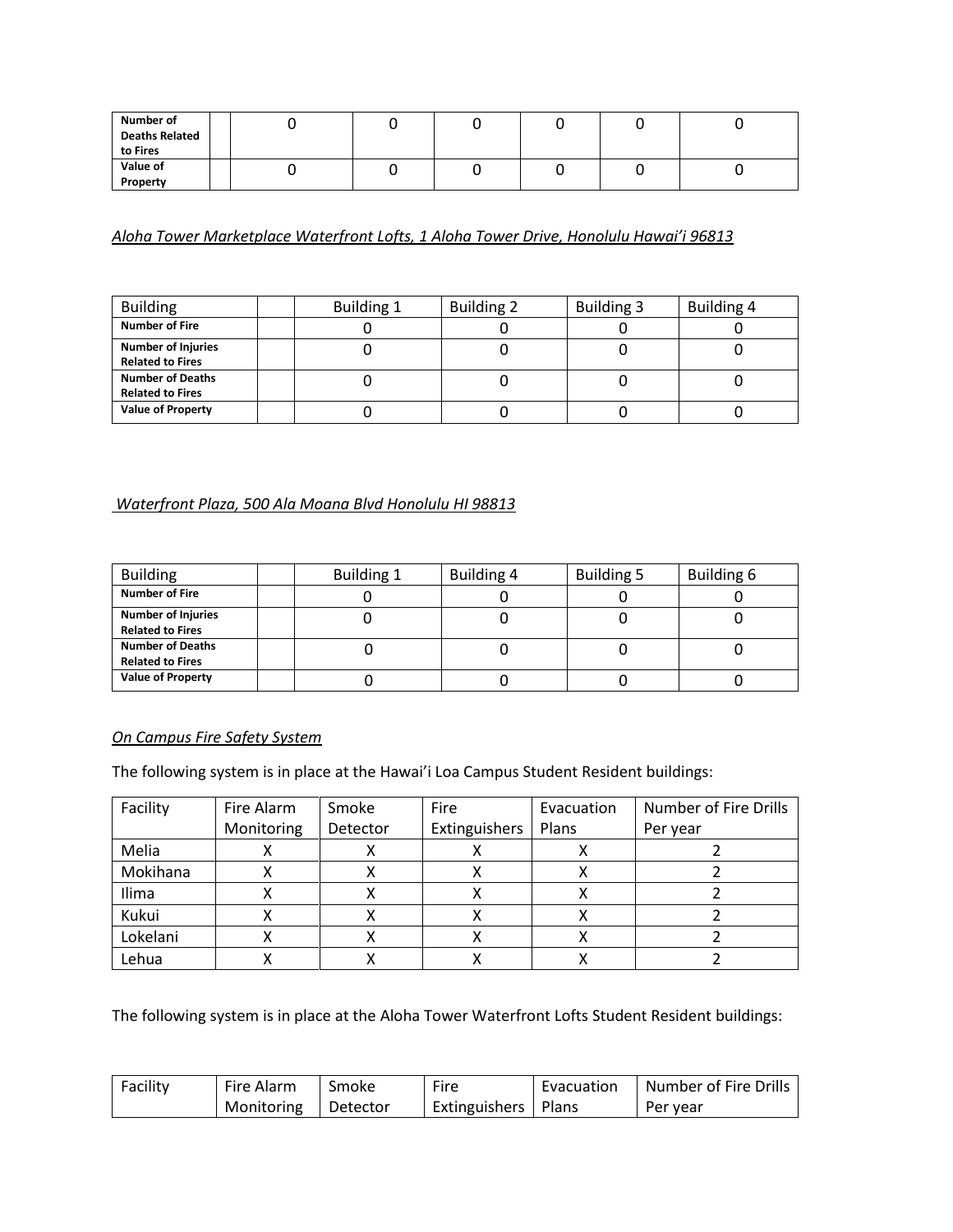| <b>Building 1</b> |  |  |  |
|-------------------|--|--|--|
| <b>Building 2</b> |  |  |  |
| <b>Building 3</b> |  |  |  |
| <b>Building 4</b> |  |  |  |
|                   |  |  |  |

Fire Alarm Monitoring services are provided for by a contracted agency. They will call the HFD if an alarm is sounded and notify the HPU Security Office accordingly. Security Officers in turn can respond and assess if required.

#### *Residential Fire Policy*

Candles, incense, oil lamps, burning insecticides, flammable liquid, and halogen-bulb lamps (even as room decorations) are prohibited in all university housing as a fire-safety measure. Cooking in the residence halls is not encouraged. Due to the danger of fire, any type of open flame, exposed, and/or external heating elements, including charcoal grills, compact or electrical grills, hotplates, toaster ovens, toasters, and stoves are not permitted in the residence halls or outside near the campus buildings. Only one small refrigerator/freezer unit (no larger than 5.0 cu. ft. total) and microwave per room are permitted and should be plugged directly into a wall outlet.

#### *Student Housing Evacuation Fire Policy*

Aloha Tower Marketplace: Upon notification of a fire by alarm, notice, or word of mouth student residents will move quickly and calmly to the nearest EMERGENCY EXIT STAIRWELL. Elevators will not be used. When descending the stairs there will be no pushing and students will descend stairs two abreast with arms linked with the person on the inside (away from wall), grasping the handrail. Communication will be at a minimum. Upon departure of

buildings, Building One and Four residents will proceed to the Ewa side of Irwin Park. Building Two and Three residents will proceed to the Diamond Head side of Irwin Park. At both assembly areas roll calls will take place. Upon all clear, and if conditions permit, students will be allowed to return to their rooms.

#### *Hawai'i Loa Campus:*

Upon notification of a fire by alarm, notice, or word of mouth student residents will move quickly and calmly to the nearest **EMERGENCY EXIT STAIRWELL. Students will depart their buildings and proceed to their assembly areas as follows:**

Dining Commons - Residents meet at grassy area in front of Nursing/Residence Life Annex Buildings.

Melia - Residents assemble on the grassy area at the bottom of Residence Hall Road.

Mokihana, Fitness and Student Centers - Residents assemble across Residence Hall on the grassy area at the top of the stairwell (to the right of stairwell) leading to the tennis courts.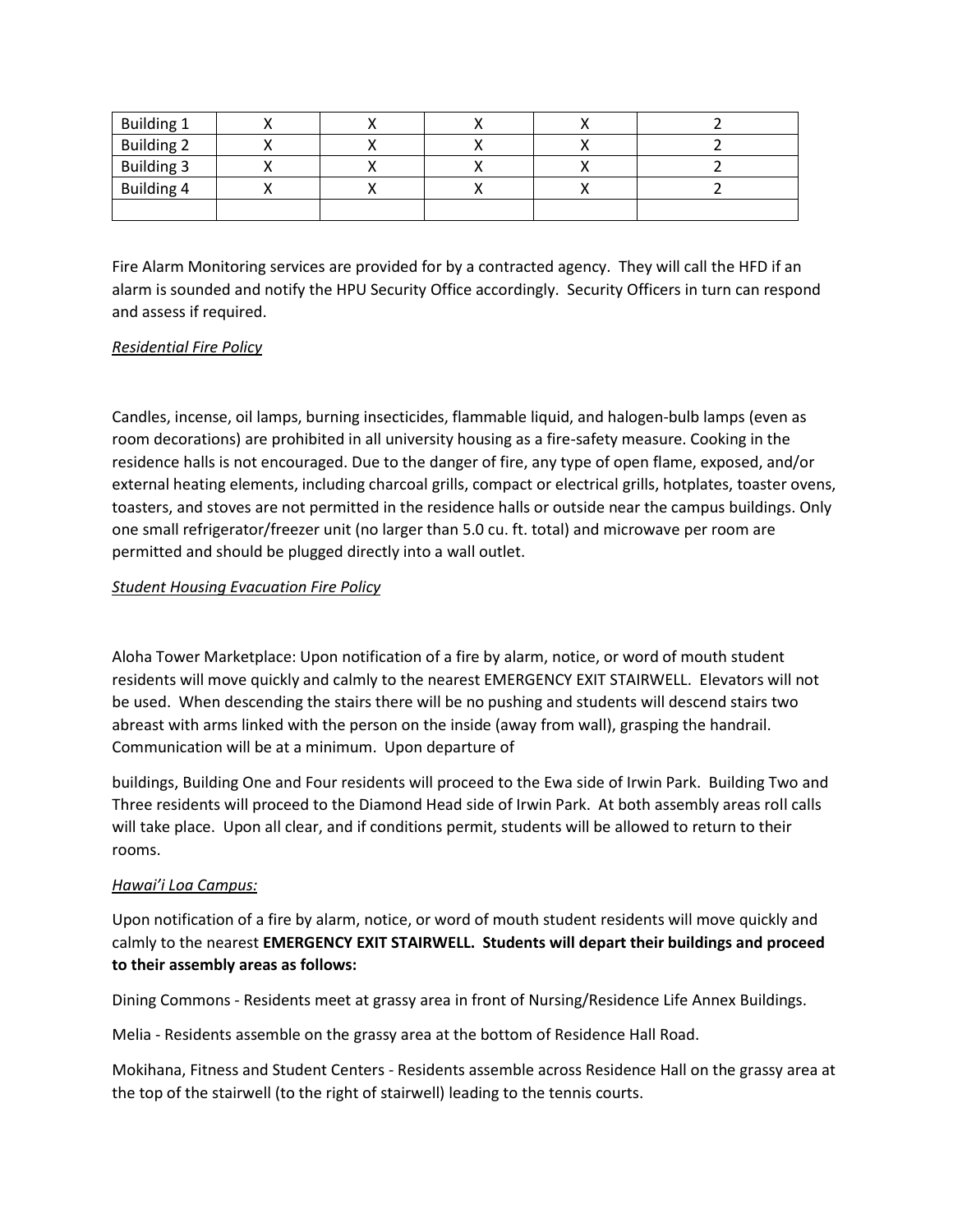Ilima - Residents assemble across Residence Hall Road on the grassy area leading to the tennis courts.

Kukui - Residents assemble across Residence Hall Road on the grassy area at the speed limit sign.

Lokelani - Residents assemble across Residence Hall Road on the grassy area directly above softball field.

Lehua - Residents assemble at the barbecue area near the walkway leading toward the Academic Center near Annex Building.

At all assembly areas roll calls will take place. Upon all clear, and if conditions permit, students will be allowed to return to their rooms.

#### *Smoke Detectors*

Smoke detectors are located in every room along with the hallways of residence halls. Smoke detectors are serviced annually in the month of August. Campus Security and Maintenance will check smoke detectors regularly. If smoke detectors are defective, they are repaired or replaced in a timely manner. Smoke alarms are run on the fire alarm system which can immediately be responded to by Campus Security. Smoke detectors should always be in good working condition; tampering with or removing smoke detectors from the ceiling jeopardizes hall safety, and will be subject to disciplinary action. Do not hang anything from or attach anything to any smoke detector in the residence halls.

#### *Fire Alarm/Fire Extinguishers*

Hawai'i Loa Campus fire alarms are located on each floor of each residence hall, located toward the rear of the building near the fire exit. Alarm panels are located on the second floor in the electrical room closet with audible local soundings as well as announcement capabilities forwarded to the security officer at post 1. ATM Waterfront Lofts fire and smoke alarms are located on each floor with a centralized control panel at the HPU Security Center with a backup panel at the teleconference closet, 3d floor. Fire extinguishers are located on each floor of each residence hall. The fire alarm/pull station and fire extinguisher is serviced annually during the month of August. The fire alarm and smoke detector system was installed and maintained by a licensed alarm contractor.

#### *Appliances*

All electrical items must be plugged directly into wall outlets. Acceptable equipment for use with fused surge protectors includes: computers, printers, answering machines, fans, and desk lights. Due to electrical loading

capacities for the residence halls, air conditioning units are not permitted in the halls. Extension cords and outlet multipliers are safety hazards in the residence halls and are prohibited from use. Live holiday and Christmas trees are not allowed in the residence halls.

#### CONTACTS